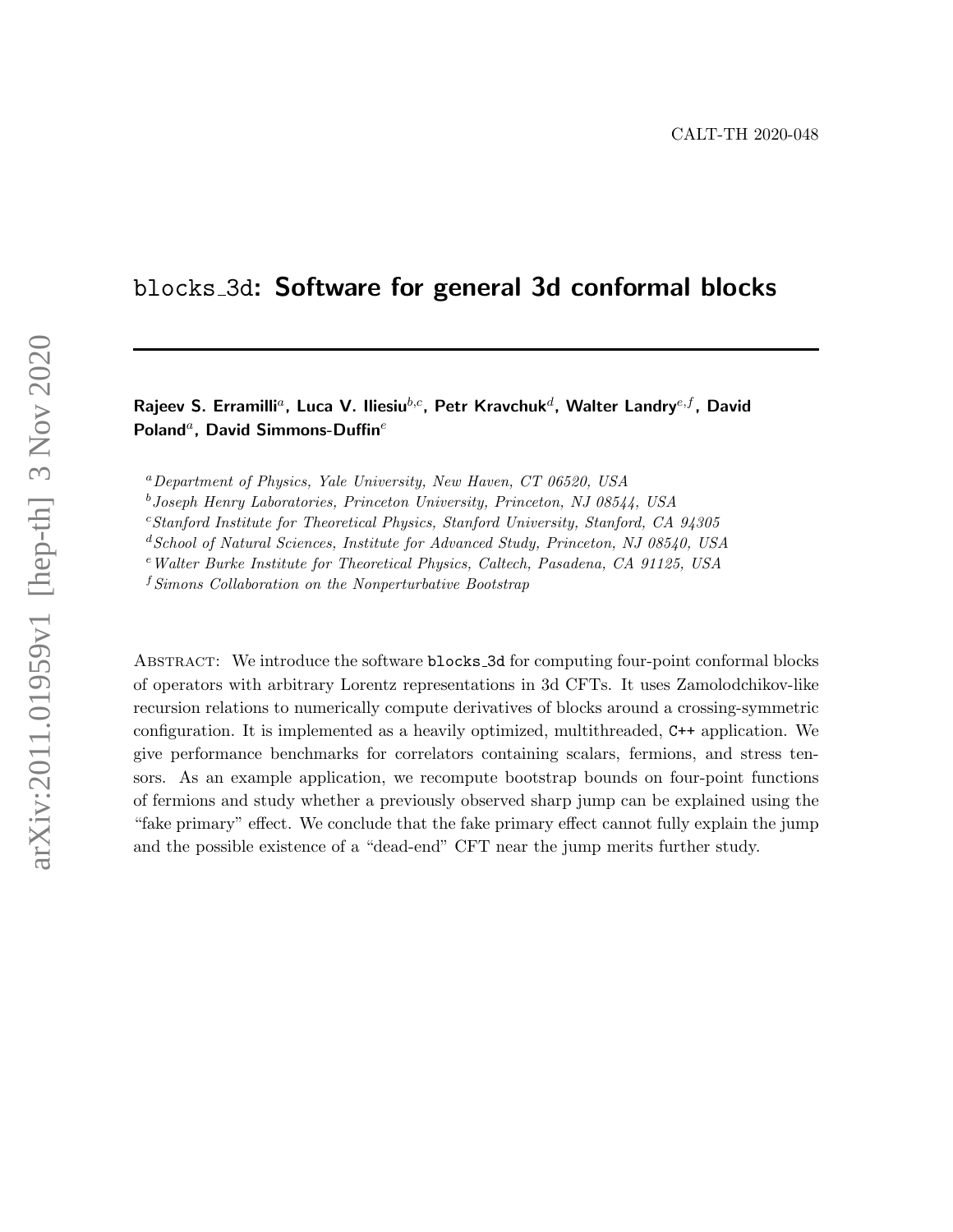# Contents

| 1        | Introduction                                                 | $\overline{\mathbf{2}}$ |  |  |  |  |
|----------|--------------------------------------------------------------|-------------------------|--|--|--|--|
| $\bf{2}$ | Mathematical preliminaries                                   | $\bf{3}$                |  |  |  |  |
|          | Definition of conformal blocks<br>2.1                        | 3                       |  |  |  |  |
|          | 2.2<br>Three-point structure basis                           | $\overline{5}$          |  |  |  |  |
|          | 2.2.1<br>$q$ -basis                                          | $\boldsymbol{6}$        |  |  |  |  |
|          | $SO(3)$ -basis<br>2.2.2                                      | 8                       |  |  |  |  |
|          | Four-point structure basis<br>2.3                            | 9                       |  |  |  |  |
|          | Conformal block for identity exchange<br>2.4                 | 11                      |  |  |  |  |
| 3        | Conformal block generator blocks_3d                          | 12                      |  |  |  |  |
|          | The algorithm<br>3.1                                         | 12                      |  |  |  |  |
|          | Block structure of residue matrices<br>3.1.1                 | 14                      |  |  |  |  |
|          | Pole-shifting<br>3.1.2                                       | 15                      |  |  |  |  |
|          | Optimizing for spinning four-point structures<br>3.1.3       | 15                      |  |  |  |  |
|          | Coordinates for cross-ratios<br>3.2                          | 16                      |  |  |  |  |
|          | 3.3<br>The output                                            | 17                      |  |  |  |  |
|          | Implementation details<br>3.4                                | 18                      |  |  |  |  |
|          | 3.5<br>Correctness                                           | 19                      |  |  |  |  |
| 4        | Performance                                                  | 19                      |  |  |  |  |
|          | Comparison to scalar_blocks<br>4.1                           | 19                      |  |  |  |  |
|          | Spinning examples<br>4.2                                     | <b>20</b>               |  |  |  |  |
| 5        | A worked example: 3d four-fermion bootstrap                  | 24                      |  |  |  |  |
|          | Physical setup<br>5.1                                        | 24                      |  |  |  |  |
|          | 5.2<br>Translating to blocks_3d conventions                  | 27                      |  |  |  |  |
|          | Results<br>5.3                                               | 29                      |  |  |  |  |
| 6        | Conclusions                                                  | 32                      |  |  |  |  |
|          | A Code Availability                                          | 34                      |  |  |  |  |
|          | <b>B</b> Details on numerics                                 | 34                      |  |  |  |  |
|          | C Conventions<br>34                                          |                         |  |  |  |  |
|          | D Parity for the three-point and four-point structures<br>36 |                         |  |  |  |  |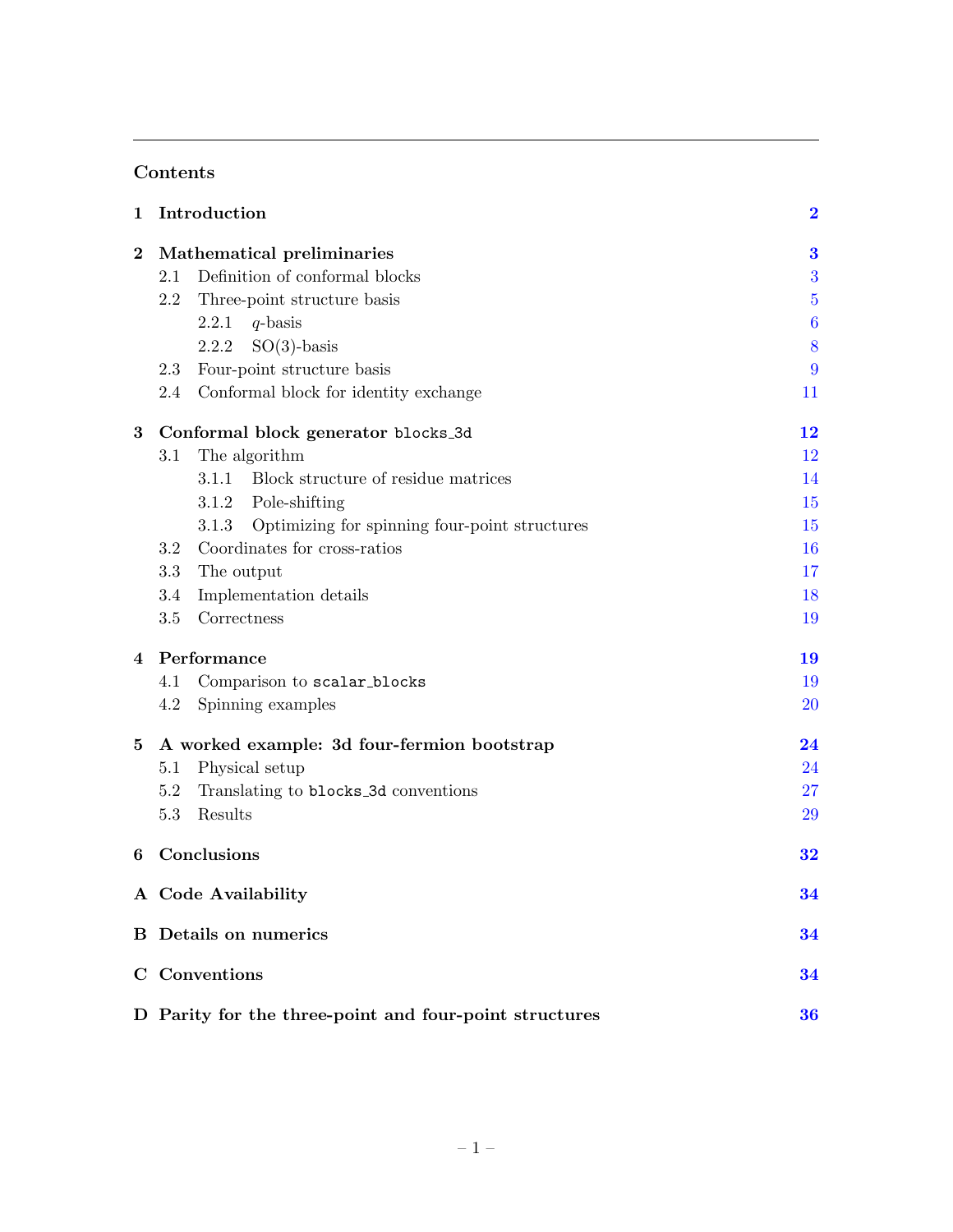### <span id="page-2-0"></span>1 Introduction

The conformal bootstrap has emerged as a powerful tool for the nonperturbative study of conformal field theories (CFTs). In particular, numerical studies of bootstrap equations [\[1\]](#page-36-2) using semidefinite programming methods [\[2–](#page-36-3)[4\]](#page-37-0) have led to precise determinations of CFT data in a variety of interesting theories, including the 3d Ising  $[5-9]$  $[5-9]$  and  $O(N)$   $[8, 10-13]$  $[8, 10-13]$  $[8, 10-13]$  $[8, 10-13]$ models. For a review of recent developments, see [\[14\]](#page-37-6).

Most studies pursued so far in  $d > 2$  have focused on correlation functions of scalar operators, where the conformal blocks appearing in the bootstrap equations are relatively easy to compute. In 4d CFTs, they are expressible in terms of hypergeometric functions [\[15\]](#page-37-7), while in 3d CFTs, they can be straightforwardly computed using Zamolodchikov-like recursion relations developed in  $[7, 10, 16, 17]$  $[7, 10, 16, 17]$  $[7, 10, 16, 17]$  $[7, 10, 16, 17]$  $[7, 10, 16, 17]$  $[7, 10, 16, 17]$  $[7, 10, 16, 17]$ . These recursion relations have been implemented efficiently in the software package scalar blocks [\[18\]](#page-37-11).

A handful of studies have been carried out for correlation functions of spinning operators, including four-point functions of fermions [\[19–](#page-37-12)[21\]](#page-37-13), stress-tensors [\[22\]](#page-38-0), currents [\[23\]](#page-38-1), and mixed correlators containing scalars and currents [\[24\]](#page-38-2). Each of these studies faced a huge technical hurdle of understanding how to compute the relevant conformal blocks for each combination of three-point and four-point tensor structures contributing to the correlator and then carrying out the computation in practice. These studies solved these problems on an ad hoc basis, employing a variety of different methods that do not easily scale to larger problems.

Recently, a general recursive algorithm for computing 3d conformal blocks of arbitrary spin was introduced in [\[25\]](#page-38-3), building on the earlier recursion relations [\[16,](#page-37-9) [26\]](#page-38-4). The algorithm uses the fact that the conformal blocks have an expansion in poles in the exchanged scaling dimension:

$$
g_{\Delta,j,I}^{ab}(z,\overline{z}) \sim \frac{1}{\Delta - \Delta_{j,i}} (\mathcal{L}_{j,i})_{a}^{a} (\mathcal{R}_{j,i})_{b}^{b} g_{\Delta'_{j,i},j'_{j,i},I}^{a'b'}(z,\overline{z}), \qquad (1.1)
$$

where  $\Delta_{j,i}$  describe a known infinite set of poles and the residues are themselves conformal blocks up to some additional residue matrices  $\mathcal{L}_{j,i}, \mathcal{R}_{j,i}$ . In addition to the scaling dimension  $\Delta$  and spin j, each block is labeled by a pair of three-point structures ab and a four-point structure I. General formulas for these matrices, as well as formulas for the  $\Delta \to \infty$  limit of the blocks needed to implement the recursion relation, were computed explicitly in [\[25\]](#page-38-3).

A variety of different bases have been employed to describe the three-and four-point structures, including polynomial or differential bases in embedding-space structures [\[19,](#page-37-12) [27–](#page-38-5) [38\]](#page-38-6), and a q-basis which is naturally defined using the conformal frame approach [\[39\]](#page-38-7). In [\[25\]](#page-38-3) an additional basis was introduced, called the SO(3) basis, where the matrices  $\mathcal{L}_{i,i}, \mathcal{R}_{j,i}$  take on a particularly simple block-diagonal form. For three-point functions between operators of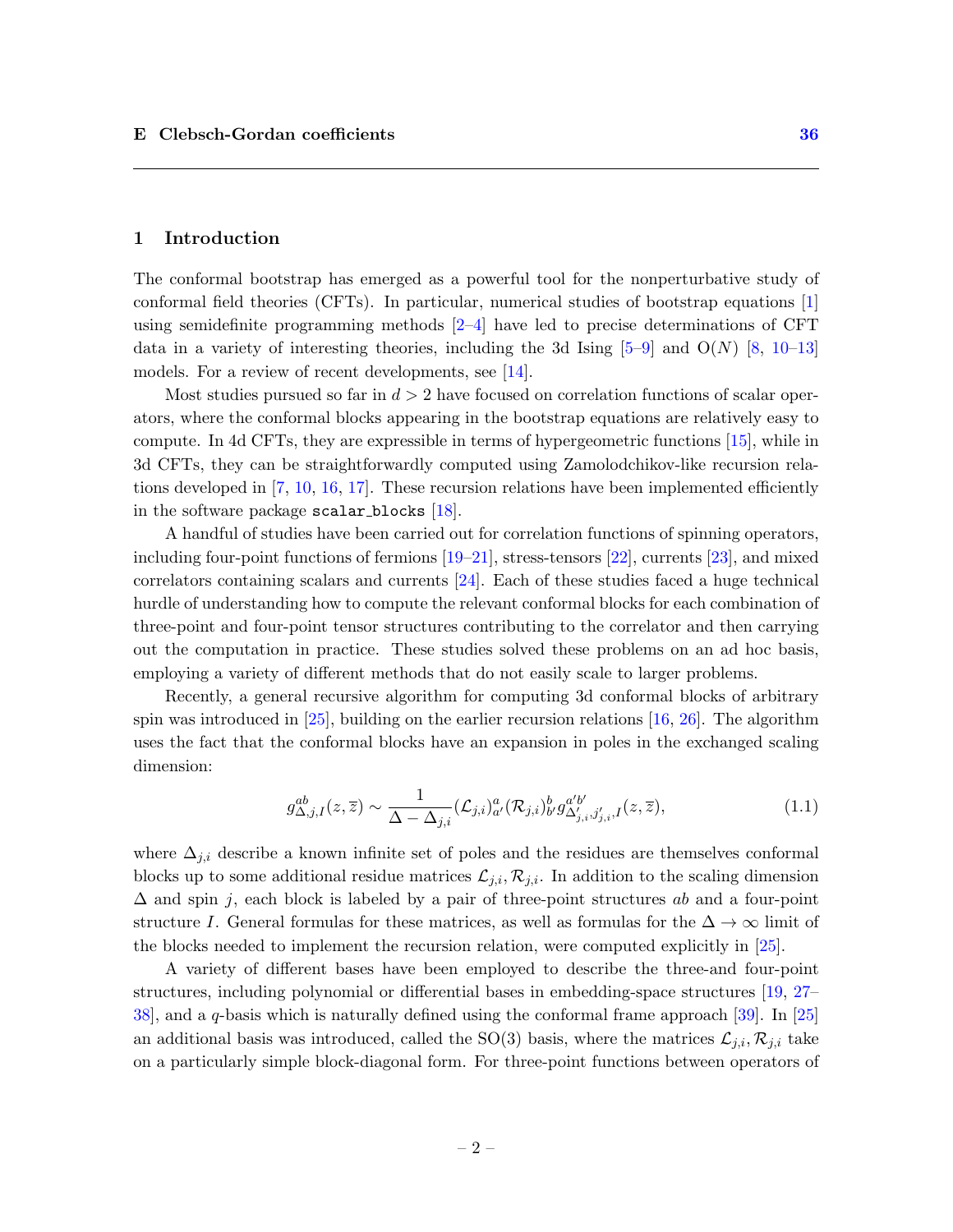SO(3) spins  $j_1, j_2, j_3$ , this basis can be labeled by the possible spins  $(j_{12}, j_{123})$  appearing in the decompositions  $j_{12} \in j_1 \otimes j_2$  and  $j_{123} \in j_{12} \otimes j_3$ .

In this work, we present the software package blocks 3d, which efficiently implements the recursive algorithm of [\[25\]](#page-38-3). In particular, given external operators of spins  $j_1, j_2, j_3, j_4$ , a four-point structure specified in the q-basis, and the spin combinations  $j_{12}$  and  $j_{43}$ , the software computes conformal block derivatives (using arbitrary-precision arithmetic) up to a specified recursion order for all allowed  $SO(3)$ -basis structures. Derivatives of conformal blocks around the crossing-symmetric configuration are returned up to a cutoff  $\Lambda$ , where derivatives can be taken in several different coordinates. We give performance benchmarks for the code, comparing our code first to scalar blocks. We then test it on several correlators containing scalars, fermions, and stress tensors, demonstrating that blocks 3d is feasible to use in large-scale numerical bootstrap calculations with spinning correlators.

We further explicitly demonstrate how to use the code in the context of the bootstrap for four-point functions of 3d Majorana fermions  $\langle \psi \psi \psi \psi \rangle$ . We reproduce bounds on the leading parity-even operator  $\epsilon$  and parity-odd scalar  $\sigma$  appearing in the  $\psi \times \psi$  operator product expansion, previously obtained in [\[19\]](#page-37-12). The former shows a prominent kink, and the latter shows a sharp jump at the same value of  $\Delta_{\psi}$ . This jump was previously conjectured to relate to the "fake primary" effect described in [\[21\]](#page-37-13), where a parity-odd spin-1 operator  $V$  at the unitarity bound can mimic a scalar of dimension  $\Delta_{\sigma} = 3$ . We impose a small gap in the spin-1 sector and observe that the jump and kink are stable, persisting up to  $\Delta V \sim 2.3$ . Our tentative conclusion is that the feature is unlikely to be fully explained by the fake primary effect and merits further study.

This paper is organized as follows. In section [2](#page-3-0) we describe our conventions and the bases of tensor structures that we use. We also give an exact formula for the conformal block corresponding to identity exchange in these conventions. In section [3](#page-12-0) we describe the algorithm used by blocks 3d, the structure of the output, and the details of the implementation. In section [4](#page-19-1) we give performance benchmarks, and in section [5](#page-24-0) we describe in detail an example of using the software for the 4-fermion bootstrap. We conclude in section  $6$  by describing some possible future applications of blocks 3d. Appendices contain the link to blocks 3d code as well as the conventions and details omitted in the main text.

### <span id="page-3-0"></span>2 Mathematical preliminaries

### <span id="page-3-1"></span>2.1 Definition of conformal blocks

In this section we give a precise definition of the conformal blocks that are computed by blocks 3d. Since we will only be interested in conformal blocks in 3d CFTs, we will not be any more general than required. We will work in Lorentzian signature since unitarity is the most manifest there.

Consider the Hermitian local primary operators  $\mathcal{O}_i$  ( $i = 1, \dots, 4$ ) and  $\mathcal{O}$ . Let their scaling dimensions and spins be  $(\Delta_i, j_i)$  and  $(\Delta, j)$ , respectively. The spins  $j, j_i$  can be integer or half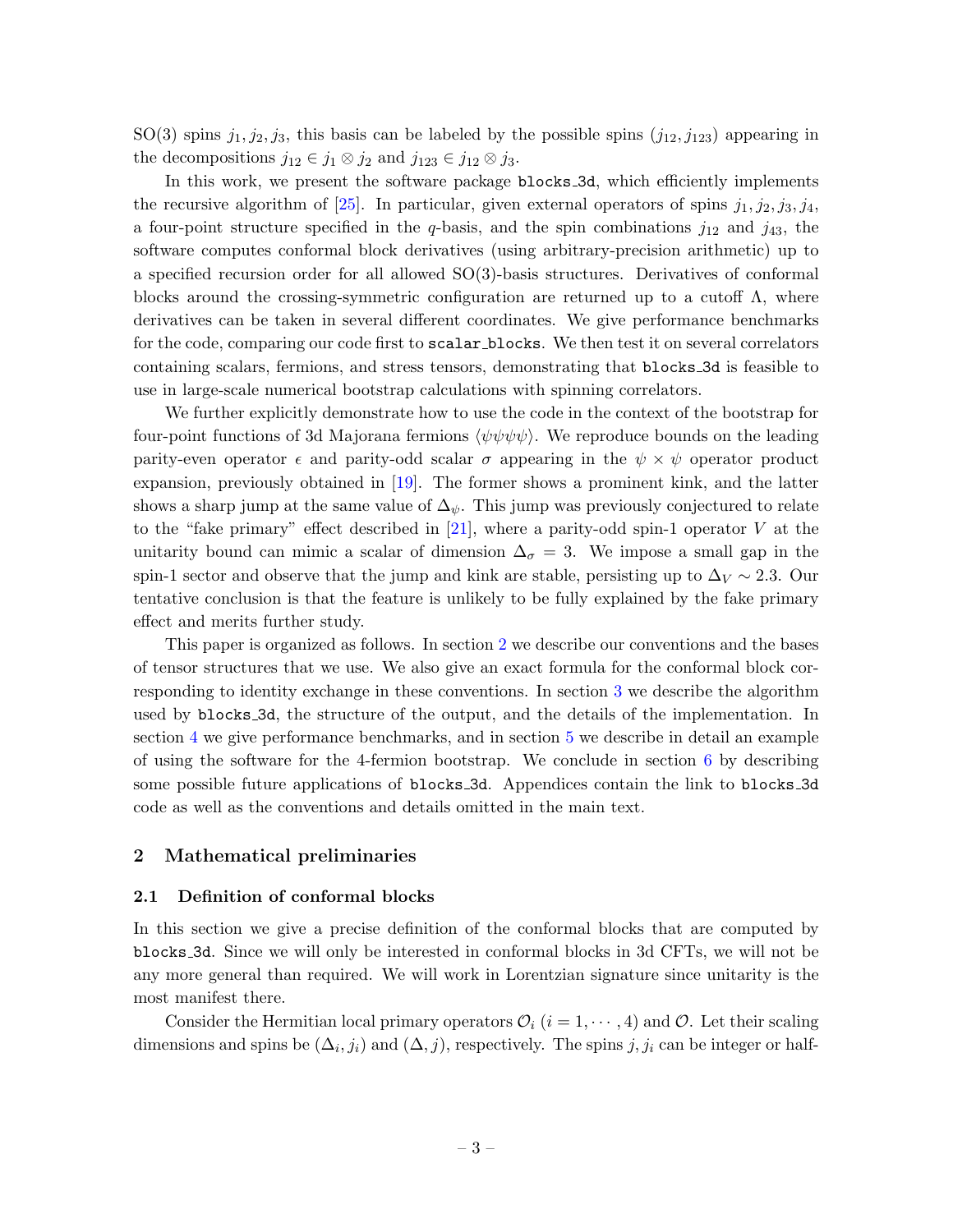integer; we do *not* restrict to bosonic representations.<sup>[1](#page-4-0)</sup> We work with the following realization of the spin-j representations: the operator  $\mathcal O$  carries  $2j$  spinor indices  $\alpha_k$ ,

<span id="page-4-1"></span>
$$
\mathcal{O}^{\alpha_1 \cdots \alpha_{2j}}(x),\tag{2.1}
$$

and is completely symmetric in these indices. We choose our conventions (see details in appendix [C\)](#page-34-2) so that the representation matrices of the Lorentz group  $Spin(2,1)$  are real when acting on  $\alpha_k$ , and thus we can indeed assume that  $\mathcal O$  is Hermitian,

$$
(\mathcal{O}^{\alpha_1 \cdots \alpha_{2j}}(x))^\dagger = \mathcal{O}^{\alpha_1 \cdots \alpha_{2j}}(x). \tag{2.2}
$$

The same comments apply to  $\mathcal{O}_i$ . Furthermore, we assume that  $\mathcal O$  is normalized so that its time-ordered two-point function for space-like separated  $x_1, x_2$  is given by

$$
\langle \mathcal{O}(x_1, s_1) \mathcal{O}(x_2, s_2) \rangle = c_{\mathcal{O}} \frac{i^{2j} (s_1^{\alpha} \gamma_{\alpha \beta}^{\mu} s_2^{\beta} x_{12, \mu})^{2j}}{x_{12}^{2\Delta + 2j}},
$$
(2.3)

where  $x_{12} = x_1 - x_2$ ,  $c_{\mathcal{O}}$  is a positive constant defined below, and we used the index-free notation

$$
\mathcal{O}(x,s) = \mathcal{O}^{\alpha_1 \cdots \alpha_{2j}}(x) s_{\alpha_1} \cdots s_{\alpha_{2j}} \tag{2.4}
$$

for an auxiliary spinor s. The constant  $c_{\mathcal{O}}$  is given by

<span id="page-4-2"></span>
$$
c_{\mathcal{O}} = (4/a_0)^{\Delta} b_j,\tag{2.5}
$$

where we leave the choice of  $a_0$ , and the spin-dependent  $b_j > 0$ , up to the user. Note that unlike  $c_{\mathcal{O}}$ , the phase in  $(2.3)$  is fixed by unitarity, i.e. requiring that the two-point function defines a positive-definite norm on the Hilbert space. The unitarity bounds on  $\Delta$  are

$$
\begin{cases}\n\Delta = 0 \text{ or } \Delta \ge \frac{1}{2}, & j = 0, \\
\Delta \ge 1, & j = \frac{1}{2}, \\
\Delta \ge j + 1, & j > \frac{1}{2}.\n\end{cases}
$$
\n(2.6)

When  $\Delta$  is in the interior of these bounds, i.e.

$$
\begin{cases}\n\Delta > \frac{1}{2}, & j = 0, \\
\Delta > 1, & j = \frac{1}{2}, \\
\Delta > j + 1, & j > \frac{1}{2},\n\end{cases}
$$
\n(2.7)

the conformal block is guaranteed to be finite.

<span id="page-4-0"></span><sup>&</sup>lt;sup>1</sup>In particular, the ordering of operators in the definitions plays an important role due to possible signs from permutations of fermions.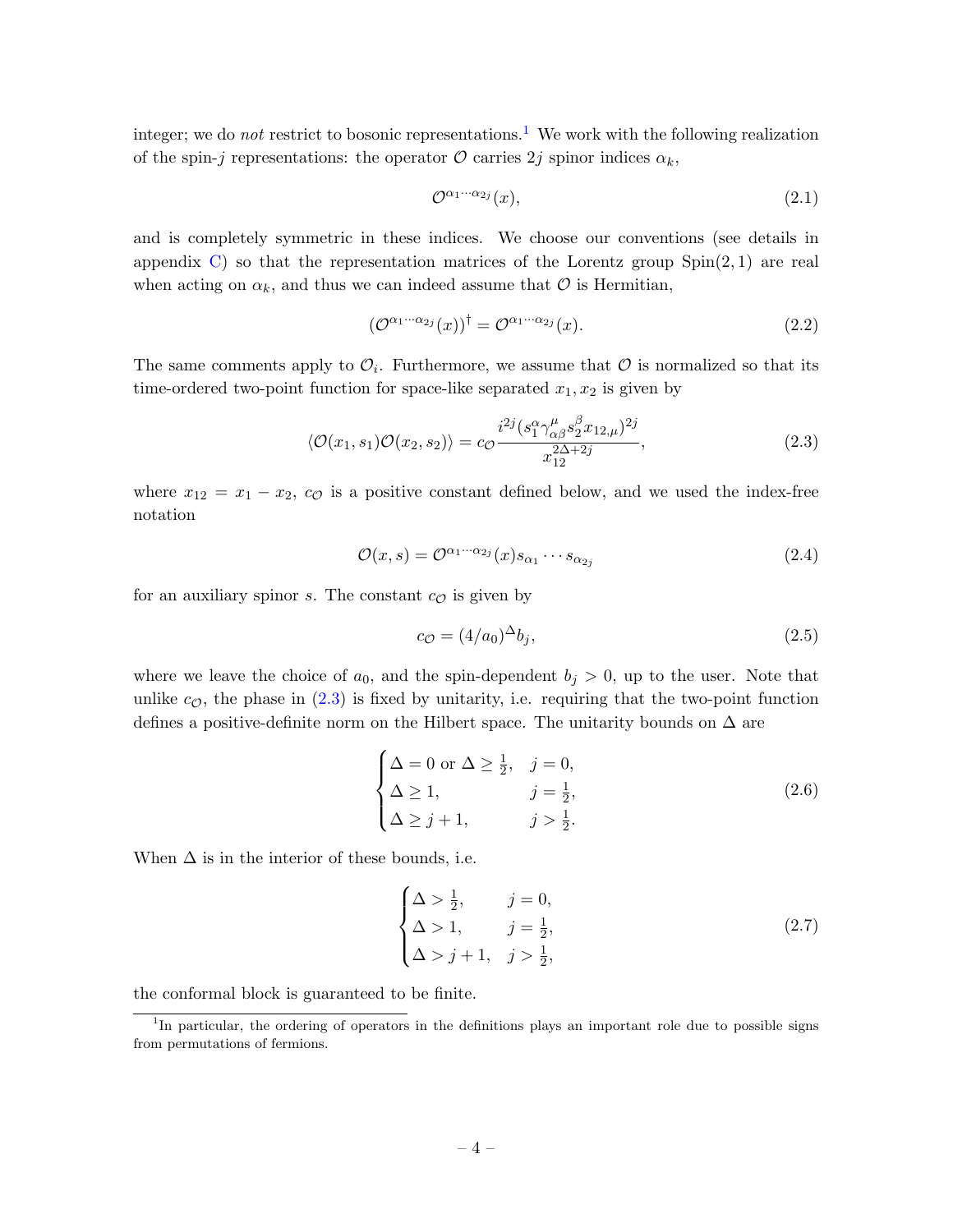We parametrize the values of the three-point functions of the operators  $\mathcal{O}_i, \mathcal{O}$  in the following way,

$$
\langle \mathcal{O}_1(x_1, s_1) \mathcal{O}_2(x_2, s_2) \mathcal{O}(x_3, s_3) \rangle = \sum_{a \in \mathcal{I}_{12\mathcal{O}}} \lambda_{12\mathcal{O}, (a)} \langle \mathcal{O}_1(x_1, s_1) \mathcal{O}_2(x_2, s_2) \mathcal{O}(x_3, s_3) \rangle^{(a)},
$$
  

$$
\langle \mathcal{O}_4(x_1, s_1) \mathcal{O}_3(x_2, s_2) \mathcal{O}(x_3, s_3) \rangle = \sum_{a \in \mathcal{I}_{43\mathcal{O}}} \lambda_{43\mathcal{O}, (a)} \langle \mathcal{O}_4(x_1, s_1) \mathcal{O}_3(x_2, s_2) \mathcal{O}(x_3, s_3) \rangle^{(a)}, \quad (2.8)
$$

where our choice of standard conformally invariant three-point tensor structures

$$
\langle \mathcal{O}_1(x_1, s_1) \mathcal{O}_2(x_2, s_2) \mathcal{O}(x_3, s_3) \rangle^{(a)}, \langle \mathcal{O}_4(x_1, s_1) \mathcal{O}_3(x_2, s_2) \mathcal{O}(x_3, s_3) \rangle^{(a)}, \tag{2.9}
$$

which are labeled by indices in some sets  $\mathcal{I}_{12\mathcal{O}}$  and  $\mathcal{I}_{43\mathcal{O}}$ , is described in section [2.2.](#page-5-0) Similarly, the four-point function is decomposed as

$$
\langle \mathcal{O}_1(x_1, s_1) \mathcal{O}_2(x_2, s_2) \mathcal{O}_3(x_3, s_3) \mathcal{O}_4(x_4, s_4) \rangle
$$
  
= 
$$
\sum_{I \in \mathcal{I}_{1234}} \langle \mathcal{O}_1(x_1, s_1) \mathcal{O}_2(x_2, s_2) \mathcal{O}_3(x_3, s_3) \mathcal{O}_4(x_4, s_4) \rangle^{(I)} g_I(z, \overline{z}),
$$
(2.10)

where our choice of standard conformally invariant four-point tensor structures,

$$
\langle \mathcal{O}_1(x_1, s_1) \mathcal{O}_2(x_2, s_2) \mathcal{O}_3(x_3, s_3) \mathcal{O}_4(x_4, s_4) \rangle^{(I)},\tag{2.11}
$$

and the cross-ratios  $z, \overline{z}$ , are defined in section [2.3,](#page-9-0) and the index I runs over some index set  $\mathcal{I}_{1234}.$ 

With this introduction, the conformal block  $g_{\Delta,j,I}^{ab}(z,\overline{z})$  is defined by requiring that the contribution of O and its descendants to the  $\mathcal{O}_1 \times \mathcal{O}_2$  (equivalently,  $\mathcal{O}_3 \times \mathcal{O}_4$ ) OPE in the above four-point function is given by

$$
g_I(z,\overline{z}) = \dots + \sum_{a \in \mathcal{I}_{12\mathcal{O}}} \sum_{b \in \mathcal{I}_{43\mathcal{O}}} \lambda_{12\mathcal{O},(a)} \lambda_{43\mathcal{O},(b)} g_{\Delta,j,I}^{ab}(z,\overline{z}) + \dotsb, \tag{2.12}
$$

where  $\cdots$  denote contributions from other primary operators and descendants. When we use the notation  $g_{\Delta,j,I}^{ab}(z,\overline{z})$  there is implicit dependence on the scaling dimensions and spins  $\Delta_i, j_i.$ 

This definition, as well as the choices of three- and four-point structure bases described in sections  $2.2$  and  $2.3$ , are the same as in  $[25]$ .

#### <span id="page-5-0"></span>2.2 Three-point structure basis

In this section we define two bases of three-point structures, the q-basis (first introduced in [\[39\]](#page-38-7)) and the SO(3)-basis (first introduced in [\[25,](#page-38-3) [40\]](#page-38-8)). We introduce two bases because the physical properties of the three-point structures are easier to understand in the  $q$ -basis, while blocks 3d, for performance reasons explained below, uses the  $SO(3)$ -basis.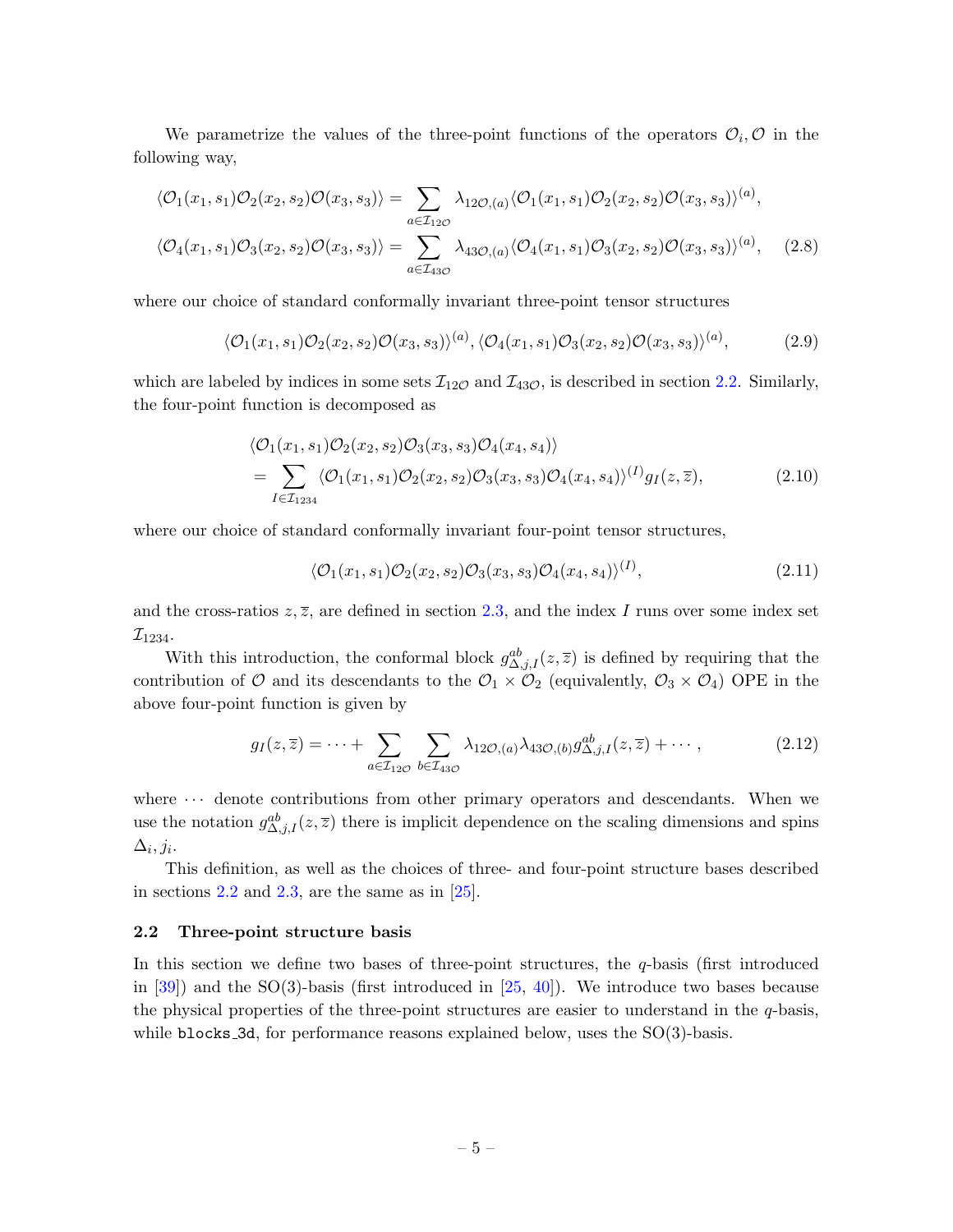Let us explain in more detail what we mean by "defining a basis of structures." Defining a basis of three-point structures means to provide an algorithm which, given some quantum numbers  $\Delta_i, j_i$ , produces a finite set  $\mathcal{I}_{123}$  of functions

$$
f^{(a)}(x_1, s_1; x_2, s_2; x_3, s_3) \tag{2.13}
$$

which are linearly-independent, invariant under conformal transformations, and form a complete basis for functions of this form. Here, it is understood that conformal transformations act on  $f^{(a)}$  in the same way as on

<span id="page-6-1"></span>
$$
\langle \mathcal{O}_1(x_1, s_1) \mathcal{O}_2(x_2, s_2) \mathcal{O}_3(x_3, s_3) \rangle, \tag{2.14}
$$

where primary operators  $\mathcal{O}_i$  have scaling dimension and spin  $\Delta_i, j_i$ . We have already used, and will be using in what follows, a somewhat misleading notation for  $f^{(a)}$ ,

$$
\langle \mathcal{O}_1(x_1, s_1) \mathcal{O}_2(x_2, s_2) \mathcal{O}_3(x_3, s_3) \rangle^{(a)} \equiv f^{(a)}(x_1, s_1; x_2, s_2; x_3, s_3). \tag{2.15}
$$

The reason why this notation is misleading is that the left-hand side appears to depend on the concrete primary operators  $\mathcal{O}_i$  and suggests that their ordering is somehow related to the ordering of operators in physical correlators. Instead,  $f^{(a)}$  only depends on the quantum numbers  $\Delta_i, j_i$ . While the ordering of these quantum numbers is important, it has nothing to do with the order of operators in correlation functions. Nevertheless, the above notation allows us to quickly summarize the quantum numbers that the tensor structures correspond to, and for this reason we prefer to use it. We hope this won't cause too much confusion.

#### <span id="page-6-0"></span>2.2.1  $q$ -basis

In this subsection we summarize the definition and properties of the  $q$ -basis of three-point structures. We don't give any proofs, for which we instead refer the reader to [\[39\]](#page-38-7).

The q-basis structures for quantum numbers  $(\Delta_i, j_i)$  are labeled by triples  $a = [q_1, q_2, q_3]$ , where  $q_i$  are (half-)integers which range over

$$
q_i \in \{-j_i, -j_i + 1, \cdots, j_i\},\tag{2.16}
$$

and are subject to

$$
q_1 + q_2 + q_3 = 0. \t\t(2.17)
$$

The tensor structures

$$
\langle \mathcal{O}_1(x_1, s_1) \mathcal{O}_2(x_2, s_2) \mathcal{O}_3(x_3, s_3) \rangle^{[q_1 q_2 q_3]} \tag{2.18}
$$

are fixed uniquely by conformal invariance and the requirement that for

<span id="page-6-2"></span>
$$
x_1 = (0, 0, 0), \tag{2.19}
$$

$$
x_2 = (0, 0, 1), \tag{2.20}
$$

$$
x_3(L) = (0, 0, L), \tag{2.21}
$$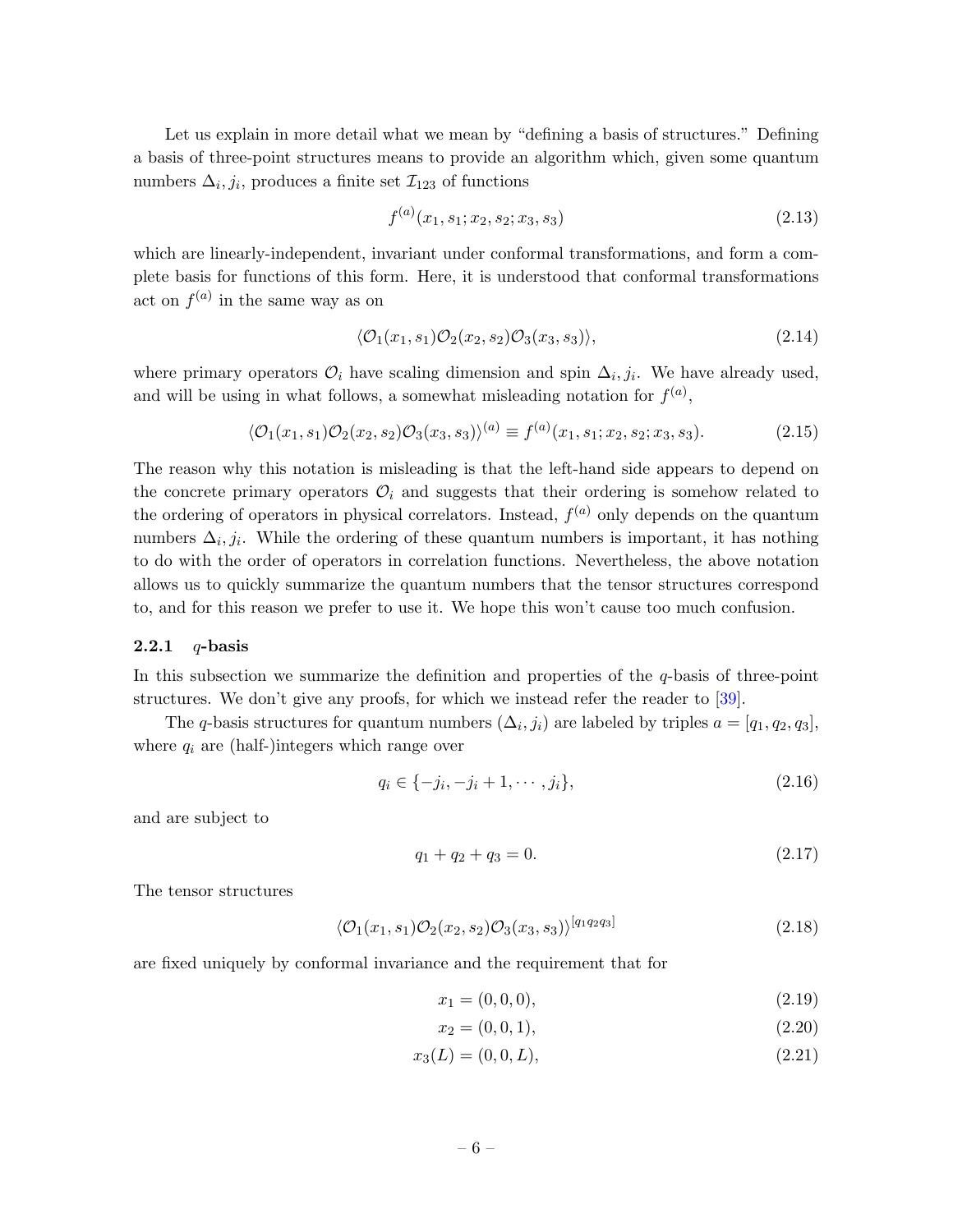the following identity holds

<span id="page-7-0"></span>
$$
\lim_{L \to +\infty} L^{2\Delta_3} \langle \mathcal{O}_1(x_1, s_1) \mathcal{O}_2(x_2, s_2) \mathcal{O}_3(x_3(L), s_3) \rangle^{[q_1 q_2 q_3]} = \prod_{i=1}^3 ((s_i)_1)^{j_i + q_i} ((s_i)_2)^{j_i - q_i}.
$$
 (2.22)

This definition is rather implicit. However, it makes it easy to convert between the  $q$ -basis and more explicit structures such as those introduced in [\[19,](#page-37-12) [27\]](#page-38-5): we just have to evaluate these explicit tensor structures in the same way as in the left hand side of  $(2.22)$ , and express the result as a linear combination of the monomials appearing in the right-hand side of [\(2.22\)](#page-7-0). Notice that this definition is not permutation-invariant: the representations  $(\Delta_i, j_i)$  that the operators  $\mathcal{O}_i$  symbolize are listed in a particular order, and the respective coordinates are set to different values above. For example, it is the coordinate corresponding to the last representation that is sent to infinity. We stress that the order is determined by the order in which the representations (represented by  $\mathcal{O}_i$ ) are listed, and not by their indices 1, 2, 3. This is important for understanding the meaning of permutation properties below.

Let us list some simple properties of these structures [\[39\]](#page-38-7):

- If we expand a three-point function of Hermitian operators in the  $q$ -basis, then the OPE coefficients are real if all  $j_i$  are integers and pure imaginary otherwise.
- Space parity acts on the  $q$ -basis structures as

$$
\langle \mathcal{O}_1(x_1, s_1) \mathcal{O}_2(x_2, s_2) \mathcal{O}_3(x_3, s_3) \rangle^{[q_1 q_2 q_3]} \n\to \langle \mathcal{O}_1(x_1, s_1) \mathcal{O}_2(x_2, s_2) \mathcal{O}_3(x_3, s_3) \rangle^{[-q_1, -q_2, -q_3]}.
$$
\n(2.23)

See appendix  $\overline{D}$  $\overline{D}$  $\overline{D}$  for details on what is meant by "space parity".

• q-basis structures have the following permutation properties under transpositions

$$
\langle \mathcal{O}_1(x_1, s_1) \mathcal{O}_2(x_2, s_2) \mathcal{O}_3(x_3, s_3) \rangle^{[q_1 q_2 q_3]}
$$
  
=  $(-1)^{j_1+j_2-j_3} \langle \mathcal{O}_2(x_2, s_2) \mathcal{O}_1(x_1, s_1) \mathcal{O}_3(x_3, s_3) \rangle^{[-q_2, -q_1, -q_3]},$  (2.24)

$$
= (-1)^{j_1+j_2+j_3} \langle \mathcal{O}_3(x_3, s_3) \mathcal{O}_2(x_2, s_2) \mathcal{O}_1(x_1, s_1) \rangle^{[-q_3, -q_2, -q_1]}, \tag{2.25}
$$

$$
= (-1)^{-j_1+j_2+j_3} \langle \mathcal{O}_1(x_1, s_1) \mathcal{O}_3(x_3, s_3) \mathcal{O}_2(x_2, s_2) \rangle^{[-q_1, -q_3, -q_2]}.
$$
 (2.26)

Other permutations can be obtained by composing these basic transpositions. To understand the precise meaning of these equations, recall the discussion around [\(2.15\)](#page-6-1). For example, the first equation says that if we take the basis structure labeled by  $[q_1, q_2, q_3]$ , constructed for representations  $(\Delta_1, j_1), (\Delta_2, j_2), (\Delta_3, j_3)$ , and evaluate it at  $(x_1, s_1), (x_2, s_2), (x_3, s_3)$ , then it is equal to  $(-1)^{j_1+j_2-j_3}$  times the basis structure labeled by  $[-q_2, -q_1, -q_3]$ , constructed for representations  $(\Delta_2, j_2), (\Delta_1, j_1), (\Delta_3, j_3)$ , and evaluated at  $(x_2, s_2), (x_1, s_1), (x_3, s_3).$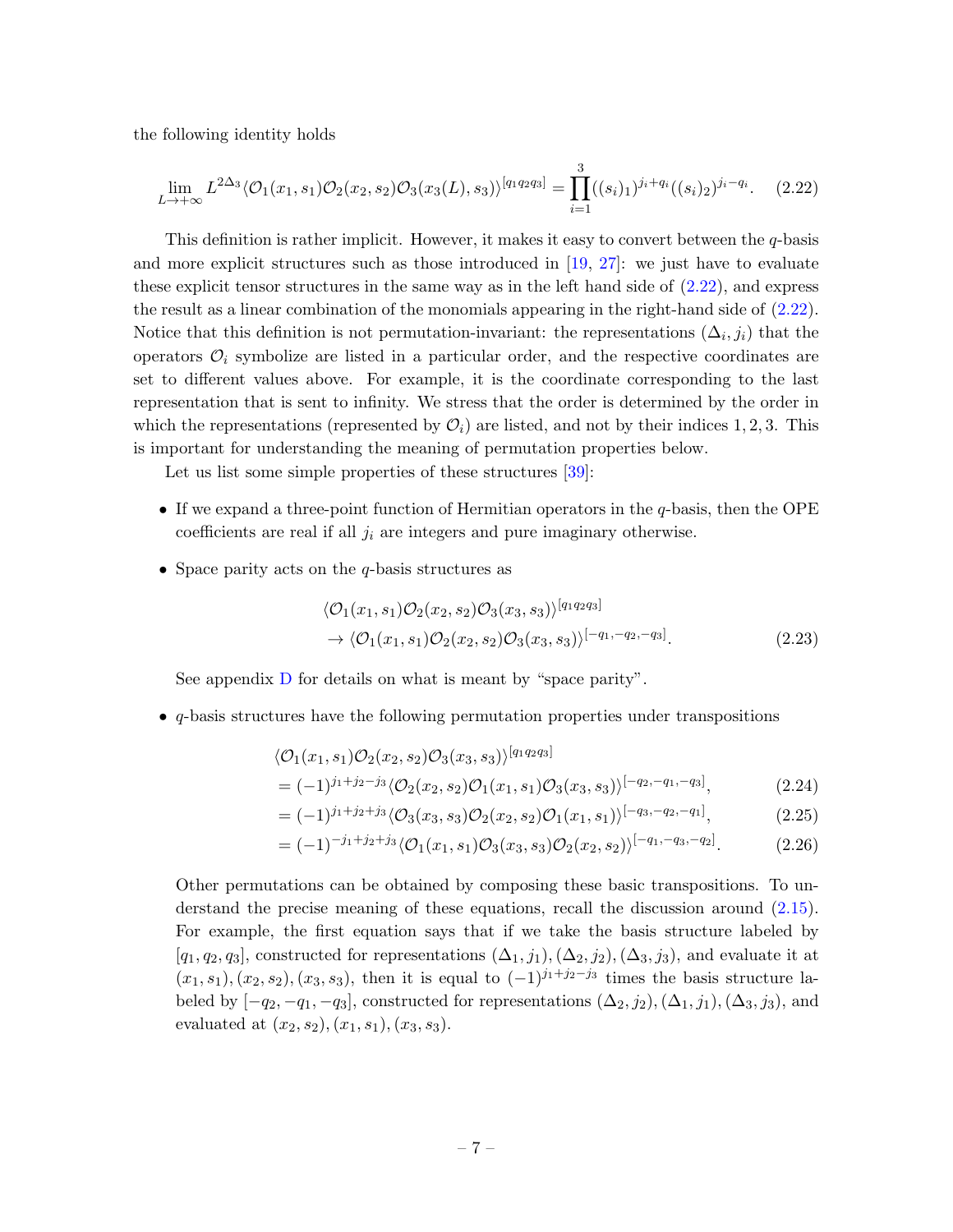Because of the way permutations and parity act on these structures, we will often consider the structures defined as

$$
\langle \mathcal{O}_1(x_1, s_1) \mathcal{O}_2(x_2, s_2) \mathcal{O}_3(x_3, s_3) \rangle^{[q_1 q_2 q_3]^{\pm}}
$$
  
\n
$$
\equiv \langle \mathcal{O}_1(x_1, s_1) \mathcal{O}_2(x_2, s_2) \mathcal{O}_3(x_3, s_3) \rangle^{[q_1 q_2 q_3]} \pm \langle \mathcal{O}_1(x_1, s_1) \mathcal{O}_2(x_2, s_2) \mathcal{O}_3(x_3, s_3) \rangle^{[-q_1, -q_2, -q_3]}.
$$
\n(2.27)

The structures with  $(+)$  sign are parity-even and those with  $(-)$  sign are parity-odd. Furthermore, transpositions simply permute the  $q_i$  in the labels of these structures, but for the  $(-)$  structures we get an extra factor of  $(-1)$  in the action of transpositions.

We illustrate how these structures can be used in practice in the example of the fourfermion bootstrap in section [5.](#page-24-0)

### <span id="page-8-0"></span>2.2.2  $SO(3)$ -basis

In this subsection we define the  $SO(3)$  basis of structures, first introduced in [\[25,](#page-38-3) [40\]](#page-38-8).<sup>[2](#page-8-1)</sup> We will only give the formal expressions for the structures and not explain the motivation behind them, for which we refer the reader to [\[25\]](#page-38-3).

First, we define the following monomials in  $s_i$ 

$$
|j_1, m_1; j_2, m_2; j_3, m_3\rangle \equiv (-1)^{j_1 - j_3 + m_2} \prod_{i=1}^3 \binom{2j_i}{j_i + m_i}^{1/2} ((s_i)_1)^{j_i + m_i} ((s_i)_2)^{j_i - m_i}, \qquad (2.28)
$$

where  $m_i$  can take the same values as  $q_i$ ,

<span id="page-8-2"></span>
$$
m_i \in \{-j_i, -j_i + 1, \cdots, j_i\},\tag{2.29}
$$

<span id="page-8-6"></span><span id="page-8-5"></span><span id="page-8-4"></span><span id="page-8-3"></span>
$$
m_1 + m_2 + m_3 = 0.\t\t(2.30)
$$

Note that these monomials are proportional to the ones appearing in the right-hand side of  $(2.22)$  with  $m_i = q_i$ . As the notation suggests, these monomials transform in the standard way under some  $\mathfrak{su}(2)$  algebra. With this in mind, we define

$$
|j_{12}, -m_3; j_3, m_3\rangle \equiv \sum_{\substack{m_1, m_2 \ m_1 + m_2 = -m_3}} \langle j_1, m_1; j_2, m_2 | j_{12}, -m_3 \rangle | j_1, m_1; j_2, m_2; j_3, m_3 \rangle, \tag{2.31}
$$

$$
|j_{12}, j_{123}\rangle \equiv \sum_{m_3} \langle j_{12}, -m_3; j, m_3 | j_{123}, 0 \rangle | j_{12}, -m_3; j_3, m_3 \rangle, \tag{2.32}
$$

where  $\langle j_1, m_1; j_2, m_2|j, m \rangle$  are the Clebsch-Gordan coefficients. The inverse formulas are

$$
|j_{12}, -m_3; j_3, m_3\rangle = \sum_{j_{123}} \langle j_{123}, 0 | j_{12}, -m_3; j, m_3 \rangle | j_{12}, j_{123} \rangle, \tag{2.33}
$$

$$
|j_1, m_1; j_2, m_2; j_3, m_3\rangle = \sum_{j_{12}} \langle j_{12}, -m_3 | j_1, m_1; j_2, m_2 \rangle | j_{12}, -m_3; j_3, m_3 \rangle. \tag{2.34}
$$

<span id="page-8-1"></span><sup>&</sup>lt;sup>2</sup>In [\[25\]](#page-38-3) this basis was called the SO(3)<sub>r</sub> basis, and the SO(3) basis was referred to as an intermediate basis. Since in this paper, we simplify the construction of [\[25\]](#page-38-3), we will, for simplicity, call the final basis the SO(3) basis. We hope this won't cause confusion.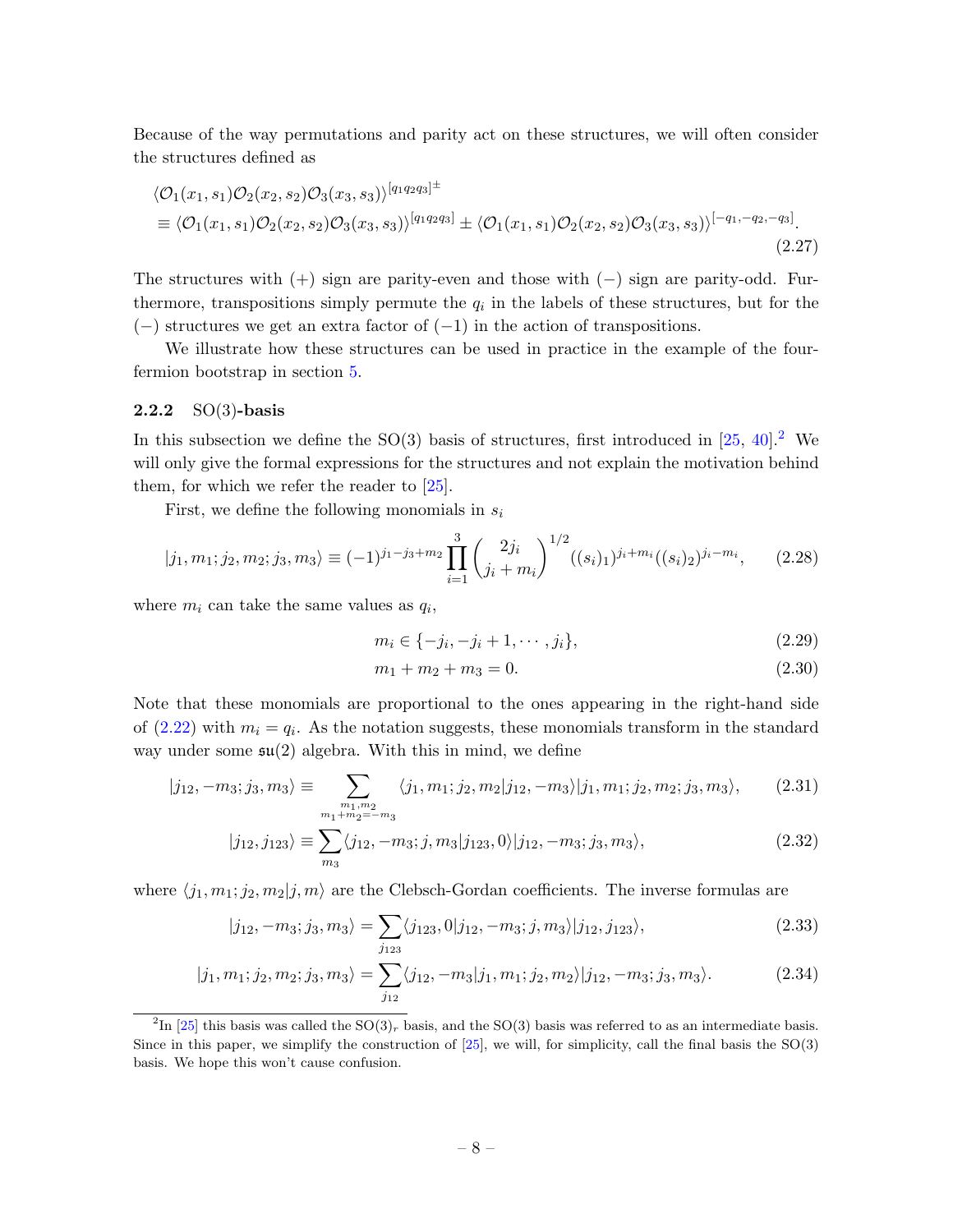In all of the above formulas the summation is performed over the values of the variables for which the Clebsch-Gordan coefficients are non-vanishing. We use conventions for the Clebsch-Gordan coefficients such that they are real, so that

$$
\langle j_1, m_1; j_2, m_2 | j, m \rangle = \langle j, m | j_1, m_1; j_2, m_2 \rangle. \tag{2.35}
$$

To completely specify the conventions, we give a formula for Clebsch-Gordan coefficients in appendix [E.](#page-36-1)

Note that according to the above definitions,  $|j_{12}, j_{123}\rangle$  are simply polynomials in  $s_i$ . We define  $SO(3)$ -basis structures analogously to  $(2.22)$ ,

$$
\lim_{L \to +\infty} L^{2\Delta_3} \langle \mathcal{O}_1(x_1, s_1) \mathcal{O}_2(x_2, s_2) \mathcal{O}_3(x_3(L), s_3) \rangle^{(j_{12}, j_{123})} = |j_{12}, j_{123} \rangle, \tag{2.36}
$$

where the values of  $x_i$  are as in  $(2.19)$ . That is, the SO(3) basis structures are labeled by pairs  $(j_{12}, j_{123})$  for which the polynomials  $|j_{12}, j_{123}\rangle$  are non-zero, i.e.

<span id="page-9-2"></span>
$$
j_{12} \in \{ |j_1 - j_2|, |j_1 - j_2| + 1, \cdots j_1 + j_2 \},\tag{2.37}
$$

$$
j_{123} \in \{ |j_3 - j_{12}|, |j_3 - j_{12}| + 1, \cdots j_3 + j_{12} \}.
$$
 (2.38)

By examining the definition of polynomials  $|j_{12}, j_{123}\rangle$ , we see that they are explicitly defined as linear combinations of the monomials in the right-hand side of  $(2.22)$  with coefficients given by products of Clebsch-Gordan coefficients. This definition implies that we can directly write the  $SO(3)$ -basis structures as linear combinations of q-basis structures and vice versa. Since these expressions are rather bulky yet straightforward combinations of [\(2.28\)](#page-8-2), [\(2.31\)](#page-8-3) and  $(2.32)$ , we omit them.

Since the Clebsch-Gordan coefficients are real, the reality properties of the OPE coefficients in  $SO(3)$  basis are the same as in q-basis. Most permutation properties are unfortunately not manifest in  $SO(3)$  basis. The parity of  $SO(3)$  structures is, on the other hand, manifest and is given by the sign of

$$
(-1)^{j_1-j_2+j_3-j_{123}}.\t(2.39)
$$

#### <span id="page-9-0"></span>2.3 Four-point structure basis

In this section we define the  $q$ -basis for four-point tensor structures [\[39\]](#page-38-7). The same comments as in section [2.2](#page-5-0) apply to the meaning of the notation that we use for four-point tensor structures,

$$
\langle \mathcal{O}_1(x_1, s_1) \mathcal{O}_2(x_2, s_2) \mathcal{O}_3(x_3, s_3) \mathcal{O}_4(x_4, s_4) \rangle^{(I)}.
$$
\n(2.40)

The q-basis structures are labeled by indices  $I = [q_1, q_2, q_3, q_4]$  $I = [q_1, q_2, q_3, q_4]$  $I = [q_1, q_2, q_3, q_4]$  subject to<sup>3</sup>

$$
q_i \in \{-j_i, -j_i + 1, \cdots, j_i\}.
$$
\n(2.41)

<span id="page-9-1"></span><sup>&</sup>lt;sup>3</sup>Note that unlike in the case of three-point structures there is no condition on  $\sum_{i=1}^{4} q_i$ .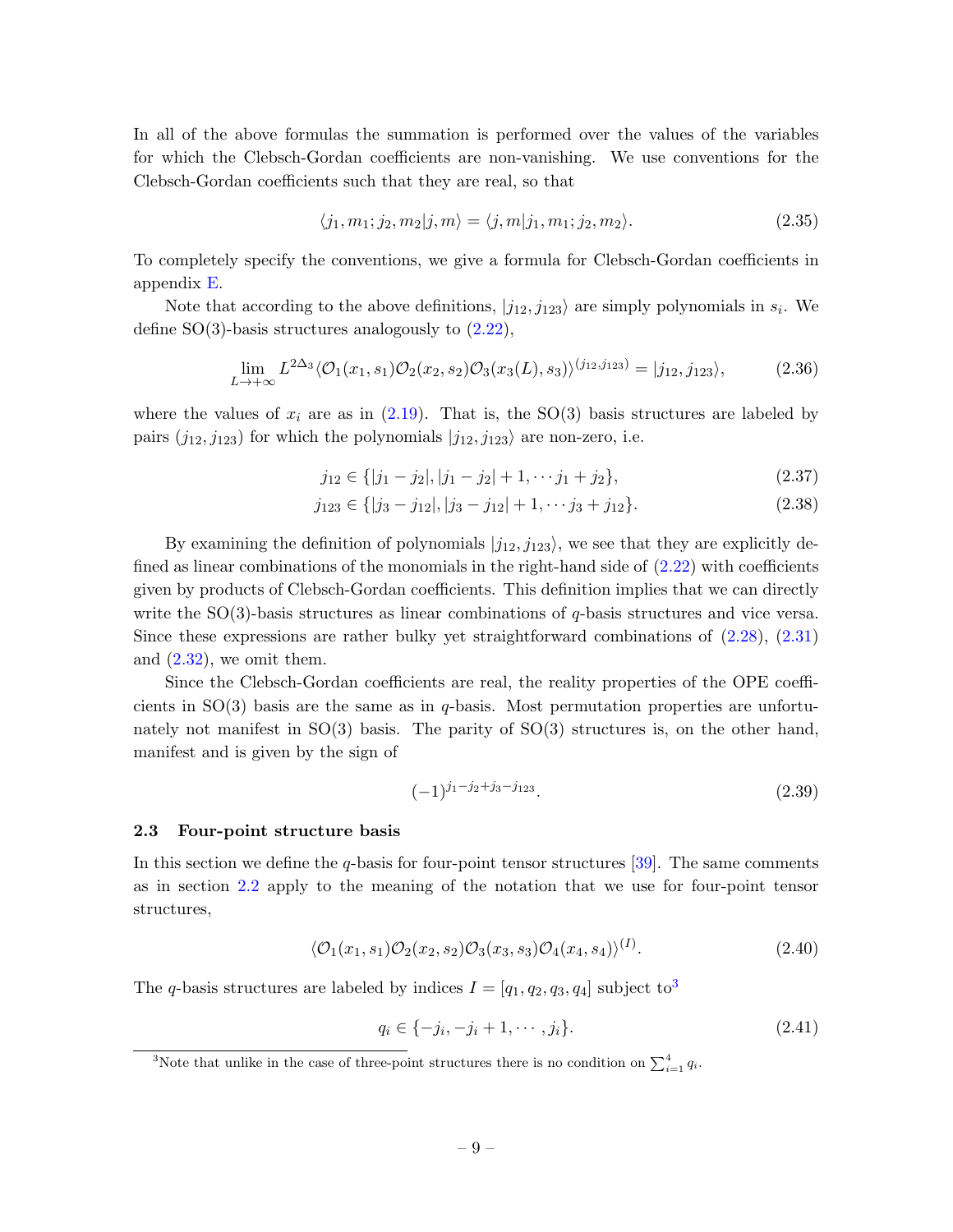A q-basis four-point tensor structure is defined by conformal invariance and its value in a standard configuration. Specifically, let

<span id="page-10-0"></span>
$$
x_1 = (0, 0, 0), \tag{2.42}
$$

$$
x_2 = \left(\frac{\overline{z} - z}{2}, \frac{\overline{z} + z}{2}, 0\right),\tag{2.43}
$$

<span id="page-10-1"></span>
$$
x_3 = (0, 1, 0), \tag{2.44}
$$

$$
x_4(L) = (0, L, 0), \tag{2.45}
$$

then we require

$$
\lim_{L \to +\infty} L^{2\Delta_4} \langle \mathcal{O}_1(x_1, s_1) \mathcal{O}_2(x_2, s_2) \mathcal{O}_3(x_3, s_3) \mathcal{O}_4(x_4(L), s_4) \rangle^{[q_1 q_2 q_3 q_4]}
$$
\n
$$
= \prod_{i=1}^4 ((s_i)_1)^{j_i + q_i} ((s_i)_2)^{j_i - q_i}.
$$
\n(2.46)

In particular, the decomposition of a four-point function into these structures can be computed by evaluating it in the configuration  $(2.42)$  and taking the limit as in the left-hand side of [\(2.46\)](#page-10-1). For the purposes of numerical bootstrap, it suffices to assume that  $0 < z, \overline{z} < 1$ , and so all operators are spacelike-separated. That is, the precise definition of  $g_{[q_1q_2q_3q_4]}(z,\overline{z})$ for  $0 < z, \overline{z} < 1$  is

$$
\lim_{L \to +\infty} L^{2\Delta_4} \langle \mathcal{O}_1(x_1, s_1) \mathcal{O}_2(x_2, s_2) \mathcal{O}_3(x_3, s_3) \mathcal{O}_4(x_4(L), s_4) \rangle
$$
\n
$$
= \sum_{q_i} g_{[q_1 q_2 q_3 q_4]}(z, \overline{z}) \prod_{i=1}^4 ((s_i)_1)^{j_i + q_i} ((s_i)_2)^{j_i - q_i}.
$$
\n(2.47)

Let us list some simple properties of the  $q$ -basis four-point tensor structures [\[39\]](#page-38-7):

- If we expand a four-point function of Hermitian operators in q-basis, then the coefficient functions are real if there are 0 or 4 fermions in the correlator, and imaginary if there are 2 fermions.
- The space parity of the q-basis stuctures is equal to  $(-1)^{\sum_i j_i-q_i}$ . See appendix [D](#page-36-0) for details on what is meant by "space parity".
- Four-point q-basis tensor structures have simple properties under permutations for which we refer the reader to [\[39\]](#page-38-7). The same comments about the meaning of permutations apply as in section [2.2.](#page-5-0)
- The coefficient functions  $g_{[q_1q_2q_3q_4]}(z,\overline{z})$  transform in the following way under  $z \leftrightarrow \overline{z}$ ,

$$
g_{[q_1q_2q_3q_4]}(z,\overline{z}) = (-1)^{\sum_{i=1}^4 j_i} g_{[-q_1,-q_2,-q_3,-q_4]}(\overline{z},z). \tag{2.48}
$$

This identity also holds for individual conformal blocks.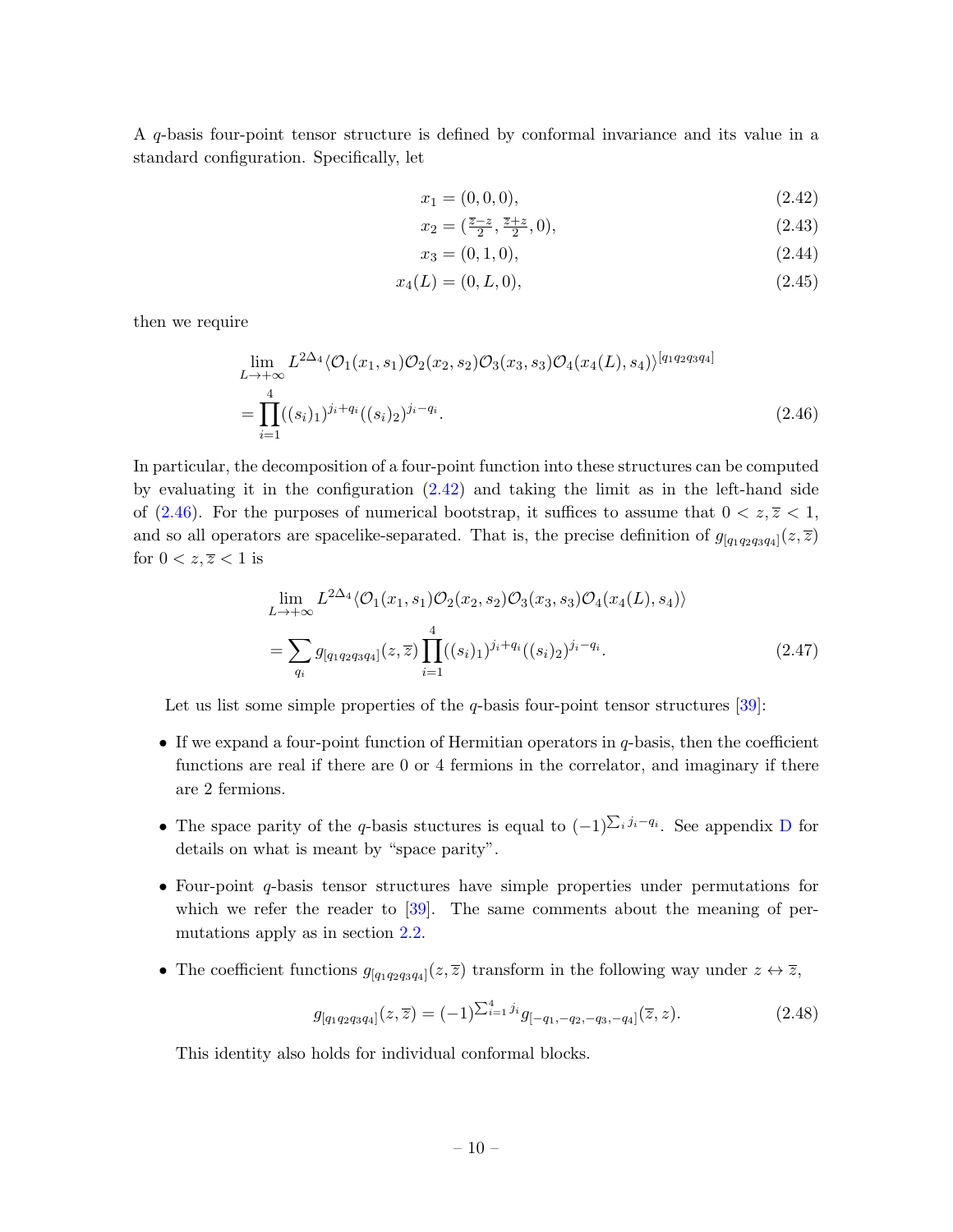#### <span id="page-11-0"></span>2.4 Conformal block for identity exchange

As a simple illustration of some of the above definitions, let us compute the expression for the conformal block for identity exchange in a general 3d correlator.

The identity block appears in correlation functions of the form

$$
\langle \mathcal{O}_1 \mathcal{O}_1 \mathcal{O}_4 \mathcal{O}_4 \rangle, \tag{2.49}
$$

and its contribution is simply equal to

$$
\langle \mathcal{O}_1(x_1, s_1) \mathcal{O}_1(x_2, s_2) \mathcal{O}_4(x_3, s_3) \mathcal{O}_4(x_4, s_4) \rangle \ni \langle \mathcal{O}_1(x_1, s_1) \mathcal{O}_1(x_2, s_2) \rangle \langle \mathcal{O}_4(x_3, s_3) \mathcal{O}_4(x_4, s_4) \rangle. \tag{2.50}
$$

To compute the decomposition of this block, we need to evaluate the above block in the configuration  $(2.42)$  using  $(2.3)$ . We find

$$
\langle \mathcal{O}_1(x_1, s_1) \mathcal{O}_1(x_2, s_2) \rangle \langle \mathcal{O}_4(x_3, s_3) \mathcal{O}_4(x_4, s_4) \rangle \n= c_{\mathcal{O}_1} c_{\mathcal{O}_4} \frac{i^{2j_1} (s_1^{\alpha} \gamma_{\alpha\beta}^{\mu} s_2^{\beta} x_{12,\mu})^{2j_1}}{x_{12}^{2\Delta_1+2j_1}} \frac{i^{2j_4} (s_3^{\alpha} \gamma_{\alpha\beta}^{\mu} s_4^{\beta} x_{34,\mu})^{2j_4}}{x_{34}^{2\Delta_4+2j_4}}.
$$
\n(2.51)

We have

$$
\gamma^{\mu,\alpha\beta} x_{12,\mu} = \begin{pmatrix} z & 0 \\ 0 & -\overline{z} \end{pmatrix}^{\alpha\beta},
$$

$$
\gamma^{\mu,\alpha\beta} x_{43,\mu} = \begin{pmatrix} L-1 & 0 \\ 0 & 1-L \end{pmatrix}^{\alpha\beta},
$$
(2.52)

which implies

$$
\langle \mathcal{O}_1(x_1, s_1) \mathcal{O}_1(x_2, s_2) \rangle \langle \mathcal{O}_4(x_3, s_3) \mathcal{O}_4(x_4, s_4) \rangle
$$
  
=  $c_{\mathcal{O}_1} c_{\mathcal{O}_4} \frac{i^{2j_1}((s_1)_1(s_2)_1 z - (s_1)_2(s_2)_2 \overline{z})^{2j_1}}{(z\overline{z})^{\Delta_1+j_1}} i^{2j_4}((s_3)_1(s_4)_1 - (s_3)_2(s_4)_2)^{2j_4}$   
=  $\sum_{q_1, q_4} c_{\mathcal{O}_1} c_{\mathcal{O}_4} i^{2q_1+2q_4} \binom{2j_1}{j_1+q_1} \binom{2j_4}{j_4+q_4} (s_1)_1^{j_1+q_1} (s_2)_1^{j_1+q_1} (s_1)_2^{j_1-q_1} (s_2)_2^{j_1-q_1}$   
 $\times (s_3)_1^{j_4+q_4} (s_4)_1^{j_4+q_4} (s_3)_2^{j_4-q_4} (s_4)_2^{j_4-q_4} \times z^{-\Delta_1+q_1} \overline{z}^{-\Delta_1-q_1}.$  (2.53)

We see that for the identity block, the only non-zero components are those with  $q_1 = q_2$  and  $q_3 = q_4$ . These functions are

$$
g_{[q_1q_2q_3q_4]}(z,\overline{z}) = c_{\mathcal{O}_1}c_{\mathcal{O}_4}i^{2q_1+2q_4} \binom{2j_1}{j_1+q_1} \binom{2j_4}{j_4+q_4} z^{-\Delta_1+q_1} \overline{z}^{-\Delta_1-q_1}.
$$
 (2.54)

Note that the identity block is defined without a reference to the three-point bases, and in fact, the above expressions do not need to be multiplied by OPE coefficients: they directly give the contribution of the identity operator to the four-point function.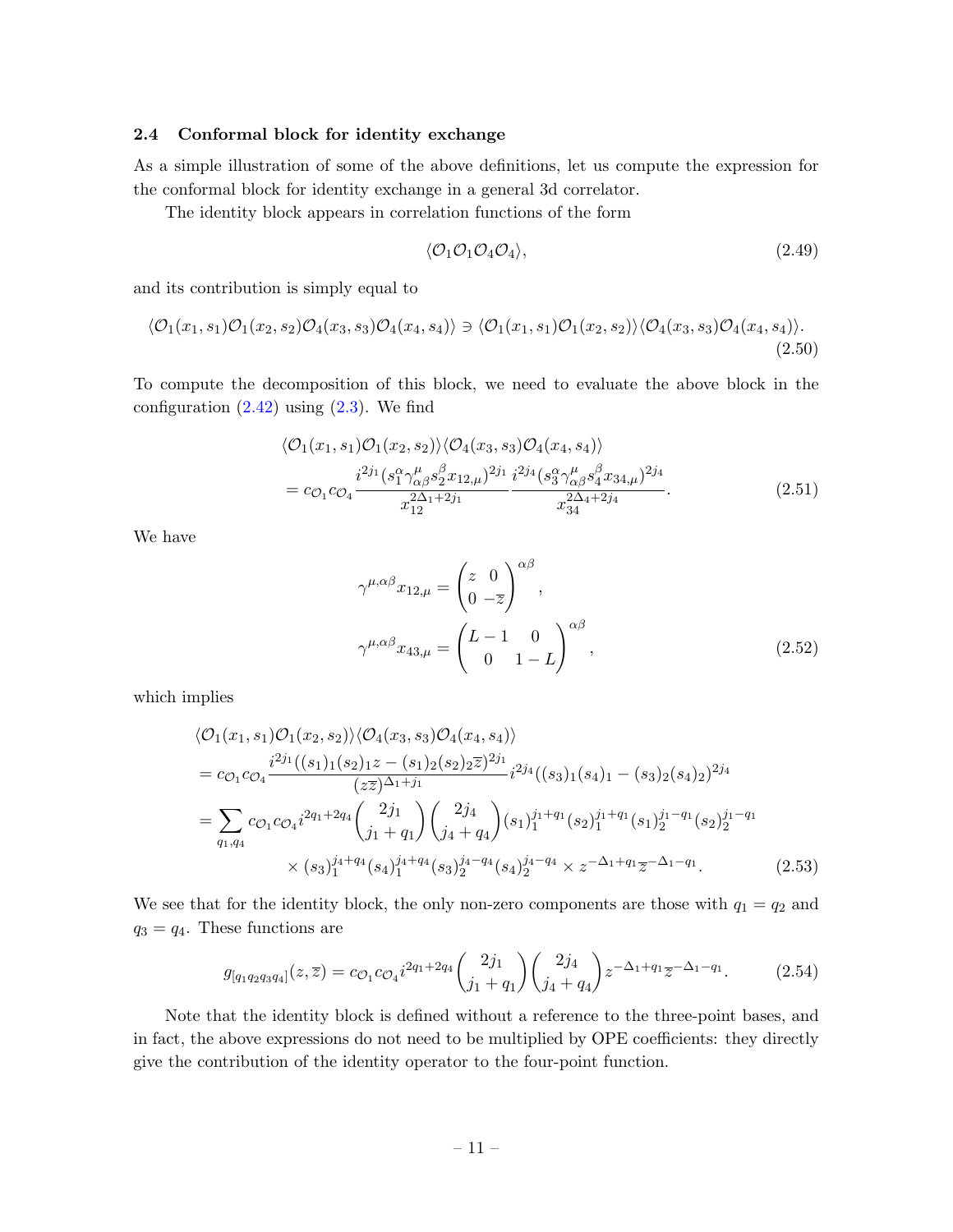#### <span id="page-12-0"></span>3 Conformal block generator blocks 3d

#### <span id="page-12-1"></span>3.1 The algorithm

Approximations to conformal blocks are computed in blocks 3d using residue recursion relations [\[7,](#page-37-8) [10,](#page-37-4) [16\]](#page-37-9), and specifically the general form of the 3-dimensional residue recursion relations derived in [\[25\]](#page-38-3). In this section we briefly review these recursion relations and how they are used in blocks 3d.

The statement of residue recursion relations in  $d = 3$  is as follows. The conformal blocks  $g_{\Delta,j,I}^{ab}(z,\overline{z})$  are meromorphic functions of  $\Delta \in \mathbb{C}$  with simple poles and known residues.<sup>[4](#page-12-2)</sup> For each j there is an infinite set of poles  $\Delta_{j,i}$ , labeled by an index i in some index set  $i \in \mathcal{P}_j$ . The set of these poles is independent of  $a, b, I$ , with the exception that some residues may vanish for special values of theses indices. The residues at these poles take the form

$$
g_{\Delta,j,I}^{ab}(z,\overline{z}) \sim \frac{1}{\Delta - \Delta_{j,i}} (\mathcal{L}_{j,i})_{a'}^a(\mathcal{R}_{j,i})_{b'}^b g_{\Delta'_{j,i},j'_{j,i},I}^{a'b'}(z,\overline{z}), \qquad (3.1)
$$

where summation over repeated indices is understood. Here, the matrices  $\mathcal{L}_{j,i}$  and  $\mathcal{R}_{j,i}$  are *I*-independent, and in general depend on  $\Delta_{12}$  and  $\Delta_{43}$ . The quantum numbers  $\Delta'_{j,i}, j'_{j,i}$ appearing in the right-hand side have known expressions in terms of  $j$  and  $i$ . Importantly, we have

<span id="page-12-5"></span><span id="page-12-3"></span>
$$
\Delta'_{j,i} = \Delta_{j,i} + n_{j,i},\tag{3.2}
$$

where  $n_{j,i}$  are *positive* integers. The quantities  $\Delta_{j,i}, n_{j,i}, j'_{j,i}$  were computed in [\[16\]](#page-37-9). Some examples of the matrices  $\mathcal{L}_{j,i}$ ,  $\mathcal{R}_{j,i}$  were computed in [\[7,](#page-37-8) [10,](#page-37-4) [16,](#page-37-9) [23,](#page-38-1) [24,](#page-38-2) [41\]](#page-39-0), and the general closed-form expressions were derived for them in [\[25\]](#page-38-3).

To make use of [\(3.1\)](#page-12-3), the conformal blocks are separated into two factors,

$$
g_{\Delta,j,I}^{ab}(z,\overline{z}) = (a_0r)^{\Delta}h_{\Delta,j,I}^{ab}(z,\overline{z}), \qquad (3.3)
$$

where

$$
r = \sqrt{\rho \overline{\rho}}, \quad \rho = \frac{z}{(1 + \sqrt{1 - z})^2}, \quad \overline{\rho} = \frac{\overline{z}}{(1 + \sqrt{1 - \overline{z}})^2}, \tag{3.4}
$$

and  $a_0$  and  $b_j$  are the constants appearing in the normalization of the two-point function [2.5.](#page-4-2) The functions  $h_{\Delta,j,I}^{ab}(z,\overline{z})$  defined in this way are useful because they are holomorphic at  $\Delta = \infty$ ,

<span id="page-12-4"></span>
$$
h_{\Delta,j,I}^{ab}(z,\overline{z}) = h_{\infty,j,I}^{ab}(z,\overline{z}) + O(\frac{1}{\Delta}).
$$
\n(3.5)

The functions  $h_{\infty,j,I}^{ab}(z,\overline{z})$  can be determined by solving the Casimir differential equation to leading order in  $\Delta$ , and have been computed in a general closed form in [\[25\]](#page-38-3), based on the results of [\[26\]](#page-38-4).

<span id="page-12-2"></span><sup>&</sup>lt;sup>4</sup>The validity of this statement is dependent on the conventions for tensor structures. It is valid for the choices discussed in this paper.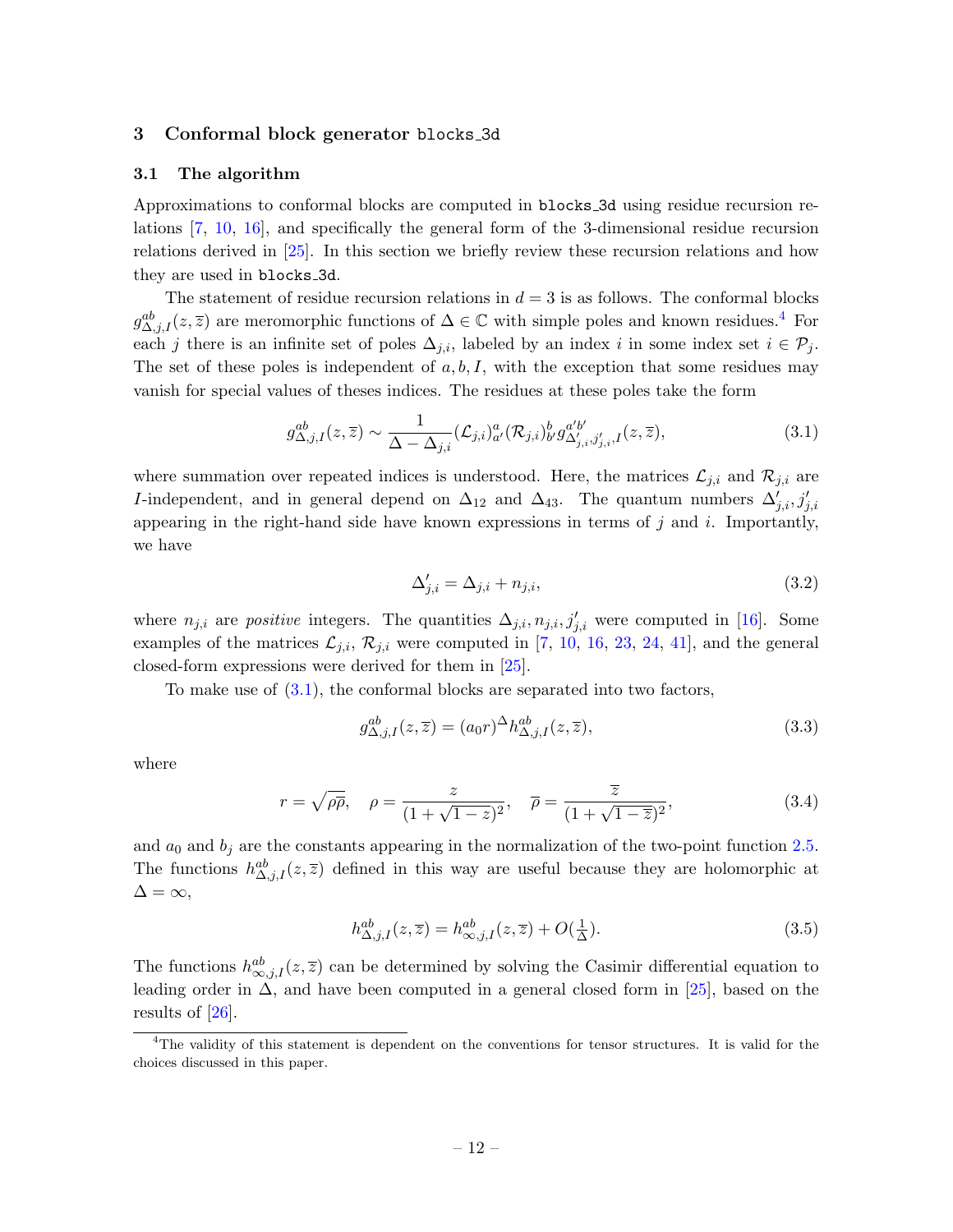The relation [\(3.1\)](#page-12-3) implies the following expression for the residues of  $h_{\Delta,j,I}^{ab}(z,\overline{z}),$ 

<span id="page-13-0"></span>
$$
h_{\Delta,j,I}^{ab}(z,\overline{z}) \sim \frac{(a_0 r)^{n_{j,i}}}{\Delta - \Delta_{j,i}} (\mathcal{L}_{j,i})_{a'}^a (\mathcal{R}_{j,i})_{b'}^b h_{\Delta'_{j,i},j'_{j,i},I}^{a'b'}(z,\overline{z}). \tag{3.6}
$$

Combining this with [\(3.5\)](#page-12-4), and with the knowledge that  $h_{\Delta,j,I}^{ab}(z,\overline{z})$  is meromorphic in  $\Delta$ , we find the residue recursion relation

$$
h_{\Delta,j,I}^{ab}(z,\overline{z}) = h_{\infty,j,I}^{ab}(z,\overline{z}) + \sum_{i \in \mathcal{P}_j} \frac{(a_0 r)^{n_{j,i}}}{\Delta - \Delta_{j,i}} (\mathcal{L}_{j,i})_{a'}^a (\mathcal{R}_{j,i})_{b'}^b h_{\Delta'_{j,i},j'_{j,i},I}^{a'b'}(z,\overline{z}). \tag{3.7}
$$

For the purposes of the numerical conformal bootstrap we need to compute an approximation to  $h_{\Delta,j,I}^{ab}(z,\overline{z})$  near  $z=\overline{z}=\frac{1}{2}$  $\frac{1}{2}$ . It is well-known that  $h_{\Delta,j,I}^{ab}(z,\overline{z})$  has an expansion in positive integer powers of r which converges quickly near this point  $[42]$ . The residue recursion relation [\(3.7\)](#page-13-0) provides an efficient way of computing this power series. To see this, consider the  $r^0$  term in this expansion. Since all  $n_{j,i} > 0$ , we can completely neglect the sum over *i*. Since  $h_{\infty,j,I}^{ab}(z,\overline{z})$  is a known function, we can easily extract the coefficient of the  $r^0$ term from its explicit expression.

To compute the  $r^1$  term, we cannot neglect the sum over i anymore, but due to  $n_{j,i} > 0$ we only need to know the  $r^0$  term of the  $h^{a'b'}_{\Delta'_{j,i},j'_{j,i},I}(z,\overline{z})$  that appear in the sum, which we have already computed. Repeating in this manner we can generate the r-series expansion for  $h_{\Delta,j,I}^{ab}(z,\overline{z})$  to very high orders. (In realistic applications the order can often go to  $r^{80}$  or higher.)

The recursion relation [\(3.7\)](#page-13-0) also gives a nice representation of the  $\Delta$ -dependence of  $h_{\Delta,j,I}^{ab}(z,\overline{z})$ . In particular, once the r-series of  $h_{\Delta,j,I}^{ab}(z,\overline{z})$  has been computed to the order  $r^N$ , we can drop the terms with  $n_{j,i} > N$  in the right-hand side of [\(3.7\)](#page-13-0) and substitute the derivatives at  $z=\overline{z}=\frac{1}{2}$  $\frac{1}{2}$  of the computed series for the remaining terms. In this way, we obtain an approximation of the form

$$
\left. \partial_z^m \partial_{\overline{z}}^n h_{\Delta,j,I}^{ab}(z,\overline{z}) \right|_{z=\overline{z}=\frac{1}{2}} \approx D_{0,j,I}^{a,b;m,n} + \sum_{i \in \mathcal{P}_j, n_{j,i} \le N} \frac{D_{i,j,I}^{a,b;m,n}}{\Delta - \Delta_{j,i}},\tag{3.8}
$$

where  $D_{i,j,I}^{a,b;m,n} \in \mathbb{R}$  are numbers. This can be rewritten as

$$
\left. \partial_z^m \partial_{\overline{z}}^n h_{\Delta,j,I}^{ab}(z,\overline{z}) \right|_{z=\overline{z}=\frac{1}{2}} \approx \frac{\widetilde{P}_{j,I}^{a,b;m,n}(\Delta)}{\prod_{i \in \mathcal{P}_j, n_{j,i} \le N} (\Delta - \Delta_{j,i})},\tag{3.9}
$$

where  $P_{j,I}^{a,b;m,n}(\Delta)$  is a polynomial in  $\Delta$  of degree equal to the number of  $i \in \mathcal{P}_j$  with  $n_{j,i} \leq N$ . For the conformal block itself we then get

<span id="page-13-1"></span>
$$
\left. \partial_z^m \partial_{\overline{z}}^n g_{\Delta,j,I}^{ab}(z,\overline{z}) \right|_{z=\overline{z}=\frac{1}{2}} \approx \frac{b_j^{-1}(a_0 r)^{\Delta} P_{j,I}^{a,b;m,n}(\Delta)}{\prod_{i \in \mathcal{P}_j, n_{j,i} \le N} (\Delta - \Delta_{j,i})} \tag{3.10}
$$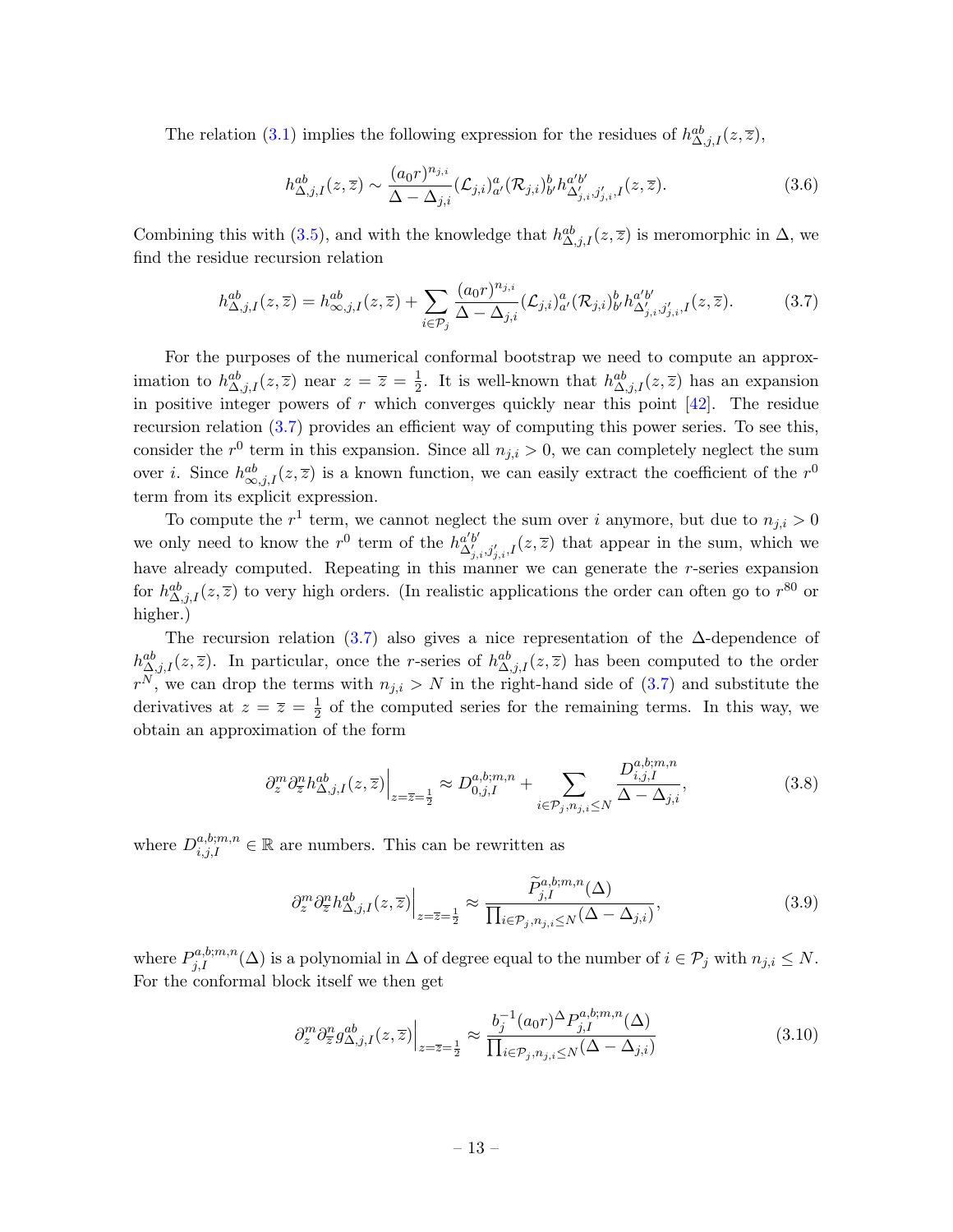for some new polynomials  $P_{j,I}^{a,b;m,n}(\Delta)$  of degree deg  $P_{j,I}^{a,b;m,n}(\Delta) = \deg \tilde{P}_{j,I}^{a,b;m,n}(\Delta) + m + n$ . For future convenience, we also factored out the explicit dependence on  $b_j$ . The output of blocks 3d is essentially the polynomials  $P_{j,I}^{a,b;m,n}(\Delta)$ , with some tweaks and optimizations described below. The precise form of the output is specified in section [3.3.](#page-17-0)

In the rest of this section we briefly describe some more technical points about the algorithm used in blocks 3d.

#### <span id="page-14-0"></span>3.1.1 Block structure of residue matrices

When using the recursion relation [\(3.7\)](#page-13-0), we need to multiply the known part of the power series by matrices  $\mathcal{L}_{j,i}$  and  $\mathcal{R}_{j,i}$ . These matrices have size  $N_3 \times N_3$ , where  $N_3$  is the number of three-point tensor structures for three-point functions  $\langle \mathcal{O}_1 \mathcal{O}_2 \mathcal{O} \rangle$  (for  $\mathcal{L}$ ) or  $\langle \mathcal{O}_4 \mathcal{O}_3 \mathcal{O} \rangle$  (for  $\mathcal{R}$ ), and  $\mathcal O$  has spin j. In more complicated blocks  $N_3$  can be relatively large. For example, for four-point stress-tensor blocks we have  $N_3 = 25$  $N_3 = 25$ , which is to be compared with scalar blocks where  $N_3 = 1$ . Taking into account that the algorithmic complexity of matrix multiplication is  $O(N_3^3)$ , we find that just this multiplication step is  $10^4$  times slower than in the case of scalar blocks.

It is, therefore, desirable to reduce  $N_3$  as much as possible. In the case of conformal blocks for  $\langle TTT \rangle$ , we know that in reality, the number of three-point structures  $\langle TT \mathcal{O} \rangle$  is at most 2 [\[22\]](#page-38-0). The  $N_3 = 25$  above comes from ignoring the permutation symmetry, space parity, and conservation properties of  $\langle TT\mathcal{O} \rangle$ . It thus seems to be a good idea to specialize the recursion relation [\(3.7\)](#page-13-0) to structures which satisfy these properties. However, we do not do this in blocks 3d for the following technical reasons.

First of all, these properties are very problem-specific and would significantly complicate the input information required by blocks 3d. Furthermore, even if we wanted to implement conservation constraints, we would have to use three-point structures that solve these constraints. Such structures depend polynomially on  $\Delta$  and the corresponding function  $h_{\Delta,j,I}^{ab}(z,\overline{z})$  is not holomorphic at  $\Delta=\infty$ . Instead, it has a high-degree pole there (for  $\langle TTTT \rangle$  it would grow as  $\Delta^{12}$ .<sup>[6](#page-14-2)</sup> This means that we would need to determine more functions at  $\Delta = \infty$  than just  $h_{\infty,j,I}^{ab}(z,\overline{z})$ , and general expressions for these functions are not currently available.

Instead of relying on permutation and conservation properties of three-point structures, we use the fact observed in [\[25\]](#page-38-3) that the matrices  $\mathcal{L}_{j,i}$  and  $\mathcal{R}_{j,i}$  are block-diagonal in  $j_{12}$  and  $j_{43}$ . That is, working in the SO(3) basis defined in section [2.2,](#page-5-0) we have

$$
(\mathcal{L}_{j,i})_{(j'_{12},j'_{120})}^{(j_{12},j_{120})} \propto \delta_{j'_{12}}^{j_{12}}, \quad (\mathcal{R}_{j,i})_{(j'_{43},j'_{430})}^{(j_{43},j_{430})} \propto \delta_{j'_{43}}^{j_{43}}.
$$
\n(3.11)

<span id="page-14-1"></span><sup>&</sup>lt;sup>5</sup>This is the number of three-point tensor-structures for  $\langle O_1O_2O\rangle$ , where  $O_1$  and  $O_2$  are distinct, nonconserved spin-2 operators.

<span id="page-14-2"></span> ${}^{6}$ It is possible to divide the three-point tensor structures by polynomials in  $\Delta$  to cancel this pole. However, this would introduce extra poles for  $\Delta \in \mathbb{C}$ , and we would need to somehow compute the residues at these poles.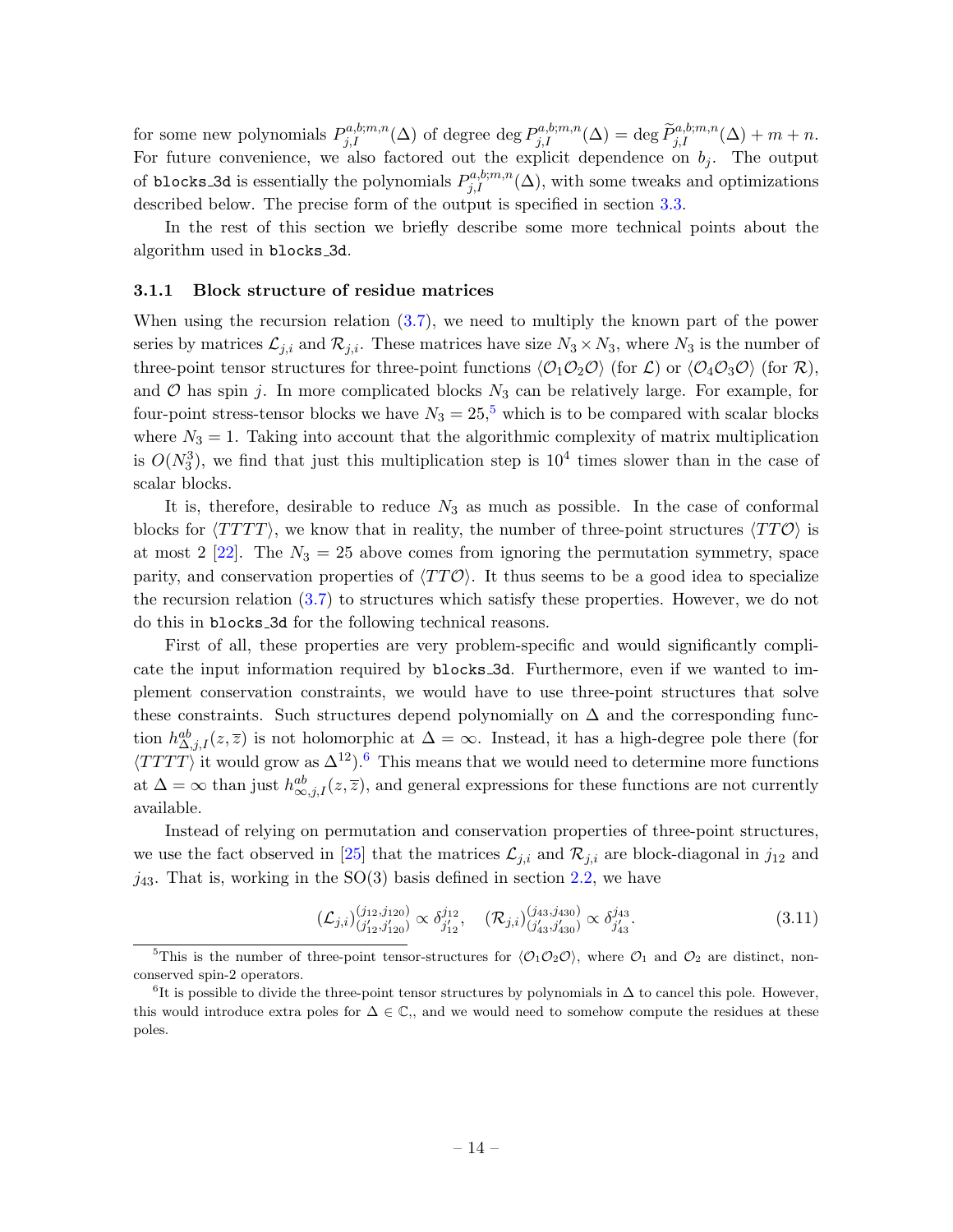We additionally take into account the fact that these either preserve or flip (depending on  $i$ ) the space parity of the structure. These observations allow us to split the three-point tensor structures into groups distinguished by the value of  $j_{12}$  (or  $j_{43}$ ) and space parity. In the example of  $\langle T T T T \rangle$  blocks, we split the  $N_3 = 25$  generic structures into groups the largest of which contains only 5 structures, which gives a significant improvement in performance over the direct application of  $(3.1)$ .

Since the recursion relations for different values of  $j_{12}$ ,  $j_{43}$  and I can be used completely independently, a single run of blocks 3d only computes the conformal blocks

$$
g^{(j_{12},j_{120}),(j_{43},j_{430})}_{\Delta,j,I}(z,\overline{z}),
$$

with the values of  $j_{12}$ ,  $j_{43}$  and I provided by the user. This enables easy parallelization of conformal block computations.

#### <span id="page-15-0"></span>3.1.2 Pole-shifting

One drawback of using the representation  $(3.10)$  for the derivatives of the conformal blocks is that for large r-series order N the polynomials  $P^{a,b;m,n}(\Delta)$  become of high degree. These poly-nomials are typically used as an input to the semidefinite solver SDPB [\[3,](#page-37-14) [4\]](#page-37-0), which performs slower with higher-degree polynomials. Unfortunately, taking  $N$  to be relatively large is often necessary in order to get a reliable approximation for the high-order cross-ratio derivatives of the conformal blocks.

In order to address this problem, we use the "pole-shifting" method first described in [\[10\]](#page-37-4) and also implemented in scalar blocks. This method introduces a new truncation parameter  $\kappa$  and looks for approximations of the form

<span id="page-15-2"></span>
$$
\frac{P_{j,I}^{a,b;m,n}(\Delta)}{\prod_{i\in\mathcal{P}_j,n_{j,i}\leq N}(\Delta-\Delta_{j,i})} \approx \frac{P_{j,I}^{\prime a,b;m,n}(\Delta)}{\prod_{i\in\mathcal{P}_j,n_{j,i}\leq\kappa}(\Delta-\Delta_{j,i})},\tag{3.12}
$$

where  $P_{j,I}^{a,b;m,n}(\Delta)$  are new, lower-degree polynomials. The polynomials  $P_{j,I}^{a,b;m,n}(\Delta)$  are chosen to ensure that the difference between the two sides of  $(3.12)$  is at most  $O(\Delta^{-\lceil M/2 \rceil-1})$ near  $\Delta = \infty$  and  $O((\Delta - \Delta_0(j))^{[M/2]})$  near  $\Delta = \Delta_0(j)$ , where  $\Delta_0(j)$  is the unitarity bound for the given value of j, and  $M$  is the number of poles appearing on the right-hand side.

In practice we use large N and moderate  $\kappa$ , making sure that increasing  $\kappa$  does not affect the output of the semidefinite solver.

#### <span id="page-15-1"></span>3.1.3 Optimizing for spinning four-point structures

In scalar blocks, the residue recursion relations are used to compute the derivatives of the blocks along  $z = \overline{z}$  diagonal, and then the Casimir equation is used to compute the off-diagonal derivatives [\[5\]](#page-37-1). This strategy is useful because the computation of off-diagonal derivatives using the Casimir equation is much more efficient than running the recursion relation multiple times.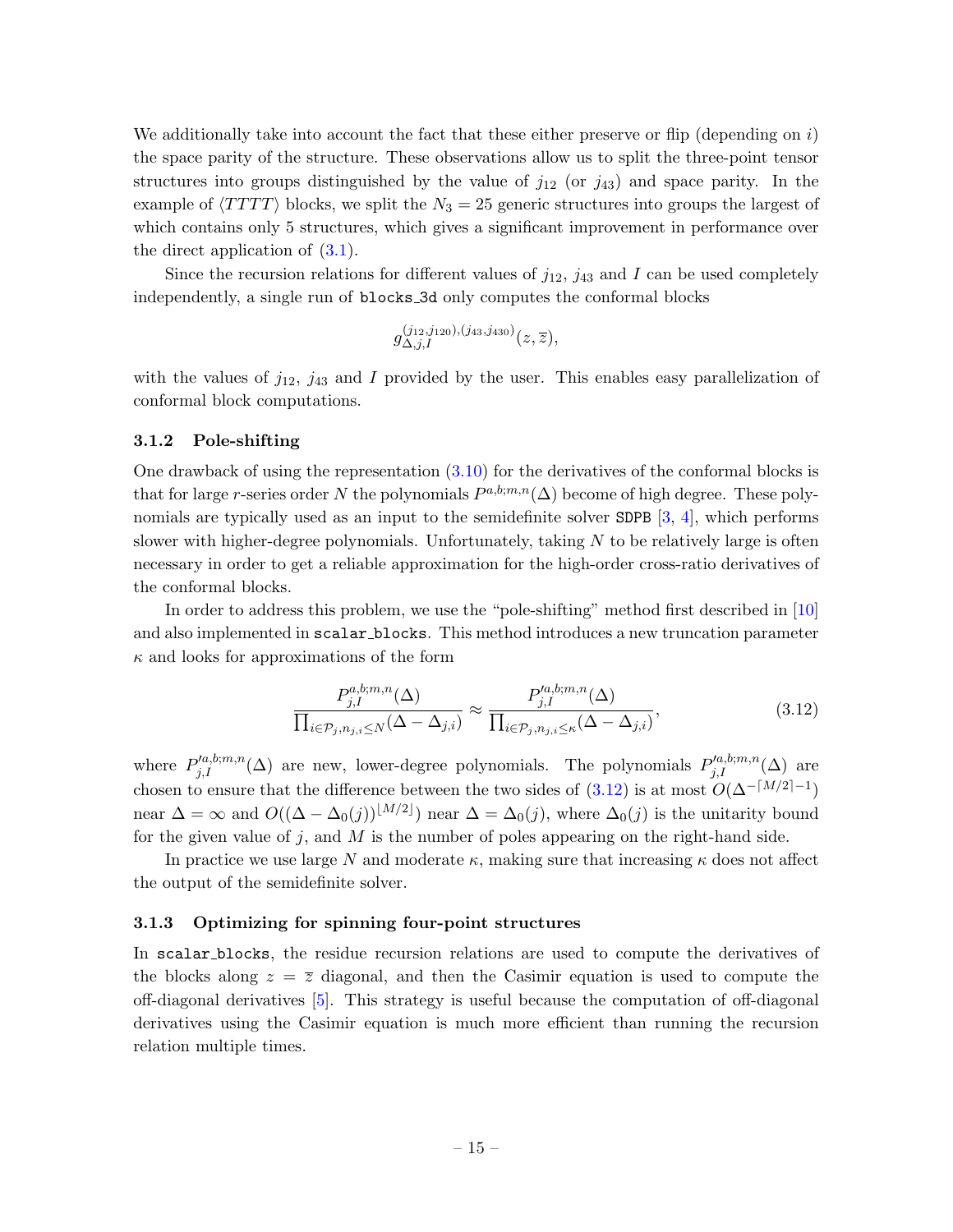In blocks 3d this approach is not used, and the residue recursion relation is run multiple times to compute the  $r$ -series for all off-diagonal derivatives. This is because, in the spinning case, there are typically several four-point tensor structures  $I$ , and the Casimir recursion relation mixes them all together. In cases such as  $\langle TTTT \rangle$  there are hundreds of four-point tensor structures I. Using the Casimir recursion relation would require running the recursion step for all of them, while in practice, only the blocks for a few values of  $I$  [\[22,](#page-38-0) [23,](#page-38-1) [43\]](#page-39-2) are needed. Computing the off-diagonal derivatives directly from the recursion relation allows us to run the code only for these few values of I.

#### <span id="page-16-0"></span>3.2 Coordinates for cross-ratios

There are several choices of coordinates in cross-ratio space available in blocks 3d:

•  $z, \overline{z}$  coordinates are defined by the conformal frame [\(2.42\)](#page-10-0) and are related to the standard  $u, v$  coordinates by

$$
u = \frac{x_{12}^2 x_{34}^2}{x_{13}^2 x_{24}^2} = z\overline{z}, \quad u = \frac{x_{14}^2 x_{23}^2}{x_{13}^2 x_{24}^2} = (1 - z)(1 - \overline{z}).\tag{3.13}
$$

The crossing-symmetric point is  $z = \overline{z} = \frac{1}{2}$  $\frac{1}{2}$  and crossing acts by  $z \to 1-z, \overline{z} \to 1-\overline{z}$ .

•  $x, t$  coordinates are defined through  $z, \overline{z}$  via

$$
x = \frac{z + \overline{z} - 1}{2}, \quad t = \left(\frac{z - \overline{z}}{2}\right)^2.
$$
 (3.14)

The crossing-symmetric point is  $x = t = 0$  and crossing acts by  $x \to -x$ . These coordinates are useful because they make manifest the symmetry of various functions with respect to  $z \leftrightarrow \overline{z}$ .

•  $y, \overline{y}$  coordinates [\[44\]](#page-39-3) uniformize the cut  $z, \overline{z}$ -plane

$$
z = \frac{(1+y)^2}{2(1+y^2)}, \quad \overline{z} = \frac{(1+\overline{y})^2}{2(1+\overline{y}^2)}.
$$
\n(3.15)

The crossing-symmetric point is  $y = \overline{y} = 0$  and crossing acts by  $y \to -y, \overline{y} \to -\overline{y}$ . The conformal block expansion is convergent when  $|y|, |\overline{y}| < 1$  and it is expected that the components of the extremal functional converge to finite values in these coordinates [\[44\]](#page-39-3).

• w, s coordinates are the analogs of x, t for  $y, \overline{y}$ ,

$$
w = \frac{y + \overline{y}}{2}, \quad s = \left(\frac{y - \overline{y}}{2}\right)^2.
$$
 (3.16)

The crossing-symmetric point is  $w = s = 0$  and crossing acts by  $w \to -w$ .

It is furthermore possible to compute only the "radial derivatives", i.e. the  $\partial_x^n \partial_t^0$  or  $\partial_w^n \partial_s^0$ derivatives of the conformal blocks. This option is useful, for example, in cases when there are one-dimensional degrees of freedom in the system of crossing equations [\[22,](#page-38-0) [23\]](#page-38-1).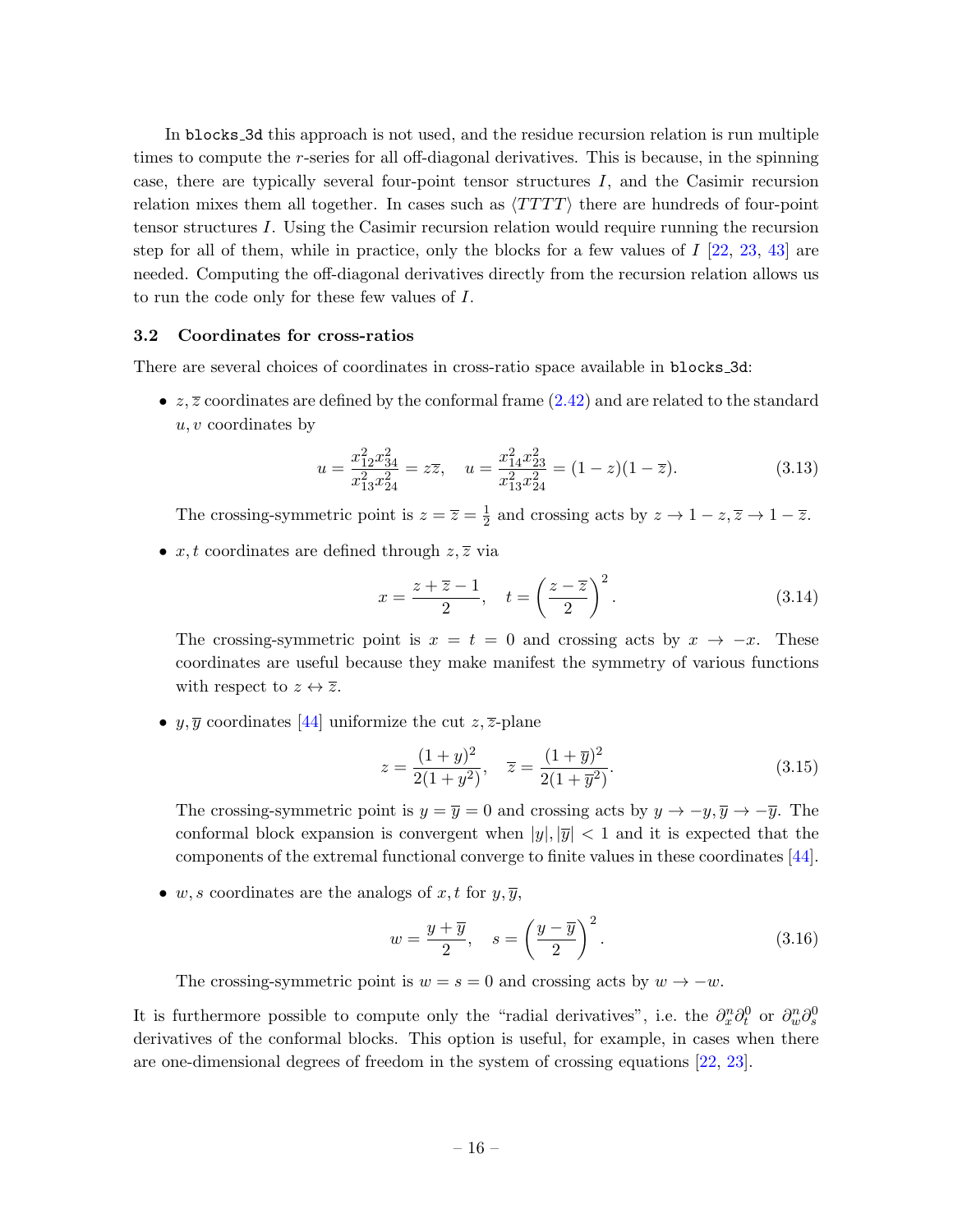#### <span id="page-17-0"></span>3.3 The output

In this section we give the precise definition of the quantities output by blocks 3d. The code computes conformal blocks as defined in section [2.1,](#page-3-1) in the  $SO(3)$  basis of three-point structures as defined in section [2.2,](#page-5-0) and in the  $q$ -basis of four-point structures as defined in section [2.3.](#page-9-0) The two-point functions of the exchanged operators are normalized as described in section [2.1.](#page-3-1)

Let  $g_{\Lambda,i}^{(j_{12},j_{120}),(j_{43},j_{430})}$  $(\Delta_{i,j,[q_1q_2q_3q_4]}^{(j_12,j_120),(j_43,j_430)}(z,\overline{z})$  denote such conformal blocks. These blocks do not have a definite symmetry under  $z \leftrightarrow \overline{z}$ . Therefore, we define

$$
g_{\Delta,j,[q_1q_2q_3q_4],\pm}^{(j_{12},j_{120}),(j_{43},j_{430})}(z,\overline{z}) = \frac{1}{2} \left( g_{\Delta,j,[q_1q_2q_3q_4]}^{(j_{12},j_{120}),(j_{43},j_{430})}(z,\overline{z}) \pm (-1)^{\sum_{i=1}^4 j_i} g_{\Delta,j,[-q_1,-q_2,-q_3,-q_4]}^{(j_{12},j_{120}),(j_{43},j_{430})}(z,\overline{z}) \right).
$$
\n(3.17)

The functions  $g_{\Delta,i}^{(j_{12},j_{120}),(j_{43},j_{430})}$  $\Delta_{i,j,[q_1q_2q_3q_4],\pm}^{(j_12,j_120),(j_43,j_430)}(z,\overline{z})$  are even under  $z \leftrightarrow \overline{z}$  for  $(+)$  sign and odd for  $(-)$  sign.

Given a user-specified choice of the coordinates  $(c_1, c_2) \in \{(z, \overline{z}), (x, t), (y, \overline{y}), (w, s)\}\,$  we approximate the derivatives

$$
\partial_{c_1}^{m} \partial_{c_2}^{n} \left( p_{\pm}(c_1, c_2) g_{\Delta, j, [q_1 q_2 q_3 q_4], \pm}^{(j_{12}, j_{120}), (j_{43}, j_{430})}(z, \overline{z}) \right) \Big|_{\text{crossing-symmetric point}}, \tag{3.18}
$$

as discussed in section [3.1,](#page-12-1) in the form

<span id="page-17-1"></span>
$$
\approx b_j^{-1} (a_0 r_0)^{\Delta} \frac{P_{j,[q_1 q_2 q_3 q_4],\pm}^{J(j_{12},j_{120}),(j_{43},j_{430});m,n}(\Delta)}{\prod_{i \in \mathcal{P}_j, n_{j,i} \le \kappa} (\Delta - \Delta_{j,i})},
$$
\n(3.19)

where the factor  $p_{\pm}(c_1, c_2)$  is introduced to ensure that we take derivatives of a smooth function. Here we choose all  $p_{\pm}(c_1, c_2) = 1$  except  $p_{-}(x, t) = \frac{2}{z-\overline{z}}$  and  $p_{-}(w, s) = \frac{2}{y-\overline{y}}$ . In addition,  $r_0 = 3 - 2\sqrt{2} \approx 0.1716$  is the value of r at the crossing-symmetric point and  $\kappa$ is the user-selected truncation order for pole-shifting (section [3.1.2\)](#page-15-0). These approximations are expressed in terms of  $\mathbf{x} = \Delta - \Delta_0(j)$ , where  $\Delta_0(j)$  is the unitarity bound. The poles  $\mathbf{x}_{j,i} = \Delta_{j,i} - \Delta_0(j)$  appearing in the above approximation as well as the polynomials P' (expressed in terms of x) are output.

Given the user-specified derivative order  $\Lambda$ , the values of  $m, n$  which are output are determined by

$$
m, n \ge 0, \quad m\mu(c_1) + n\mu(c_2) \le \Lambda_{\pm}, \tag{3.20}
$$

where the weights  $\mu(c_i)$  are given by  $\mu(t) = \mu(s) = 2$  and for other coordinates are equal to 1. The quantity  $\Lambda_{\pm}$  is defined as  $\Lambda_{+} = \Lambda$  and  $\Lambda_{-} = \Lambda - 1$ . For the coordinate choices  $z, \overline{z}$  or  $y, \overline{y}$  only half the derivatives are output due to the symmetry property under  $z \leftrightarrow \overline{z}$ .

The values of  $j_{12}, j_{43}, q_i, \pm$  are fixed in a given run of blocks 3d. The values of  $j_{120}, j_{430}$ are chosen to be compatible with the parity of the structures. For example, if the four-point tensor structure is parity-even, only the combinations of  $j_{120}$  and  $j_{430}$  which correspond to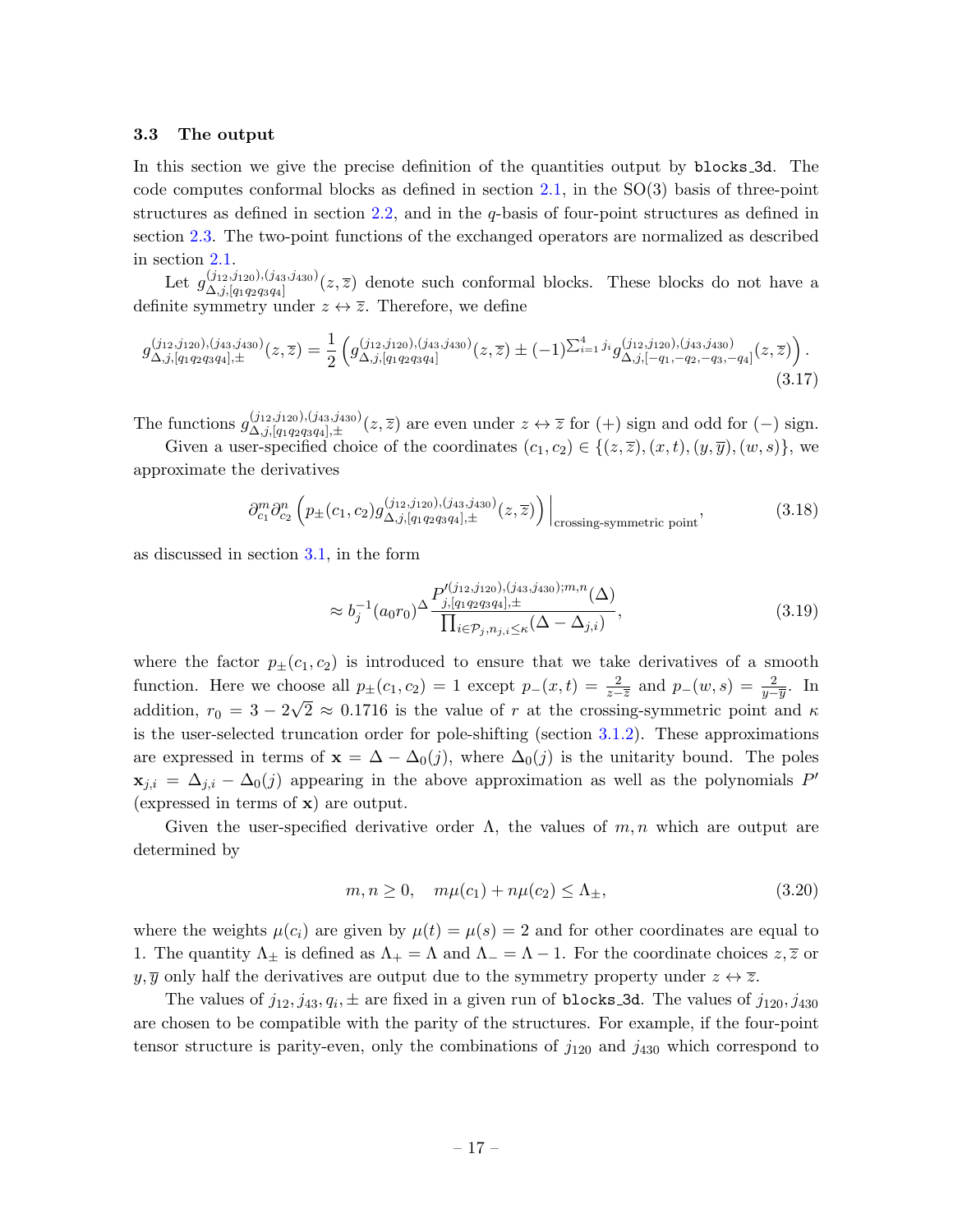two parity-even or two parity-odd three-point structures are output, since the blocks vanish for other combinations.

If the exchanged operator is fermionic, i.e., j is a half-integer, the polynomials  $P'$  are pure imaginary. In this case, their imaginary part is output. If  $j$  is an integer, the polynomials are real and are output directly.

#### <span id="page-18-0"></span>3.4 Implementation details

blocks 3d is implemented in  $C++14$  and uses the GMP [\[45\]](#page-39-4), Boost [\[46\]](#page-39-5), FMT [\[47\]](#page-39-6) and Eigen [\[48\]](#page-39-7) libraries. We repeatedly profiled the execution to detect what parts were taking a long time and aggressively optimized those parts. In a small number of cases, we had to rewrite code in an ugly fashion to reduce temporaries and memory pressure.

However, the most significant improvements came from using multiple, thread-local caches to speed up computations. For example, Clebsch-Gordan coefficients must be computed many times with identical inputs. These caches reduce execution time by more than an order of magnitude, but, unfortunately, they significantly increase memory use.

We also parallelized **blocks** 3d by splitting the computation across a user-specified number of threads. The work proceeds in two stages:

- 1. Compute the derivatives [\(3.19\)](#page-17-1) with respect to  $(r, \lambda)$ , where r is defined in [\(3.4\)](#page-12-5) and  $\lambda = \frac{1}{2}$  $rac{1}{2}\log(\rho/\overline{\rho}).$
- 2. Convert the derivatives from  $(r, \lambda)$  into the output coordinates (section [3.2\)](#page-16-0).

Stage 1 must finish before stage 2 can start. Each of those stages are independently parallelized across multiple threads.

In Stage 1, for a given derivative  $\partial_{\lambda}^{n}$ , we use the recursion relation [\(3.7\)](#page-13-0) to compute the power series in r, and, from it, the r-derivatives  $\partial_r^m$  up to  $m + n = \Lambda$ . So all of the calculations for a given  $\partial_{\lambda}^{n}$  can be computed independently. Symmetry under  $z \leftrightarrow \overline{z}$  mean that we only have to compute even or odd  $\lambda$ -derivatives, so there are  $\Lambda/2$  different independent computations.

We arrange these different computations in a queue, with threads taking work from the queue when they are ready. So very high  $\Lambda$  calculations can benefit from larger machines.

For Stage 2, it is the different values of the spin of the internal operator  $(i-internal)$ that are processed with a queue. So the degree of parallelization is limited by the number of elements in j-internal.

For the tests we have done, the limiting factor is usually  $\Lambda/2$ . The proportion of time taken by each stage varies from 30% to 70%, depending on the details of the problem and the hardware. As long as the calculation is large enough, we see very high utilization of all cores.

This is a fairly simple way of multithreading the computation, so we did not encounter many problems with subtle multithreading bugs. In addition, we ran blocks 3d under the Helgrind thread error detector [\[49,](#page-39-8) [50\]](#page-39-9) and found no issues. We did find multithreaded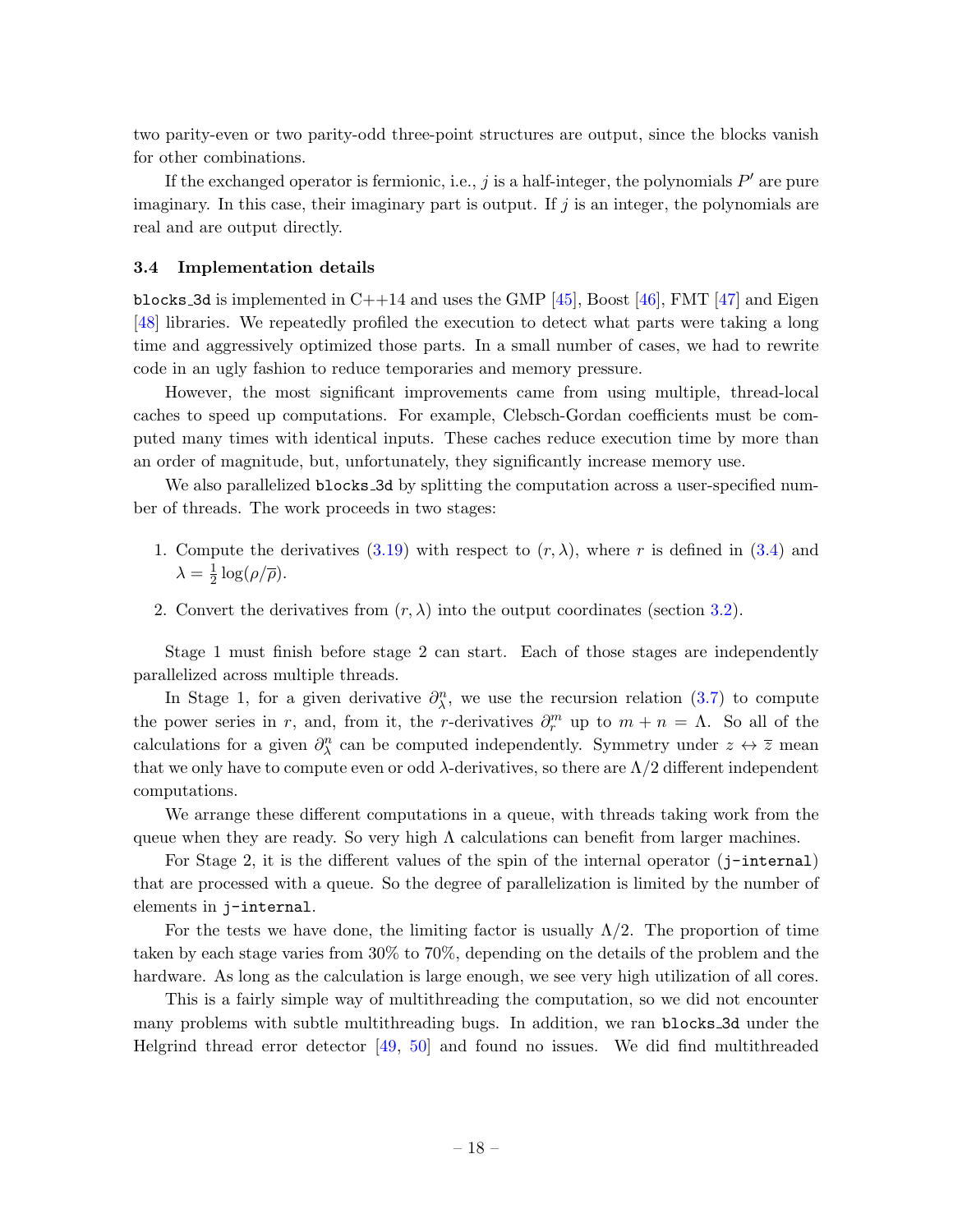performance problems with the Boost multiprecision library, but that has been rectified in the latest release of Boost (1.74).

### <span id="page-19-0"></span>3.5 Correctness

We have verified the correctness of blocks 3d in several ways.

We have a separate implementation in Mathematica that, while very, very slow, allowed us to validate all of the individual components as well as directly compare a complete calculation for smaller test cases.

We have verified that our implementation of  $h^{ab}_{\infty,j,I}(z,\overline{z})$  leads to the correct leading terms of the r-series and that the r-series generated by blocks 3d satisfies the quadratic conformal Casimir equation [\[51\]](#page-39-10) in a number of correlation functions. Since the Casimir equation has a unique solution for a given leading term of the r-series expansion, this is a robust check of the code.

We have compared the output of blocks 3d to that of scalar blocks in the case of scalar blocks, and to the blocks computed in  $[22]$  in the case of  $\langle TTTT \rangle$  blocks. We found a perfect match in both cases.

Finally, we have implemented the 3d four-fermion bootstrap (as described in section [5\)](#page-24-0) and found agreement with the previous results [\[19\]](#page-37-12).

### <span id="page-19-1"></span>4 Performance

In this section we present the results of some simple performance benchmarks. In section [4.1](#page-19-2) we compare the performance of blocks 3d to that of scalar blocks [\[18\]](#page-37-11) (for the problem of computing scalar blocks). In section [4.2](#page-20-0) we describe current performance numbers for various examples of spinning blocks.

Benchmarks in this section were run on the Helios cluster at the Institute for Advanced Study, where each node has dual 14-core (28 cores total) 64-bit Intel Xeon Broadwell proces-sors<sup>[7](#page-19-3)</sup> and 128GB RAM.

### <span id="page-19-2"></span>4.1 Comparison to scalar blocks

In this section we compare the performance of blocks 3d with scalar blocks [\[18\]](#page-37-11) when computing scalar conformal blocks. While both programs use the same recursion relations and pole-shifting procedures, they differ in more technical aspects, such as those discussed in section [3.1.3](#page-15-1) and how parallelization is carried out.

Table [1](#page-20-1) shows the memory usage and runtime for two sets of parameters. The parameters for Set 1 are of medium complexity, while the parameters for Set 2 are characteristic of the hardest numerical bootstrap problems analyzed in the literature  $[8, 12]$  $[8, 12]$  $[8, 12]$ . blocks 3d is slower than scalar blocks by a factor 2-3 and uses 10 times the memory. This is to be expected since blocks 3d has been optimized for a more general use case.

<span id="page-19-3"></span><sup>7</sup> Intel Xeon CPU E5-2680 v4 2.40GHz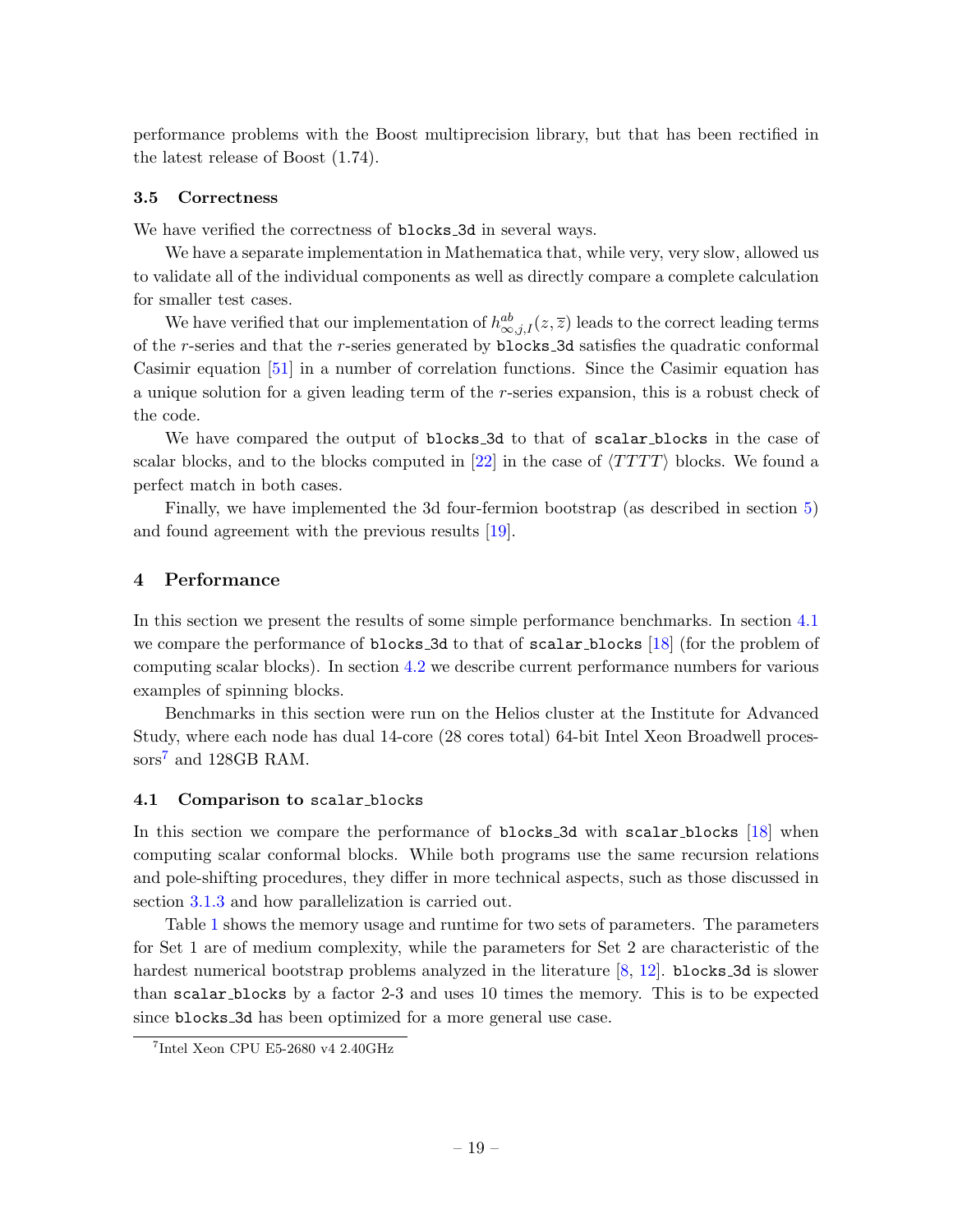<span id="page-20-1"></span>

|                 | program       | Memory (GB) |          | Time (hr) |       |
|-----------------|---------------|-------------|----------|-----------|-------|
| Set 1           | scalar_blocks |             | 0.4      |           | 0.005 |
|                 | blocks_3d     | 4           |          |           | 0.014 |
| Set 2           | scalar blocks |             | 1.7      |           | 0.061 |
|                 | blocks_3d     |             | 18       |           | 0.11  |
|                 |               |             |          |           |       |
|                 | parameter     |             | Set 1    | Set 2     |       |
| $\Lambda$       |               |             | 25       | 43        |       |
| j-internal      |               |             | $0 - 50$ | $0 - 88$  |       |
| coordinates     |               |             | хt       | xt        |       |
| order           |               |             | 80       | 90        |       |
| kept-pole-order |               |             | 30       | 40        |       |
| precision       |               |             | 655      | 1024      |       |
| num-threads     |               |             | 28       | 28        |       |

Table 1: Memory usage and total runtime for two sets of parameters for scalar blocks and blocks 3d, averaged over 10 runs each.

This makes blocks 3d less efficient for computing scalar blocks, but not impractically so. For example, blocks 3d runs will still fit comfortably on modern cluster nodes, which typically have at least 128 GB of RAM. If a project needs to compute spinning blocks, which take much, much longer than 3d scalar blocks, it may simplify the workflow to only use blocks 3d.

#### <span id="page-20-0"></span>4.2 Spinning examples

When considering the performance of block-generating code, it is important to distinguish between two cases. The first case corresponds to conformal blocks appearing in correlation functions such as  $\langle \phi \phi \phi \phi \rangle$ ,  $\langle \phi \phi TT \rangle$ ,  $\langle T J T J \rangle$ , etc., where  $\phi$  is some generic scalar operator and  $T, J$  are the stress-tensor and a spin-1 conserved current, respectively.<sup>[8](#page-20-2)</sup> The common trait of these correlation functions is that the differences  $\Delta_{12} = \Delta_1 - \Delta_2$ ,  $\Delta_{43} = \Delta_4 - \Delta_3$  are fixed. This could be because some operators are identical and their scaling dimensions cancel in these differences, or because some scaling dimensions are protected, such as those of T and J. Since  $\Delta_{12}$  and  $\Delta_{43}$  are fixed, once the set of intermediate spins, the derivative order  $\Lambda$ , and approximation-quality related parameters are selected, such blocks need to be computed only once. For this reason, this case will be called "static."

The second case is when  $\Delta_{12}$  and  $\Delta_{43}$  can vary. In this situation the blocks will need to be recomputed many times in a typical bootstrap computation, which is why we will call this case "dynamic." For example, in mixed-correlator bootstrap studies of the 3d Ising CFT involving

<span id="page-20-2"></span><sup>&</sup>lt;sup>8</sup>Here we write the operators in the order  $\langle \mathcal{O}_1 \mathcal{O}_2 \mathcal{O}_3 \mathcal{O}_4 \rangle$  and it is understood that the OPE is taken between  $\mathcal{O}_1$  and  $\mathcal{O}_2$  (equivalently,  $\mathcal{O}_3$  and  $\mathcal{O}_4$ ).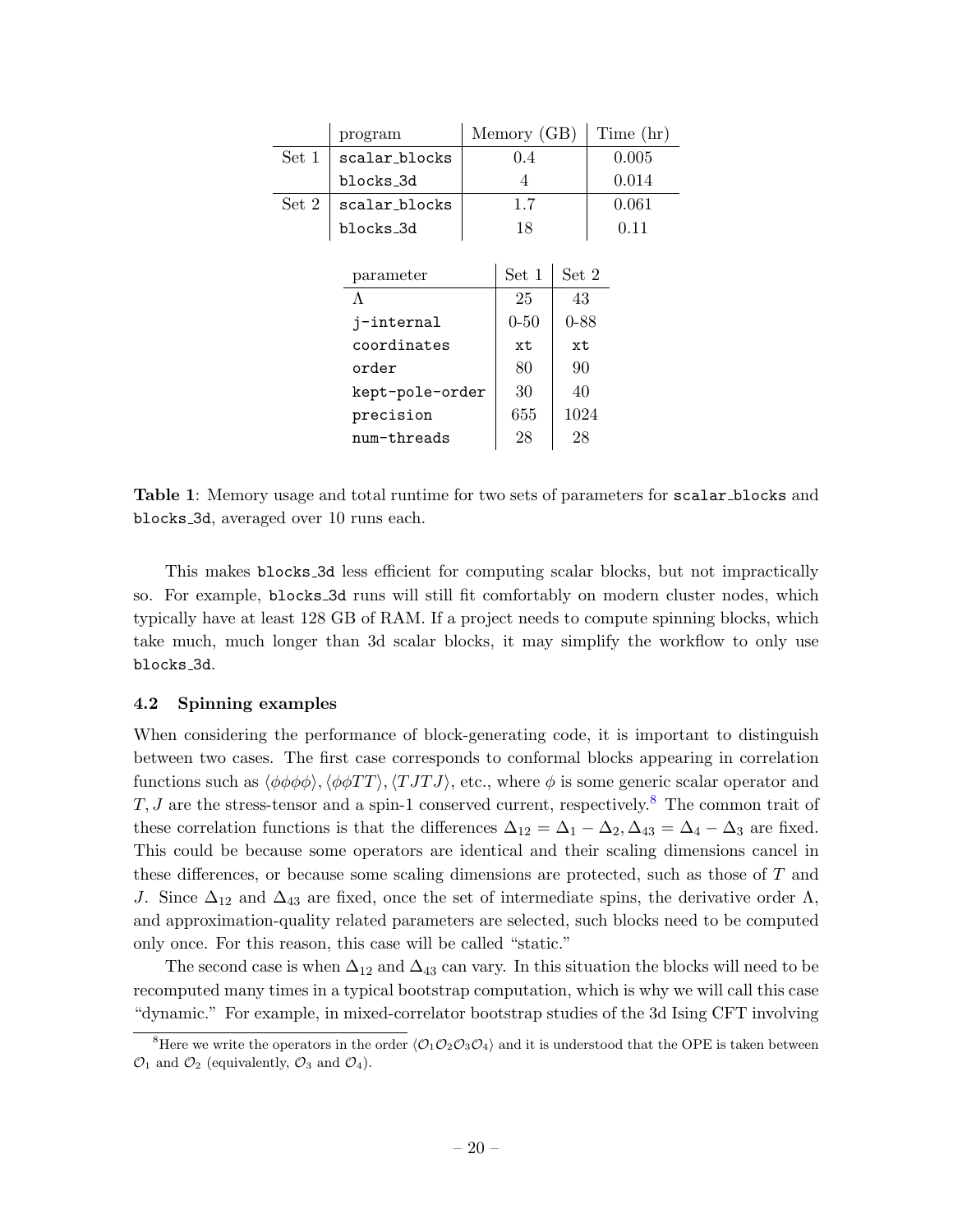external  $\sigma$ ,  $\epsilon$ -operators, the blocks for  $\langle \sigma \epsilon \sigma \epsilon \rangle$  and  $\langle \sigma \epsilon \epsilon \sigma \rangle$  [\[7\]](#page-37-8) are required. Searches over the parameter space  $\Delta_{\sigma}$ ,  $\Delta_{\epsilon}$  typically require on the order of  $\geq 10^2$  points. More complicated setups, such as the  $O(2)$  model  $[12]$  which used 3 external primary operators, require more blocks per point, and the total number of scalar blocks that need to be computed in these problems can reach  $10^3 - 10^4$ .

Since we are reviewing the performance of blocks 3d, we will put it in the context of the simplest setups with spinning operators that have not yet been studied with the numerical conformal bootstrap. Since quite a few single-correlator setups have already been implemented  $[1, 19, 20, 22, 23]$  $[1, 19, 20, 22, 23]$  $[1, 19, 20, 22, 23]$  $[1, 19, 20, 22, 23]$  $[1, 19, 20, 22, 23]$  $[1, 19, 20, 22, 23]$  $[1, 19, 20, 22, 23]$  $[1, 19, 20, 22, 23]$  $[1, 19, 20, 22, 23]$ , we focus on problems which involve a pair of external primaries.<sup>[9](#page-21-0)</sup> We will consider systems involving correlators of  $\{\phi, T\}$ ,  $\{\psi, T\}$ , as examples of relatively complicated systems,<sup>[10](#page-21-1)</sup> and  $\{\phi, \psi\}$  as an example of a relatively simple system. Here  $\phi$  is a generic neutral or  $\mathbb{Z}_2$ -odd scalar, and  $\psi$  is a generic Majorana fermion. For simplicity, we do not consider non-trivial global symmetries: they tend not to greatly increase the number of conformal blocks that we need to compute, and instead simply add a layer of flavor blocks. Similarly, in counting structures, we will assume that systems preserve space parity. Ignoring parity symmetry will introduce only a constant factor change in the estimates. The systems we consider, together with their correlators and numbers of four-point tensor structures are given in table [2.](#page-22-0)

To compute blocks for a given four-point function we in general need to call blocks 3d several times. A separate call is required for each ordering of the operators (modulo  $\mathbb{Z}_2 \times \mathbb{Z}_2$ kinematic permutations which preserve the cross-ratios [\[39\]](#page-38-7)), four-point tensor structure, and for every possible choice of  $j_{12}$  and  $j_{43}$ . The latter choice is the main determining factor for the performance of blocks 3d since the blocks computed in any given run are two matrices of sizes  $L_1(j_{12}) \times L_1(j_{43})$  and  $L_2(j_{12}) \times L_2(j_{43})$ ,<sup>[11](#page-21-2)</sup> where for integer j

$$
L_1(j) \equiv j+1, \quad L_2(j) \equiv j \tag{4.1}
$$

and for half-integer j

<span id="page-21-3"></span>
$$
L_1(j) \equiv L_2(j) \equiv j + \frac{1}{2}.\tag{4.2}
$$

Theoretically, the algorithmic complexity of the recursion step depends on these sizes as

$$
\sum_{i=1,2} L_i(j_{12}) L_i(j_{43}) (L_i(j_{12}) + L_i(j_{43})).
$$
\n(4.3)

<span id="page-21-0"></span><sup>9</sup>Of these, only the mixed system involving a scalar with a spin-1 conserved current has been studied in the published literature [\[24\]](#page-38-2).

<span id="page-21-1"></span><sup>&</sup>lt;sup>10</sup>We do not consider, for example,  $\{\psi, J\}$  since it has smaller blocks than  $\{\psi, T\}$ . For another example, we do not consider the  $\{J, T\}$  system because it only has static blocks, and the worst-case static  $\langle TTTT \rangle$  block is covered in, e.g., the  $\{\phi, T\}$  system.

<span id="page-21-2"></span><sup>&</sup>lt;sup>11</sup>This is true for the correlators and structures we considered in our benchmarks. Depending on how space parities align, these could instead be  $L_1(j_{12}) \times L_2(j_{43})$  and  $L_2(j_{12}) \times L_1(j_{43})$ .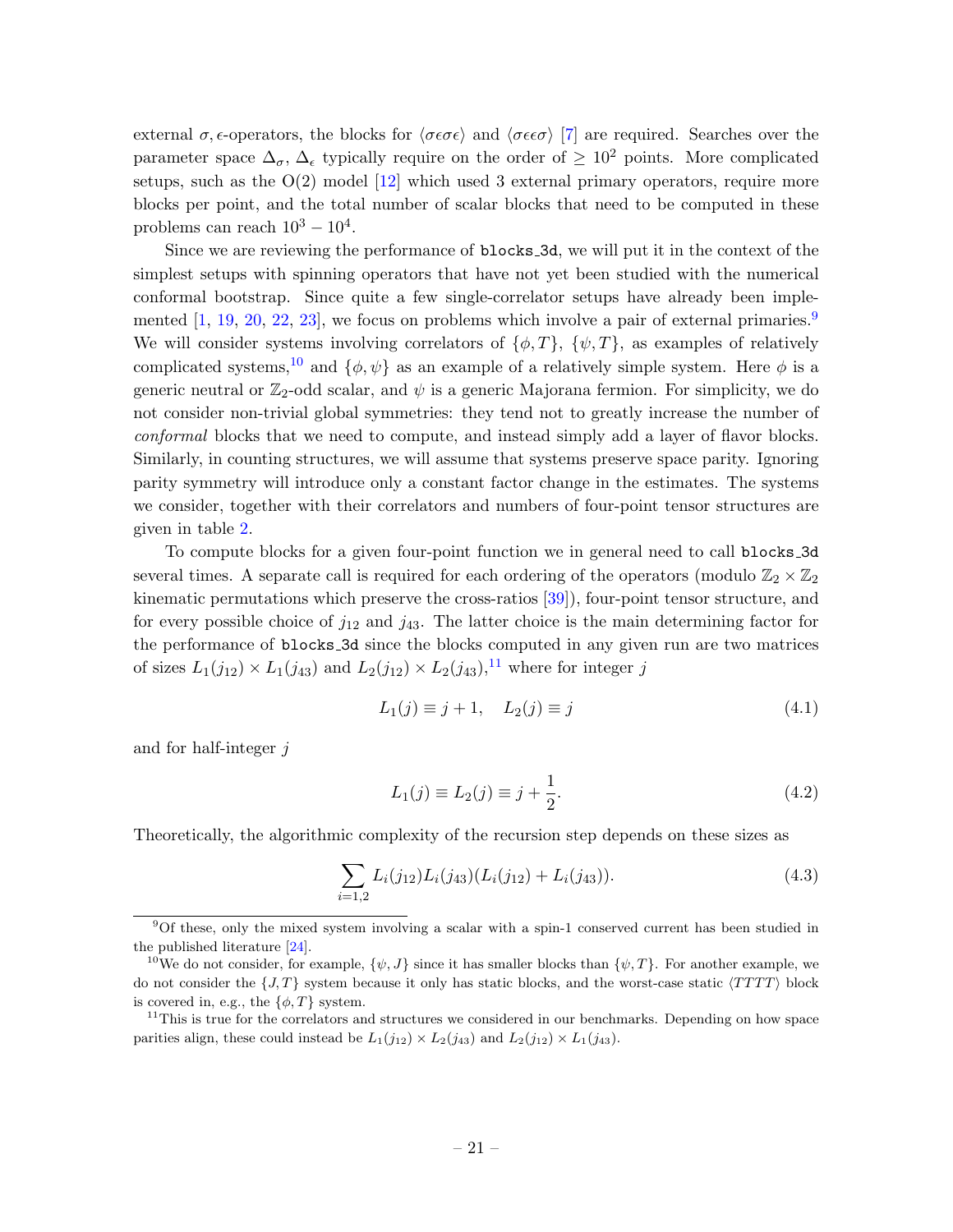<span id="page-22-0"></span>

| system        | correlator                            | $N_4$        |                 |                                       |                |
|---------------|---------------------------------------|--------------|-----------------|---------------------------------------|----------------|
| $\{\phi, T\}$ | $\langle \phi \phi \phi \phi \rangle$ |              |                 |                                       |                |
|               | $\langle T\phi\phi\phi\rangle$        | $2\times 2$  |                 |                                       |                |
|               | $\langle TT\phi\phi \rangle$          | 3            | system          | correlator                            | $N_4$          |
|               | $\langle T\phi T\phi\rangle$          | $2\times 2$  | $\{\phi,\psi\}$ | $\langle \phi \phi \phi \phi \rangle$ | 1              |
|               | $\langle TTT\phi\rangle$              | $2 \times 4$ |                 | $\langle \psi \psi \phi \phi \rangle$ | $\overline{2}$ |
|               | $\langle TTTT\rangle$                 | 5            |                 | $\langle \phi \psi \phi \psi \rangle$ | $2\times 2$    |
| $\{\psi, T\}$ | $\langle \psi \psi \psi \psi \rangle$ | 1            |                 | $\langle \psi \psi \psi \psi \rangle$ | 4              |
|               | $\langle TT\psi\psi \rangle$          | 6            |                 |                                       |                |
|               | $\langle T \psi T \psi \rangle$       | $2\times 6$  |                 |                                       |                |
|               | 'TTTTT'                               | 5            |                 |                                       |                |

Table 2: The systems of correlators that we consider in our performance comparison, along with the number of four-point structures  $N_4$  needed for each case. The notation  $a \times b$  for  $N_4$ means that there are a different orderings of the operators (e.g. the orderings  $\langle T\phi T\phi\rangle$ ) and  $\langle T\phi\phi T \rangle$ , modulo  $\mathbb{Z}_2 \times \mathbb{Z}_2$  permutations, for the fixed OPE channel, and each ordering has b four-point tensor structures. Such orderings have the same computational complexity. We are ignoring the 1- and 0-dimensional degrees of freedom in four-point structures of conserved operators [\[22,](#page-38-0) [23\]](#page-38-1), since those have a much smaller computational complexity than the 2 dimensional degrees of freedom.

This scaling describes the data in table [4](#page-23-0) reasonably well, accounting for most of the variation in the runtimes.[12](#page-22-1)

To get some sense of the performance for a given correlator, we can run blocks 3d with the maximal values of  $j_{12}$  and  $j_{43}$  for one choice of four-point tensor structure. When using the parameters in table [3,](#page-23-1) the required memory resource, and runtimes for various correlation functions are shown in table [4.](#page-23-0)

To estimate the total time needed to compute all conformal blocks for a given correlator, we can then multiply these runtimes by the number of four-point tensor structures, as well as sum over all possible values of  $j_{12}$  and  $j_{43}$  assuming the scaling in [\(4.3\)](#page-21-3). Specifically, if t is the time it takes to run blocks 3d for the maximal allowed values  $j_{12,\text{max}}, j_{43,\text{max}},$  then we estimate the total time  $t_{tot}$  required to compute conformal blocks for the given correlator as

$$
t_{tot} = t \times N_4 \times \sum_{j_{12}=j_{12,\min}}^{j_{12,\max}} \sum_{j_{43}=j_{43,\min}}^{j_{43,\max}} \frac{\sum_{i=1,2} L_i(j_{12}) L_i(j_{43}) (L_i(j_{12}) + L_i(j_{43}))}{\sum_{i=1,2} L_i(j_{12,\max}) L_i(j_{43,\max}) (L_i(j_{12,\max}) + L_i(j_{43,\max}))}.
$$
\n(4.4)

<span id="page-22-1"></span><sup>&</sup>lt;sup>12</sup>To be more precise, after dividing the total user time of these runs by  $(4.3)$ , we obtain a factor of 4 difference between the highest and lowest fractions, compared to a factor of 300 difference without dividing by  $(4.3)$ .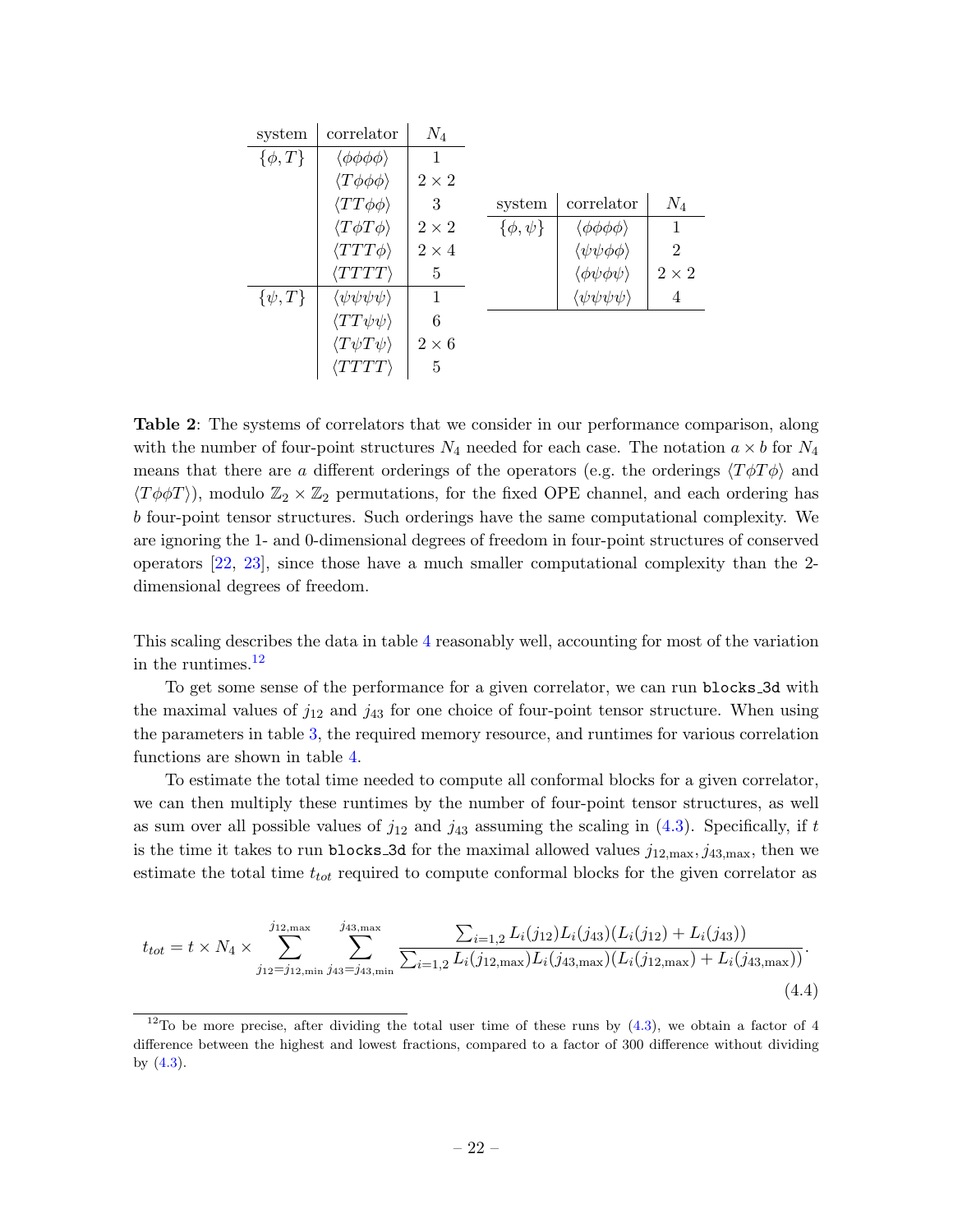| parameter       | value    |
|-----------------|----------|
| $\Lambda$       | 25       |
| j-internal      | $0 - 50$ |
| coordinates     | xt.      |
| order           | 80       |
| kept-pole-order | 30       |
| precision       | 655      |
| num-threads     | 13       |

<span id="page-23-1"></span><span id="page-23-0"></span>Table 3: Parameters used in our performance comparison. We use 13 threads because the parallelism is limited by  $\lceil \Lambda/2 \rceil$  in the current implementation. For the scaling dimensiondependent parameters delta-12, delta-43 and delta-1-plus-2 we use the values appropriate for the correlator, assigning some generic scaling dimensions to  $\phi$  and  $\psi$ .

| block                                 | $j_{12}$       | $j_{43}$       | Memory (GB) | Time (hr) |
|---------------------------------------|----------------|----------------|-------------|-----------|
| $\langle \phi \phi \phi \phi \rangle$ | 0              | 0              | 4           | 0.014     |
| $\langle \phi \psi \phi \psi \rangle$ | $\frac{1}{2}$  | $\frac{1}{2}$  | 7           | 0.025     |
| $\langle T\phi\phi\phi\rangle$        | $\overline{2}$ | 0              | 11          | 0.045     |
| $\langle \psi \psi \psi \psi \rangle$ | 1              | 1              | 15          | 0.068     |
| $\langle T\phi T\phi\rangle$          | $\overline{2}$ | $\overline{2}$ | 36          | 0.20      |
| $\langle T\psi T\psi\rangle$          | $\frac{5}{2}$  | $\frac{5}{2}$  | 48          | 0.62      |
| $\langle TTT\phi\rangle$              | 4              | $\overline{2}$ | 62          | 0.94      |
| $\langle TTTT \rangle$                | 4              | 4              | 106         | 6.9       |

Table 4: Computing resources required for one call to blocks 3d for each kind of block, using the maximal values of  $j_{12}, j_{43}$  and for a single choice of four-point structure, given the parameters in table [3.](#page-23-1)

where  $j_{12,\text{min}}$  and  $j_{43,\text{min}}$  equal 0 or  $\frac{1}{2}$ , and the sums proceed in integer steps. Taking into account the number of cores reserved for the computation, we can then get the approximate estimates shown in table [5](#page-24-2) for the total CPU time required to compute the dynamic conformal blocks in the setups mentioned above (for one fixed choice of external dimensions), and the estimates in table [6](#page-24-3) for computing some of the static blocks in these systems. Note that the  $\langle TTTT \rangle$  correlator gives the worst-case scenario for static blocks involving scalars, fermions, and T.

These numbers show that it is practical to use blocks 3d for the numerical conformal bootstrap of the systems considered in this section. Specifically, the time to compute  $\langle T T T T \rangle$ block dominates the static block computation time in all setups, and we estimate it to be on the order of 2700 CPU hours. Furthermore, assuming that the number of points in scaling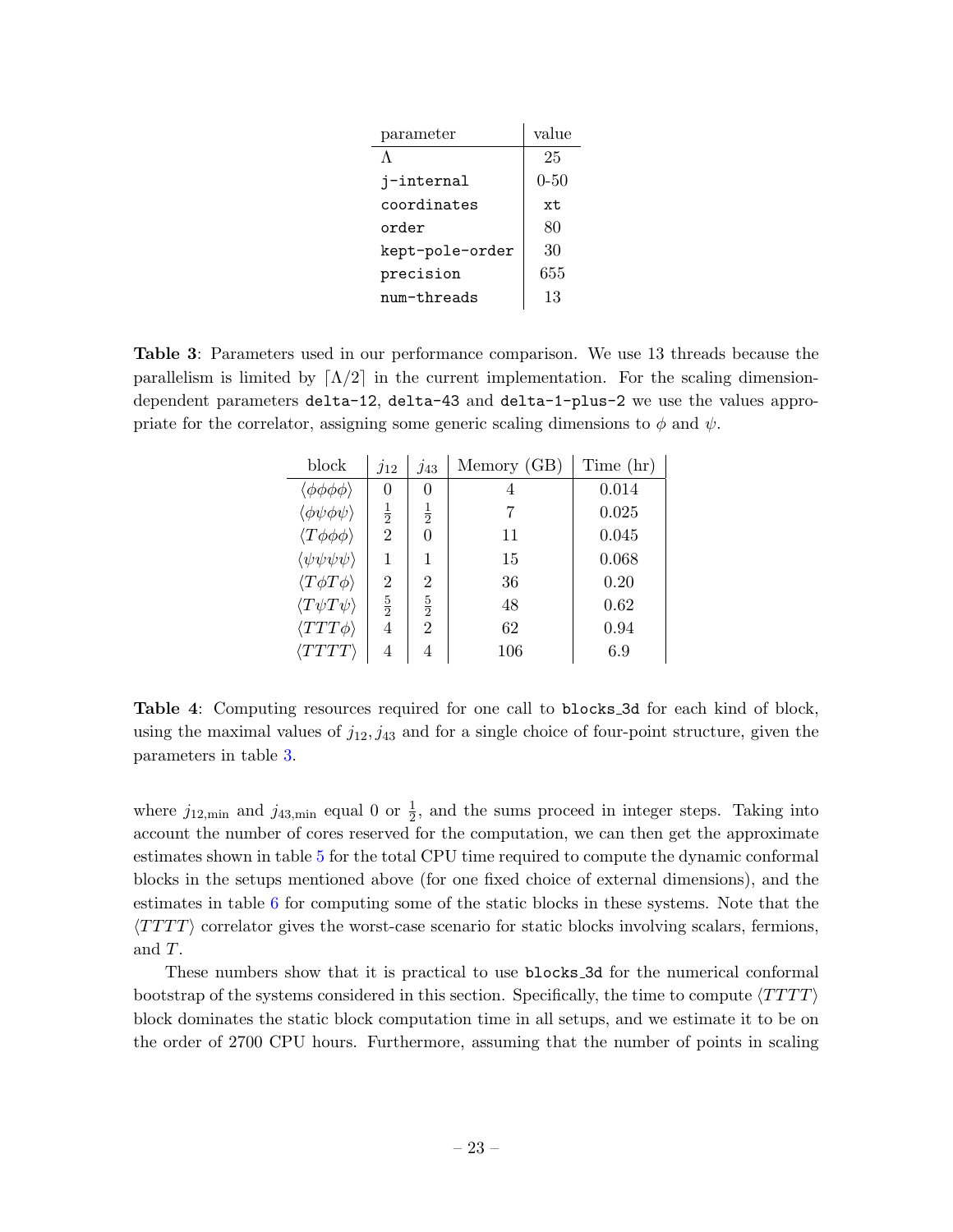| system          | correlator                            | CPU hours |
|-----------------|---------------------------------------|-----------|
| $\{\phi,\psi\}$ | $\langle \phi \psi \phi \psi \rangle$ | 1.3       |
| $\{\phi, T\}$   | $\langle T\phi\phi\phi\rangle$        | 3.9       |
|                 | $\langle T\phi T\phi\rangle$          | 29        |
|                 | $\langle TTT\phi\rangle$              | 390       |
| $\{\psi, T\}$   | $\langle T\psi T\psi\rangle$          | 300       |

<span id="page-24-3"></span><span id="page-24-2"></span>Table 5: Estimates of CPU hours needed for the computation of dynamic blocks in each system of correlators (for one fixed choice of external dimensions). The notation for the correlators is the same as in table [2.](#page-22-0)

| system             | correlator                            | CPU hours |
|--------------------|---------------------------------------|-----------|
| $\{\phi, \dots\}$  | $\langle \phi \phi \phi \phi \rangle$ | 0.18      |
| $\{\psi, \cdots\}$ | $\langle \psi \psi \psi \psi \rangle$ | 62        |
| $\{T,\cdots\}$     | $\langle TTTT \rangle$                | 2700      |

Table 6: Estimates of CPU hours needed for the computation of select static blocks in various systems of correlators.

dimension space for which the dynamic blocks need to be computed is on the order of  $10^2-10^3$ , we see that in all cases, the dynamic blocks dominate the conformal block computation time, and is estimated in total to be around  $10^3 - 10^5$  CPU hours depending on the problem. While this is significant, this is still below the typical computational time required to run semidefinite programming for problems of this size, which can be  $10^6$  CPU hours or higher.

### <span id="page-24-0"></span>5 A worked example: 3d four-fermion bootstrap

### <span id="page-24-1"></span>5.1 Physical setup

In this section we apply blocks 3d to an example problem of the 3d four-fermion bootstrap. That is, we impose the crossing symmetry constraints on the four-point function

$$
\langle \psi \psi \psi \psi \rangle \tag{5.1}
$$

of a single Majorana fermion  $\psi$  in a parity-preserving 3d CFT. The numerical bootstrap applied to this correlator was studied in great detail in [\[19\]](#page-37-12). The goal here is mostly to demonstrate how blocks 3d can be applied to an interesting physical problem. To have a concrete physical goal, we will revisit some of the features of the exclusion plots of [\[19\]](#page-37-12) in the context of the recently described "fake primary" effect [\[21\]](#page-37-13).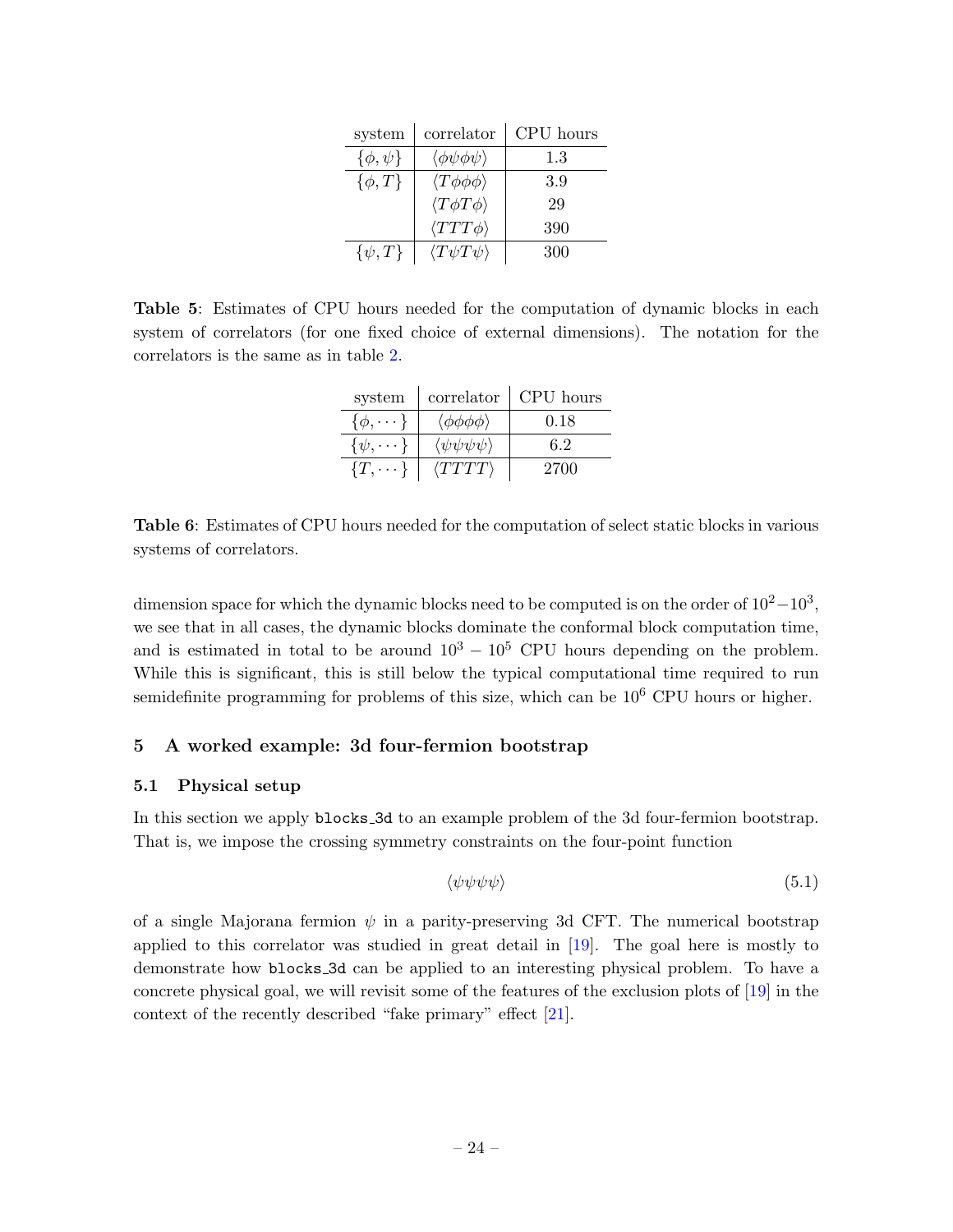The first step is to identify the three-point structures of the operators that appear in the  $\psi \times \psi$  OPE. Consider the three-point function

$$
\langle \psi \psi \mathcal{O} \rangle, \tag{5.2}
$$

where the operator  $\mathcal O$  has spin j. Assume first that  $j \geq 1$ . According to the discussion in section [2.2,](#page-5-0) the following q-basis three-point tensors structures are possible for this three-point function,  $13$ 

$$
[\frac{1}{2}, \frac{1}{2}, -1]^\pm, [\frac{1}{2}, -\frac{1}{2}, 0]^\pm,\tag{5.3}
$$

where we have defined

$$
[q_1 q_2 q_3]^{\pm} \equiv [q_1 q_2 q_3] \pm [-q_1, -q_2, -q_3]. \tag{5.4}
$$

We need to additionally impose the requirements of permutation symmetry between the first two operators as well as the parity constraints. These structures transform under the (12) permutation (see section [2.2\)](#page-5-0) as

$$
[\frac{1}{2}, \frac{1}{2}, -1]^\pm \to \pm (-1)^{j-1} [\frac{1}{2}, \frac{1}{2}, -1]^\pm, \quad [\frac{1}{2}, -\frac{1}{2}, 0]^\pm \to (-1)^{j-1} [\frac{1}{2}, -\frac{1}{2}, 0]^\pm. \tag{5.5}
$$

Note that since  $\psi$  is a fermion we need anti-symmetric structures. We then find the following allowed structures for various types of operators that appear in  $\psi \times \psi$  OPE:

• Parity-even, even  $j$ :

$$
[\frac{1}{2}, -\frac{1}{2}, 0]^+, [\frac{1}{2}, \frac{1}{2}, -1]^+.
$$
\n(5.6)

- Parity-even odd- $j$  operators are forbidden.
- Parity-odd, even  $i$ :

$$
\left[\frac{1}{2}, -\frac{1}{2}, 0\right]^{-}.
$$
\n(5.7)

• Parity-odd, odd  $i$ :

$$
[\frac{1}{2}, \frac{1}{2}, -1]^{-}.
$$
\n(5.8)

For  $j = 0$  the only difference is that we have to remove the second structure for the parity-even even-j operators. The OPE coefficients corresponding to these structures are pure imaginary.

We now need to determine the four-point tensor structures and the corresponding crossing equations. In principle there are  $2^4 = 16$  four-point tensor structures, corresponding, in the q-basis, to all possible choices of the four  $q_i \in \{-\frac{1}{2},\frac{1}{2}\}$  $\frac{1}{2}$ . Of these structures, 8 are parity-even.

<span id="page-25-0"></span><sup>&</sup>lt;sup>13</sup>In this section we use a shorthand notation where we denote the structure  $\langle \mathcal{O}_1 \mathcal{O}_2 \mathcal{O}_3 \rangle^{[q_1q_2q_3]}$  simply by its label  $[q_1q_2q_3]$ .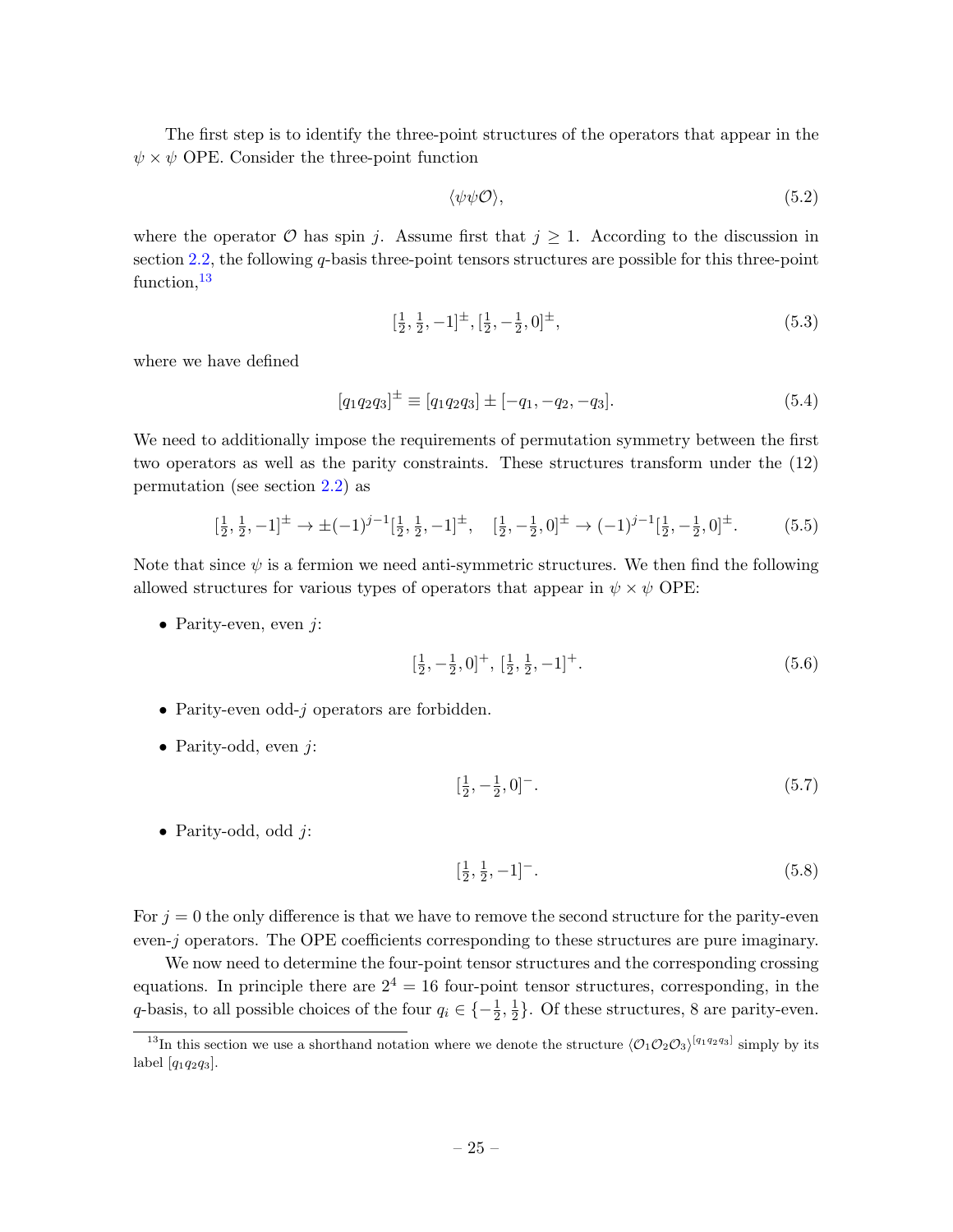After symmetrizing under the  $\mathbb{Z}_2 \times \mathbb{Z}_2$  kinematic permutations (i.e., those permutations of the four operators which do not change the cross-ratios) [\[39\]](#page-38-7), there are 5 allowed structures, which take the form

$$
\langle + + + + \rangle = [\frac{1}{2}, \frac{1}{2}, \frac{1}{2}, \frac{1}{2}], \tag{5.9}
$$

<span id="page-26-1"></span>
$$
\langle - - - - \rangle = [-\frac{1}{2}, -\frac{1}{2}, -\frac{1}{2}, -\frac{1}{2}],\tag{5.10}
$$

$$
\langle++--\rangle = \left[\frac{1}{2},\frac{1}{2},-\frac{1}{2},-\frac{1}{2}\right] + \frac{\overline{z}}{z} \left[-\frac{1}{2},-\frac{1}{2},\frac{1}{2},\frac{1}{2}\right],\tag{5.11}
$$

<span id="page-26-2"></span>
$$
\langle + - + - \rangle = \left[\frac{1}{2}, -\frac{1}{2}, \frac{1}{2}, -\frac{1}{2}\right] + \left[-\frac{1}{2}, \frac{1}{2}, -\frac{1}{2}, \frac{1}{2}\right],\tag{5.12}
$$

$$
\langle -++- \rangle = [-\frac{1}{2}, \frac{1}{2}, \frac{1}{2}, -\frac{1}{2}] + \frac{1-\overline{z}}{1-z}[\frac{1}{2}, -\frac{1}{2}, -\frac{1}{2}, \frac{1}{2}], \tag{5.13}
$$

where we use the notation  $\langle \cdots \rangle$  to denote the symmetrized structures. The four-point function can be expanded as

$$
\langle \psi \psi \psi \rangle = \langle + + + + \rangle g_{\left[\frac{1}{2}, \frac{1}{2}, \frac{1}{2}, \frac{1}{2}\right]}(z, \overline{z}) + \langle - - - - \rangle g_{\left[-\frac{1}{2}, -\frac{1}{2}, -\frac{1}{2}, -\frac{1}{2}\right]}(z, \overline{z}) +
$$
  

$$
\langle + + - - \rangle g_{\left[\frac{1}{2}, \frac{1}{2}, -\frac{1}{2}, -\frac{1}{2}\right]}(z, \overline{z}) + \langle + - + - \rangle g_{\left[\frac{1}{2}, -\frac{1}{2}, \frac{1}{2}, -\frac{1}{2}\right]}(z, \overline{z}) +
$$
  

$$
\langle - + + - \rangle g_{\left[-\frac{1}{2}, \frac{1}{2}, \frac{1}{2}, -\frac{1}{2}\right]}(z, \overline{z}). \tag{5.14}
$$

The crossing equations in terms of these structures can then be written as [\[39\]](#page-38-7)

$$
g_{\left[\frac{1}{2},\frac{1}{2},\frac{1}{2},\frac{1}{2}\right]}(z,\overline{z}) = g_{\left[\frac{1}{2},\frac{1}{2},\frac{1}{2},\frac{1}{2}\right]}(1-z,1-\overline{z}),\tag{5.15}
$$

$$
g_{\left[-\frac{1}{2},-\frac{1}{2},-\frac{1}{2},-\frac{1}{2}\right]}(z,\overline{z}) = g_{\left[-\frac{1}{2},-\frac{1}{2},\frac{1}{2},\frac{1}{2}\right]}(1-z,1-\overline{z}),\tag{5.16}
$$

$$
g_{\left[\frac{1}{2},\frac{1}{2},-\frac{1}{2},-\frac{1}{2}\right]}(z,\overline{z}) = g_{\left[-\frac{1}{2},\frac{1}{2},\frac{1}{2},-\frac{1}{2}\right]}(1-z,1-\overline{z}),\tag{5.17}
$$

$$
g_{\left[-\frac{1}{2},\frac{1}{2},-\frac{1}{2},\frac{1}{2}\right]}(z,\overline{z}) = g_{\left[-\frac{1}{2},\frac{1}{2},-\frac{1}{2},\frac{1}{2}\right]}(1-z,1-\overline{z}).\tag{5.18}
$$

We now take the derivatives of these structures near  $z = \overline{z} = \frac{1}{2}$  $\frac{1}{2}$  to obtain the basis of crossing equations for the numerical bootstrap. In fact, there is a small subtlety related to the degeneration of the four-point q-basis on the line  $z = \overline{z}$ , and some derivatives need to be omitted. We refer the reader to appendix A of [\[39\]](#page-38-7) for a detailed discussion, where the present example is worked out.

The functions  $g_{[q_1,q_2,q_2,q_4]}(z,\overline{z})$  have the conformal block expansions<sup>[14](#page-26-0)</sup>

$$
g_{[q_1,q_2,q_2,q_4]}(z,\overline{z}) = \sum_{\mathcal{O}} \lambda_{\psi\psi\mathcal{O},a} \lambda_{\psi\psi\mathcal{O},b} g^{ab}_{\Delta_{\mathcal{O}},j_{\mathcal{O}},[q_1,q_2,q_2,q_4]}(z,\overline{z}), \tag{5.19}
$$

where the three-point indices  $a, b$  label the three-point structures described above. Plugging these equations into the above crossing equations, we obtain the sum rules which can be analyzed using standard numerical bootstrap techniques.

<span id="page-26-0"></span><sup>&</sup>lt;sup>14</sup>Note that  $\lambda_{\psi\psi\mathcal{O}}$  are pure imaginary.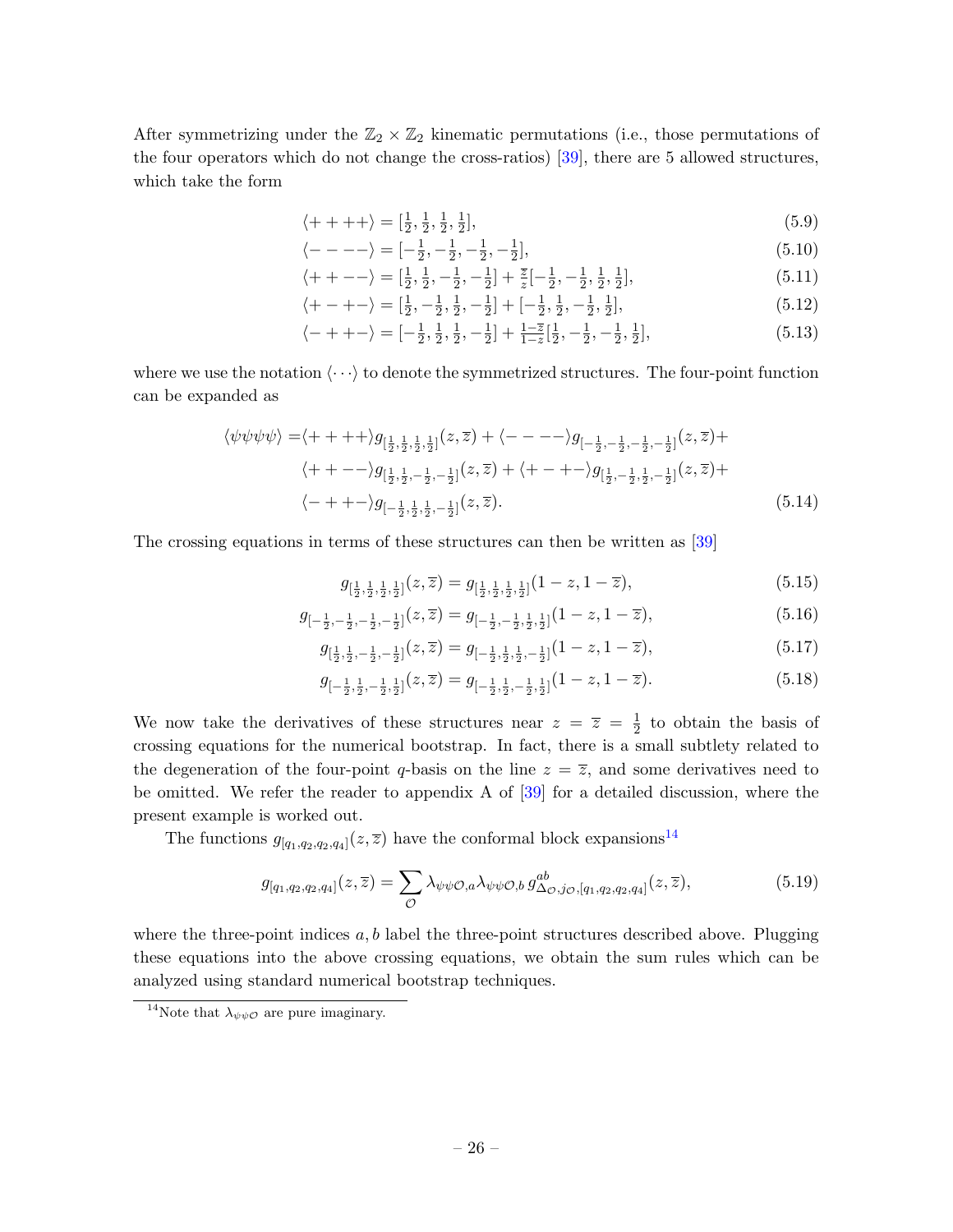#### <span id="page-27-0"></span>5.2 Translating to blocks 3d conventions

Since each individual conformal block contributing to  $\langle \psi \psi \psi \psi \rangle$  should be decomposable into the structures  $(5.9)-(5.13)$  $(5.9)-(5.13)$  $(5.9)-(5.13)$ , we find that, for example,

$$
g_{\Delta,j,[-\frac{1}{2},-\frac{1}{2},\frac{1}{2},\frac{1}{2}]}^{ab}(z,\overline{z}) = (\overline{z}/z)g_{\Delta,j,[\frac{1}{2},\frac{1}{2},-\frac{1}{2},-\frac{1}{2}]}^{ab}(z,\overline{z}).
$$
\n(5.20)

This implies that

$$
g_{\Delta,j,[-\frac{1}{2},-\frac{1}{2},\frac{1}{2},\frac{1}{2}],+}^{ab}(z,\overline{z}) = \frac{z+\overline{z}}{2z}g_{\Delta,j,[-\frac{1}{2},-\frac{1}{2},\frac{1}{2},\frac{1}{2}]}^{ab}(z,\overline{z}),\tag{5.21}
$$

so computing

$$
g^{ab}_{\Delta,j,[-\frac{1}{2},-\frac{1}{2},\frac{1}{2},\frac{1}{2}]}(z,\overline{z})\tag{5.22}
$$

is equivalent to computing[15](#page-27-1)

$$
g^{ab}_{\Delta,j,[-\frac{1}{2},-\frac{1}{2},\frac{1}{2},\frac{1}{2}],+}(z,\overline{z}).\tag{5.23}
$$

Therefore, in order to compute the required conformal blocks, we run blocks 3d for the following choices of q-basis four-point structures and sign  $\pm$  (see section [3.3\)](#page-17-0),

$$
\{[\frac{1}{2}, \frac{1}{2}, \frac{1}{2}, \frac{1}{2}], +\},\tag{5.24}
$$

$$
\{[\frac{1}{2}, \frac{1}{2}, \frac{1}{2}, \frac{1}{2}], -\},\tag{5.25}
$$

$$
\{[\frac{1}{2}, \frac{1}{2}, -\frac{1}{2}, -\frac{1}{2}], +\},\tag{5.26}
$$

$$
\{[\frac{1}{2}, -\frac{1}{2}, \frac{1}{2}, -\frac{1}{2}], +\},\tag{5.27}
$$

$$
\{[-\frac{1}{2}, \frac{1}{2}, \frac{1}{2}, -\frac{1}{2}], +\}.
$$
\n(5.28)

It remains to express the blocks  $g_{\Delta,j,[q_1q_2q_3q_4],\pm}^{ab}(z,\overline{z})$  with a, b labeling the q-basis structures defined in the previous section in terms of the blocks  $g_{\Delta i}^{(j_{12},j_{120}),(j_{43},j_{430})}$  $\Delta$ ,j,[q<sub>1</sub>q<sub>2</sub>q<sub>3</sub>q<sub>4</sub>], $\pm$ <sup>(2</sup>) which are computed by blocks  $-3d$ . For this we need to express the  $q$ -basis tensor structures in terms of the SO(3) basis structures. Suppose the coefficients are related by matrices  $\mathcal{M}_{j,(j_{12},j_{120})}^a$ , then we have

g ab <sup>∆</sup>,j,[q1q2q3q4],±(z, z) = X j12=0,1 j43=0,1 j X +j<sup>12</sup> j120=|j−j12| j X +j<sup>43</sup> j430=|j−j43| M<sup>a</sup> j,(j12,j120)M<sup>b</sup> j,(j43,j430) g (j12,j120),(j43,j430) ∆,j,[q1q2q3q4],± (z, z). (5.29)

Note that there are 4 pairs of  $j_{12}, j_{43}$  entering the above sums. This means that we need to make 4 calls to blocks 3d for each choice of all other parameters.

<span id="page-27-1"></span><sup>15</sup>Equivalently, we can use  $g^{ab}$ <sup>*ab*</sup>  $\Delta$ ,*j*,[- $\frac{1}{2}$ , - $\frac{1}{2}$ ,  $\frac{1}{2}$ ,  $\frac{1}{2}$ ], - (*z*,  $\overline{z}$ ) instead.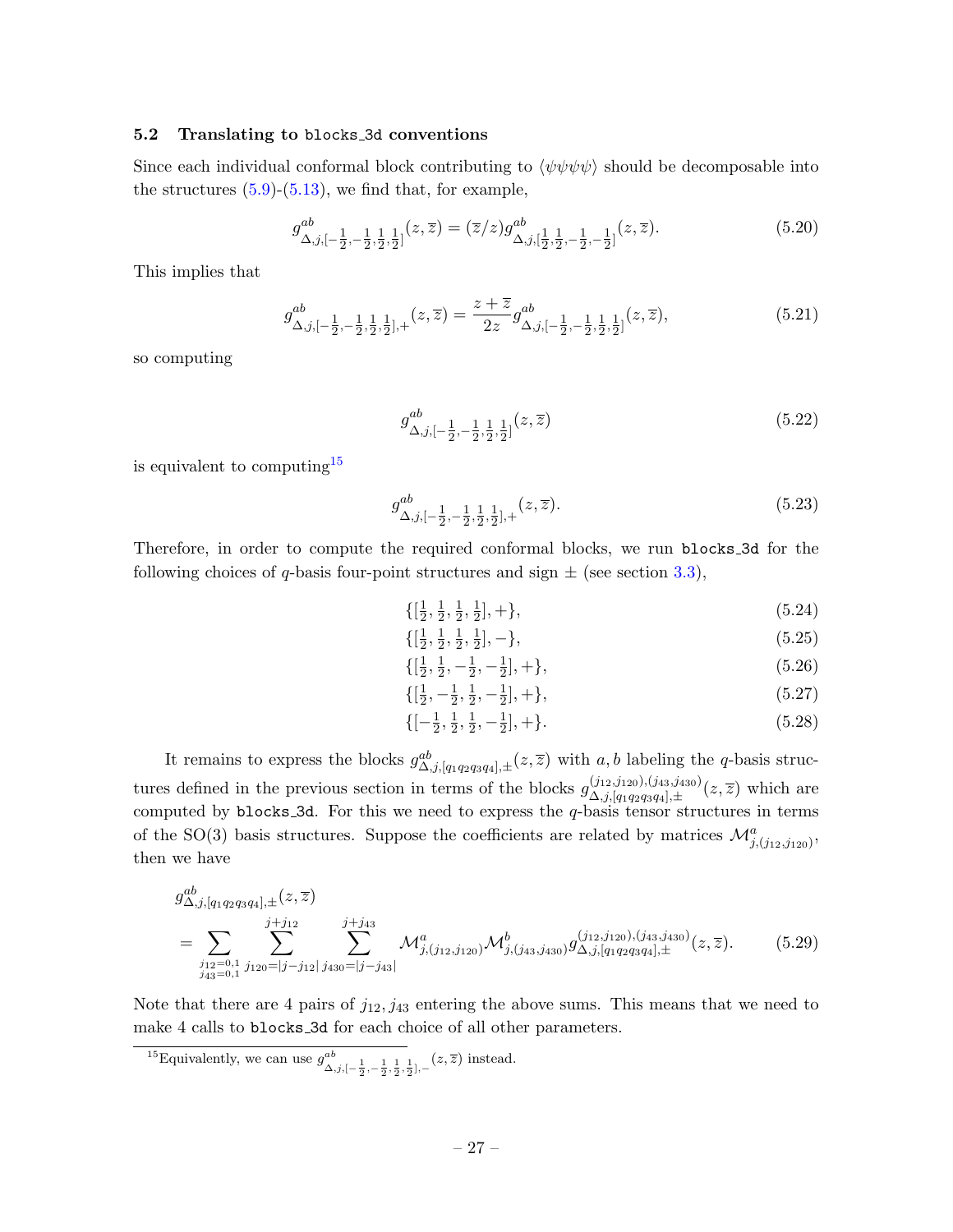It remains to determine the matrices  $\mathcal{M}^a_{j,(j_{12},j_{120})}$ , i.e. to express the q-basis structures in terms of the SO(3)-basis structures. To keep the exposition short, we do this for a single q-basis structure  $[\frac{1}{2}, \frac{1}{2}]$  $(\frac{1}{2}, -1]^{+}$ . We have

$$
\left[\frac{1}{2}, \frac{1}{2}, -1\right]^+ = \left[\frac{1}{2}, \frac{1}{2}, -1\right] + \left[-\frac{1}{2}, -\frac{1}{2}, 1\right].\tag{5.30}
$$

For  $\left[\frac{1}{2},\frac{1}{2}\right]$  $\frac{1}{2}$ , -1] we can write, interpreting it as the value of the *q*-basis structure in the configuration  $(2.22)$ , and according to definition  $(2.28)$ 

$$
\left[\frac{1}{2}, \frac{1}{2}, -1\right] = (-1)^{1-j} \binom{2j}{j-1}^{-\frac{1}{2}} \left|\frac{1}{2}, \frac{1}{2}; \frac{1}{2}, \frac{1}{2}; j, -1\right).
$$
 (5.31)

Using [\(2.34\)](#page-8-5) we have

$$
|\frac{1}{2}, \frac{1}{2}; \frac{1}{2}, \frac{1}{2}; j, -1\rangle = \langle 0, 1|\frac{1}{2}, \frac{1}{2}, \frac{1}{2}; \frac{1}{2}, \frac{1}{2}\rangle |0, 1; j, -1\rangle + \langle 1, 1|\frac{1}{2}, \frac{1}{2}, \frac{1}{2}; \frac{1}{2}, \frac{1}{2}\rangle |1, 1; j, -1\rangle
$$
  
= |1, 1; j, -1\rangle, (5.32)

where we plugged in the values of the Clebsch-Gordan coefficients. According to  $(2.33)$  we have

$$
|1,1;j,-1\rangle = \langle j-1,0|1,1;j,-1\rangle |1,j-1\rangle + \langle j,0|1,1;j,-1\rangle |1,j\rangle
$$
  
 
$$
+\langle j+1,0|1,1;j,-1\rangle |1,j+1\rangle
$$
  

$$
= \frac{1}{2} \sqrt{\frac{j+1}{j+\frac{1}{2}}} |1,j-1\rangle + \frac{1}{\sqrt{2}} |1,j\rangle + \frac{1}{2} \sqrt{\frac{j}{j+\frac{1}{2}}} |1,j+1\rangle,
$$
 (5.33)

and so altogether we find

$$
\left[\frac{1}{2}, \frac{1}{2}, -1\right] = (-1)^{1-j} \binom{2j}{j-1}^{-\frac{1}{2}} \left(\frac{1}{2} \sqrt{\frac{j+1}{j+\frac{1}{2}}} |1, j-1\rangle + \frac{1}{\sqrt{2}} |1, j\rangle + \frac{1}{2} \sqrt{\frac{j}{j+\frac{1}{2}}} |1, j+1\rangle\right)
$$
\n(5.34)

Analogously, for  $\left[-\frac{1}{2}\right]$  $\frac{1}{2}, -\frac{1}{2}$  $\frac{1}{2}$ , 1] we find

$$
[-\frac{1}{2}, -\frac{1}{2}, 1] = (-1)^{1-j} \binom{2j}{j-1}^{-\frac{1}{2}} \left( -\frac{1}{2} \sqrt{\frac{j+1}{j+\frac{1}{2}}} |1, j-1\rangle + \frac{1}{\sqrt{2}} |1, j\rangle - \frac{1}{2} \sqrt{\frac{j}{j+\frac{1}{2}}} |1, j+1\rangle \right).
$$
\n(5.35)

Therefore,

$$
[\frac{1}{2}, \frac{1}{2}, -1]^+ = (-1)^{1-j} \sqrt{2} \binom{2j}{j-1}^{-\frac{1}{2}} |1, j\rangle.
$$
 (5.36)

Recall that the left-hand side was interpreted above as the value of q-basis structure in configuration  $(2.22)$ , and that  $SO(3)$  basis is defined by  $(2.36)$  in the same configuration. This means that we can directly read this equation as the relation between  $SO(3)$  and qbasis three-point tensor structures. The relations for other  $q$ -basis structures can be obtained analogously.

This completes the reduction of conformal blocks that are needed for our analysis to the blocks computed by blocks 3d.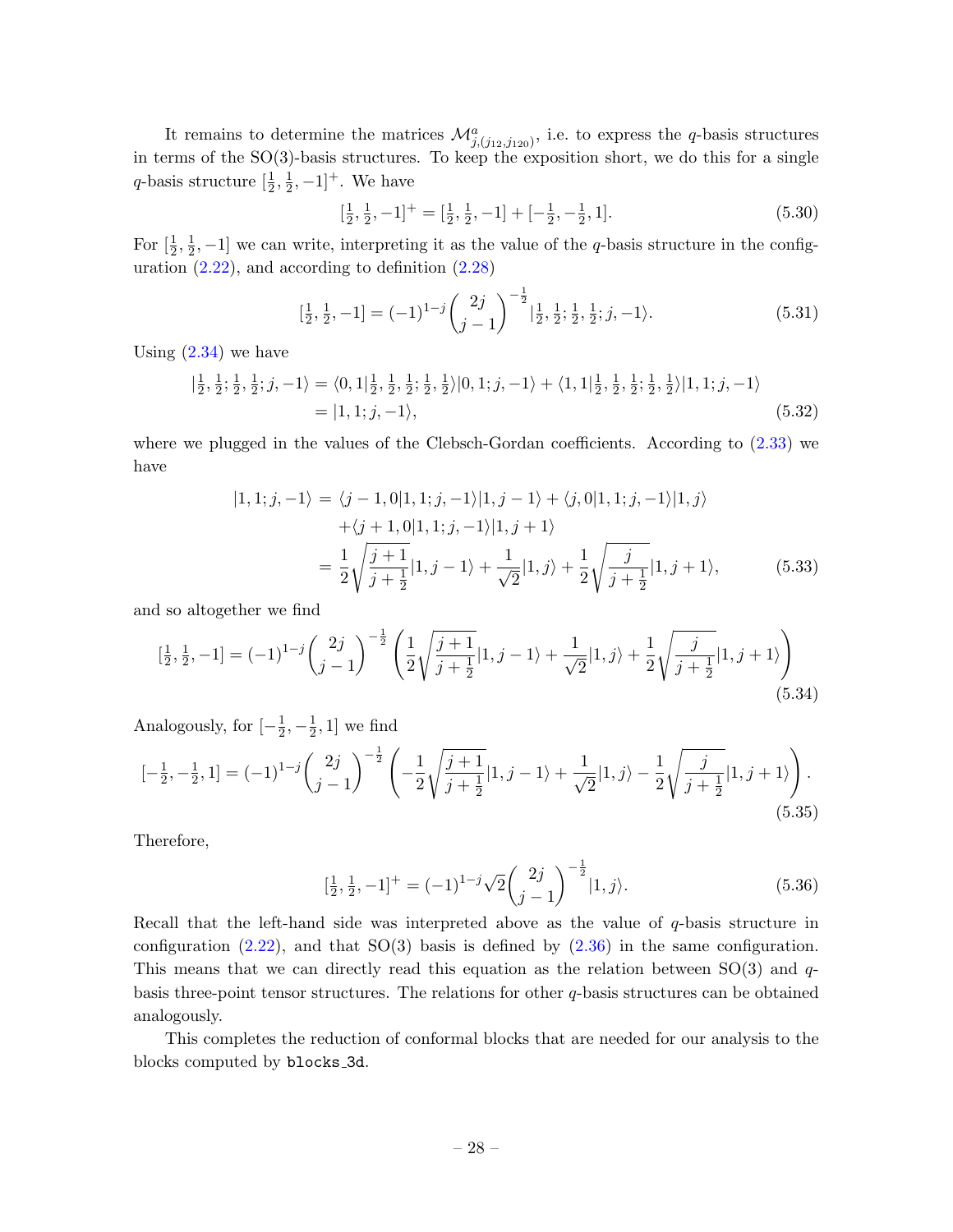<span id="page-29-1"></span>

Figure 1: Left: the bound on the gap  $\Delta_{\epsilon}$  in the parity-even scalar sector. Right: the bound on the gap  $\Delta_{\sigma}$  in the parity-odd scalar sector. Both plots were computed at  $\Lambda = 27$ .

### <span id="page-29-0"></span>5.3 Results

We first reproduce the two simple bounds originally computed in [\[19\]](#page-37-12). These are the bounds on the gaps in scalar parity-even  $(\Delta_{\epsilon})$  and parity-odd sectors  $(\Delta_{\sigma})$ , as functions of the scaling dimension of the fermion  $\Delta_{\psi}$ . The results are shown in figure [1.](#page-29-1) These plots, as well as all other plots in this section, were computed at  $\Lambda = 27$ .<sup>[16](#page-29-2)</sup> These results are consistent with those of [\[19\]](#page-37-12) (they do not exactly coincide since we used a slightly higher  $\Lambda$ ) and show two prominent features.

The bound on  $\Delta_{\epsilon}$  has a pronounced kink somewhere in the interval

$$
\Delta_{\psi} \in [1.284, 1.288],\tag{5.37}
$$

while the bound on  $\Delta_{\sigma}$  has a sharp jump somewhere in the interval<sup>[17](#page-29-3)</sup>

$$
\Delta_{\psi} \in [1.2855250, 1.2855275]. \tag{5.38}
$$

Note that these ranges are valid for the given  $\Lambda = 27$ , and may shift at higher derivative truncation orders. Nevertheless, these ranges clearly overlap, and it was conjectured in [\[19\]](#page-37-12) that these features correspond to an actual CFT.

In [\[19\]](#page-37-12), these features, and in particular the jump in  $\Delta_{\sigma}$ , were compared to similar features in the bootstrap of the 3d Ising CFT  $[7]$ . Furthermore, since the analysis of  $[19]$ , jumps similar to that in  $\Delta_{\sigma}$  have been observed in the 3d fermion bootstrap with global symmetries [\[20\]](#page-37-16) and in the 4d fermion bootstrap  $[21]$ . A common trait of all these jumps is that the jump happens when the bound approaches the number of spacetime dimensions from below. For example, in the present case,  $\Delta_{\sigma}$  is somewhat close to 3 just to the left of the jump in figure [1.](#page-29-1)

<span id="page-29-2"></span><sup>&</sup>lt;sup>16</sup>Λ is the upper cutoff on the total order of derivatives of the crossing equations. The other relevant numerical parameters are given in appendix [B.](#page-34-1)

<span id="page-29-3"></span><sup>&</sup>lt;sup>17</sup>We determined the location of the jump more precisely than that of the kink only because we study the structure of the jump in more detail below.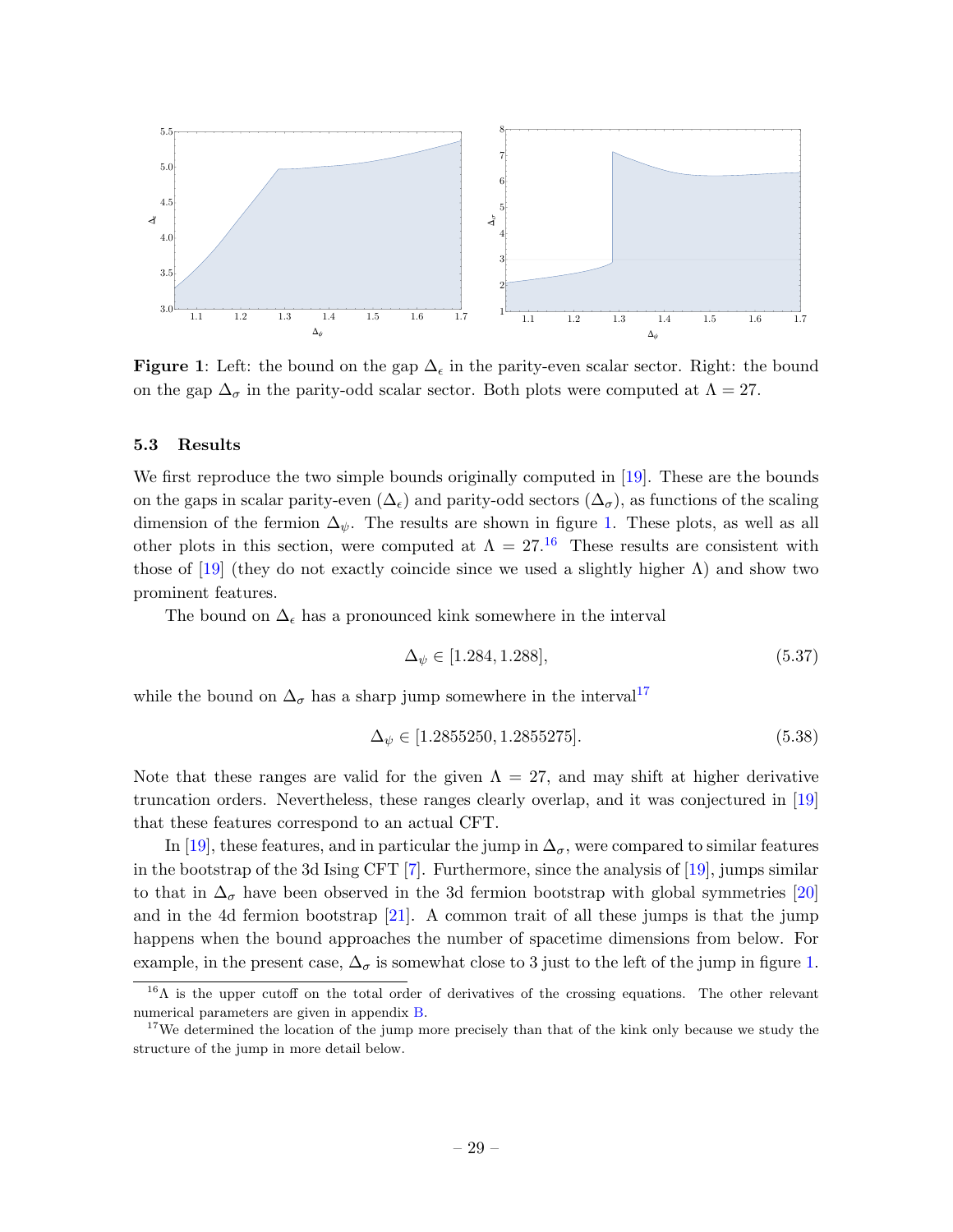<span id="page-30-1"></span>

**Figure 2:** Zoom-in of the bound on  $\Delta_{\sigma}$  near the jump at  $\Lambda = 27$ . The red short vertical lines show the positions of sample points in  $\Delta_{\psi}$  and are not error-bars.

In [\[21\]](#page-37-13), the jumps in the 4d fermion bootstrap and 3d Ising bootstrap [\[7\]](#page-37-8) were shown to be due to the "fake primary" effect.<sup>[18](#page-30-0)</sup> We refer the reader to [\[21\]](#page-37-13) for a detailed general explanation of this effect. In the setup of this paper, the statement is that the exchanges of parity-odd spin-1 operators V very close to the spin-1 unitarity bound  $\Delta V = 2$  give exactly the same contribution to the four-point function  $\langle \psi \psi \psi \psi \rangle$  as exchanges of parity-odd scalars with dimension  $\Delta_{\sigma} = 3$ . Thus, unless we impose a gap on  $\Delta_V$  above  $\Delta_V = 2$ , we are effectively allowing an isolated parity-odd scalar contribution at  $\Delta_{\sigma} = 3$ , the "fake primary." This has no effect on numerics while the gap in  $\Delta_{\sigma}$  is below 3, since then this isolated contribution is a part of the continuum of other allowed contributions, but it becomes important as soon as the gap in  $\Delta_{\sigma}$  crosses 3. In effect, in such a situation, we are bounding the gap to the second parity-odd scalar, assuming that the first parity-odd scalar is at  $\Delta_{\sigma} = 3$ . This contributes to a discontinuity in the bound on  $\Delta_{\sigma}$ .

This section aims to analyze the jump in  $\Delta_{\sigma}$  observed in figure [1](#page-29-1) in the context of the fake primary effect. While it is clear that in our setup this jump is at least partly due to the fake primary effect (because the bound on  $\Delta_{\sigma}$  goes from below 3 to above 3), we would like to know whether there is some underlying CFT, as in the case of the 3d Ising bootstrap.

There are several indications, some seen already in the results of [\[19\]](#page-37-12), which suggest that the fake primary effect is not the primary cause of the jump. First and foremost, there is a kink observed in the bound on  $\Delta_{\epsilon}$  at the same value of  $\Delta_{\psi}$ . When the bound on  $\Delta_{\epsilon}$  is computed, no assumptions are made about the parity-odd scalar sector, and the fake primary is hidden in the continuum of allowed contributions. Therefore, it does not immediately affect the bound on  $\Delta_{\epsilon}$ . The fact that the bound on  $\Delta_{\epsilon}$  displays a kink distinguishes the current setup from the setups in [\[20,](#page-37-16) [21\]](#page-37-13), where the jumps seem to be only due to the fake primary effect. Instead, it appears more similar to the situation with the 3d Ising bounds, where there is a physical theory under the jump.

<span id="page-30-0"></span><sup>&</sup>lt;sup>18</sup>Importantly, however, this does not invalidate any of the 3d Ising bootstrap results [\[7\]](#page-37-8). Moreover, there is an even sharper physical jump that remains even after the fake primary effect is removed.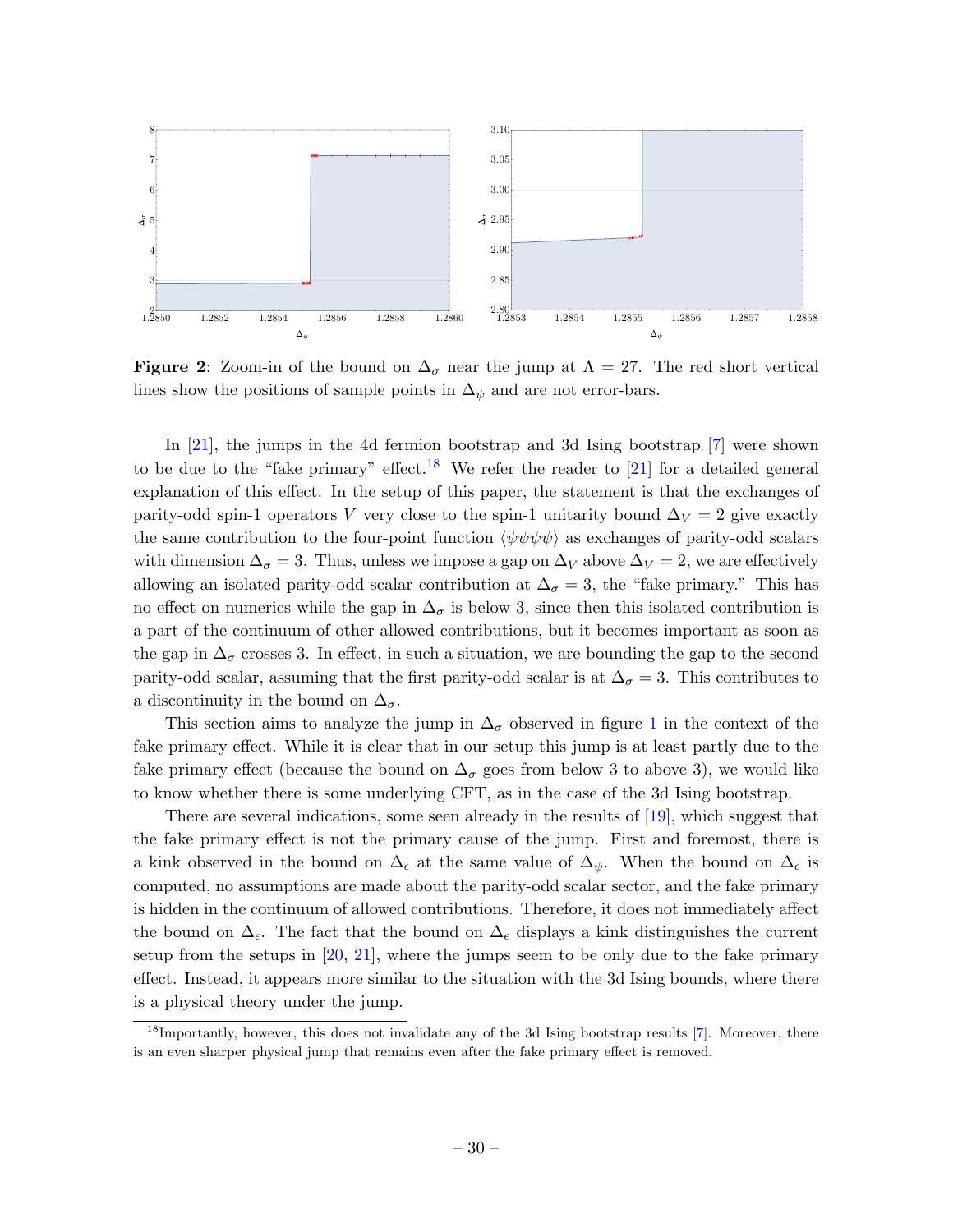<span id="page-31-0"></span>

**Figure 3:** The bound on the gap  $\Delta_{\sigma}$  in the parity-odd scalar sector at  $\Lambda = 27$  for various values of the gap  $\Delta V \in [2, 3]$ . The gaps are listed on the right in the same order as the curves appear in the plot, top to bottom. The jump disappears between  $\Delta V = 2.25$  and  $\Delta V = 2.30$ .

Furthermore, the jump in the  $\Delta_{\sigma}$  bound appears to start below  $\Delta_{\sigma} = 3$ , which is another distinguishing feature of the jumps in 3d Ising bounds [\[7\]](#page-37-8). To verify this, we computed the bound on  $\Delta_{\sigma}$  over a fine grid of  $\Delta_{\psi}$  values near the jump, with the results shown in figure [2.](#page-30-1) These plots strongly suggest that the discontinuity starts at  $\Delta_{\sigma} = 2.924(1)$ . (Again, this number is for  $\Lambda = 27$ .) Since we are only computing the bound at a discrete set of values  $\Delta_{\psi}$ , we cannot logically exclude the possibility that the true discontinuity starts at  $\Delta_{\sigma} = 3$ and is entirely due to the fake primary effect. However, in that case, there must still exist an extremely pronounced continuous feature in the plot leading up to  $\Delta_{\sigma} = 3$  just to the left of the discontinuity. This should be contrasted with the jumps observed in  $[21]$  and  $[20]$ , where the bound is perfectly smooth up to exactly the fake primary threshold, at which point it jumps.

The work in [\[21\]](#page-37-13) found that the fake primary contribution to the jump can be removed in the 3d Ising model by imposing a gap above the unitarity bound in the  $\mathbb{Z}_2$ -odd vector sector, the role of which in our setup is played by the parity-odd vectors  $V$ . In figure [3,](#page-31-0) we show how the bound on  $\Delta_{\sigma}$  is affected by the gaps  $\Delta_V$  imposed on such operators. We see that the jump persists up to at least  $\Delta_V = 2.25$ . The way the plot near the jump changes with  $\Delta_V$  is somewhat different from what was observed in [\[21\]](#page-37-13) for the 4d fermion bootstrap, where the jumps were concluded to be likely entirely due to the fake primary effect. But it is hard to draw sharp conclusions from this comparison.

It is, however, instructive to compare figure [3](#page-31-0) to figure [4,](#page-32-1) where the bound on  $\Delta_{\epsilon}$  is plotted for various choices of  $\Delta_V$ . From figure [4](#page-32-1) we see that the bound is essentially independent of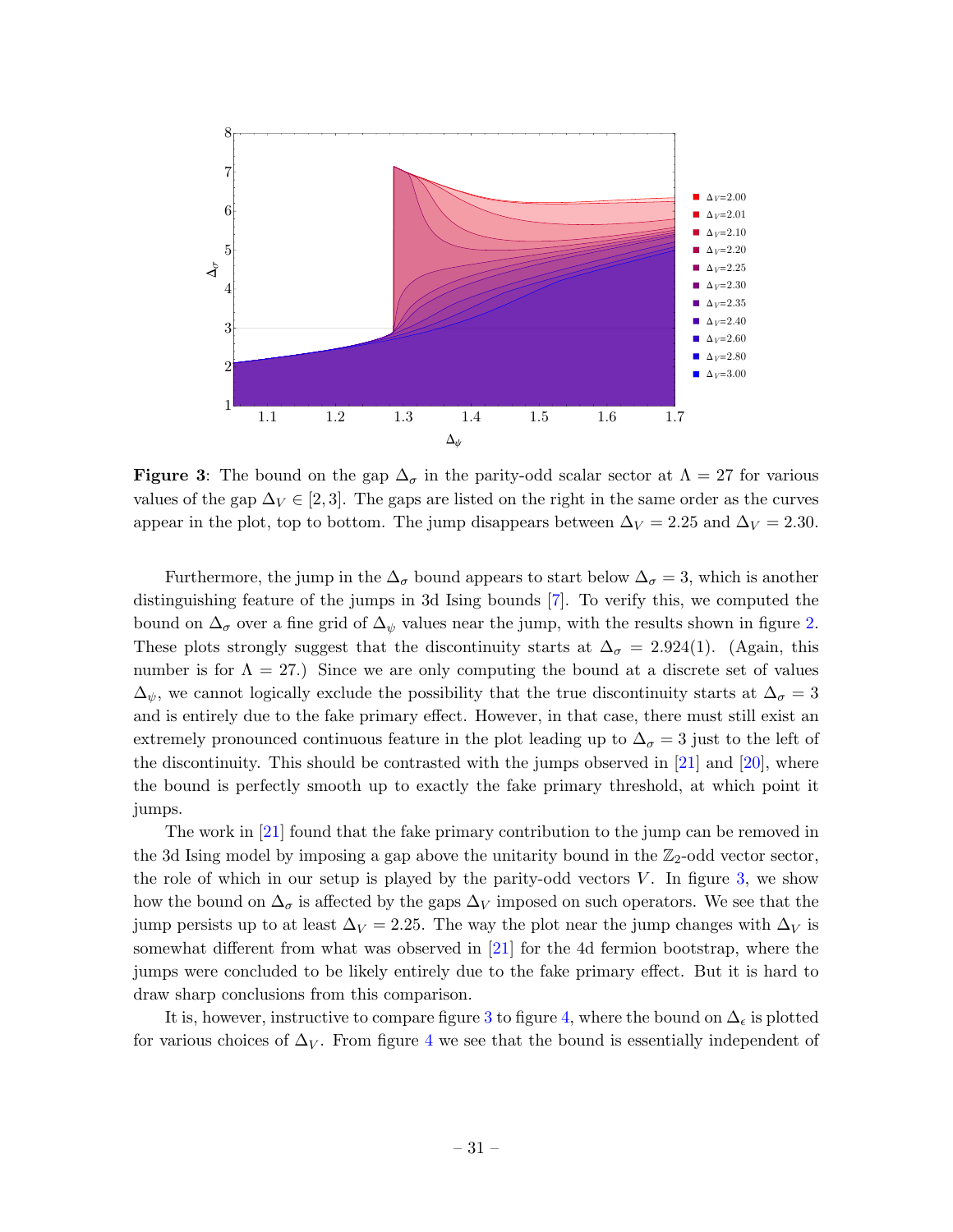<span id="page-32-1"></span>

**Figure 4:** The bound on the gap  $\Delta_{\epsilon}$  in the parity-even scalar sector at  $\Lambda = 27$  for various values of the gap  $\Delta V \in [2, 3]$ . The gaps are listed on the right in the same order as the curves appear in the plot, top to bottom.

 $\Delta_V$  for  $\Delta_V \in [2.0, 2.2]$ , and starts to change roughly at the same time as the jump disappears. We have additionally checked that if we sit near the kink at  $\{\Delta_{\psi}, \Delta_{\epsilon}\} = \{1.286, 4.974\}$ , then the maximal parity-odd spin-1 dimension is  $\Delta V < 2.29$  and the parity-even spin-2 gap must be smaller than  $\Delta_T < 3.004$ . It thus seems to be a consistent scenario that the jump in  $\Delta_{\sigma}$ and the kink in  $\Delta_{\epsilon}$  are both due to a local CFT which contains a parity-odd vector operator of dimension  $\Delta_V \approx 2.3$  as well as a stress-energy tensor with  $\Delta_T = 3$ .

The evidence discussed in this section appears to be inconsistent with the features in figure [1](#page-29-1) being solely explained by the fake primary effect, but is so far consistent with the existence of a local CFT with  $\Delta_{\psi} \approx 1.3$ ,  $\Delta_{\epsilon} \approx 5$ ,  $3 \leq \Delta_{\sigma} \leq 7$ , and a parity-odd vector operator of dimension  $\Delta_V \approx 2.3$ . It would be interesting to further explore and constrain this hypothetical CFT.

### <span id="page-32-0"></span>6 Conclusions

Introducing a general software tool for computing spinning 3d conformal blocks should mark the beginning of a new era for the numerical conformal bootstrap. In particular, blocks 3d will enable the study of large systems of bootstrap equations involving external spinning operators, including fermions, global symmetry currents, and the stress tensor. In turn, this should allow for the computation of new bootstrap bounds and islands, leading to rigorous determinations of observables in physically-interesting CFTs.

An immediate future direction is to apply blocks 3d to perform bootstrap computations in systems of mixed correlators containing fermions and scalars, building on the bounds obtained in [\[19,](#page-37-12) [20\]](#page-37-16). We expect that such a system will lead to additional constraints on the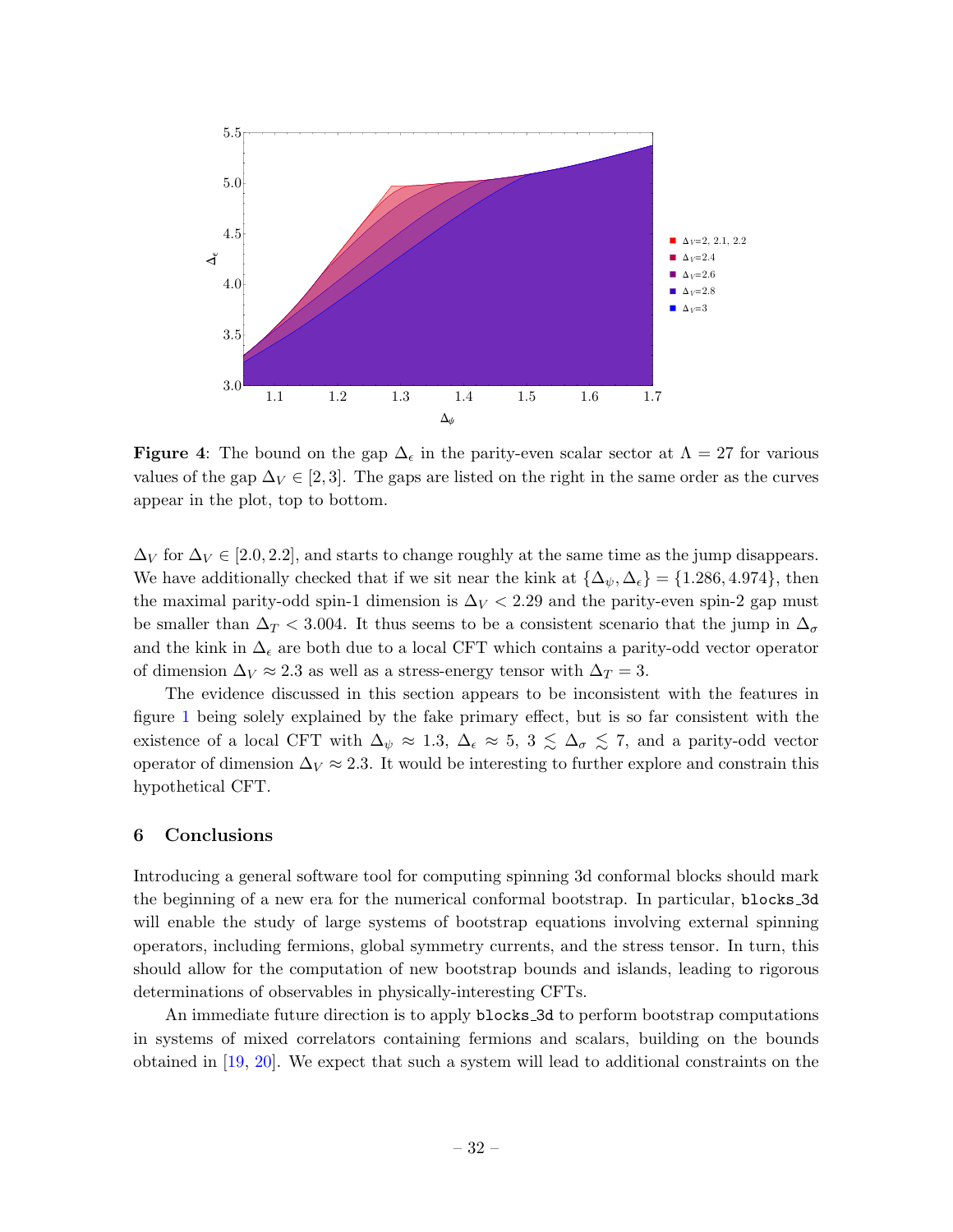CFT data of the Gross-Neveu-Yukawa models. It may also help us explore the nature of the hypothetical "dead-end" CFT which may underlie the kink/jump appearing in [\[19,](#page-37-12) [20\]](#page-37-16), in the bounds from fermion four-point functions.

It will also be interesting to perform new bootstrap computations using systems of correlators containing the stress tensor, building on the general bounds from stress-tensor four-point functions obtained in [\[22\]](#page-38-0). In addition to allowing access to CFT observables connected to the stress tensor (e.g., three-point coefficients  $\langle TT\hat{O} \rangle$ ), such systems should also help to produce a more refined map of the general space of 3d CFTs.

Another direction is to study mixed correlators containing non-Abelian currents (building on [\[23,](#page-38-1) [24\]](#page-38-2) and the supersymmetric generalizations [\[52–](#page-39-11)[54\]](#page-39-12)), together with operators charged under their global symmetries. Such systems will allow for the study of whether information about current three-point coefficients can be used to help isolate 3d CFTs. They can also serve as a prototype for studying whether inputting information about 't Hooft anomalies can help isolate interesting non-supersymmetric 4d CFTs such as the conformal window of QCD. Additionally, they can be used to explore whether such correlators can be effectively used to forbid the global symmetry enhancements that affect the structure of numerous bootstrap bounds [\[2,](#page-36-3) [55–](#page-39-13)[58\]](#page-39-14).

Overall, we are optimistic about the future of the numerical bootstrap. With the recent development of SDPB 2  $[4]$ , and now the introduction of blocks 3d, a plethora of new bootstrap problems involving external spinning operators should now become tractable. We expect that there is still much low-hanging fruit to be picked from these systems and that the conformal bootstrap will reveal new surprises for many years to come.

### Acknowledgements

We thank Soner Albayrak, Zhijin Li, and Emilio Trevisani for discussions. WL and DSD are supported by Simons Foundation grant 488657 (Simons Collaboration on the Nonperturbative Bootstrap). DSD is also supported by a DOE Early Career Award under grant DE-SC0019085. DP is supported by Simons Foundation grant 488651 (Simons Collaboration on the Nonperturbative Bootstrap) and DOE grants DE-SC0020318 and DE-SC0017660. LVI is supported in part by the Simons Collaboration on the Nonperturbative Bootstrap, a Simons Foundation Grant with No. 488653, and by the Simons Collaboration on Ultra-Quantum Matter, a Simons Foundation Grant with No. 651440. PK is supported by DOE grant DE-SC0009988 and the Adler Family Fund at the Institute for Advanced Study. Computations in this work were performed on the Caltech High Performance Cluster, partially supported by a grant from the Gordon and Betty Moore Foundation, on the Yale Grace computing cluster, supported by the facilities and staff of the Yale University Faculty of Sciences High Performance Computing Center, and on the Institute for Advanced Study Helios cluster.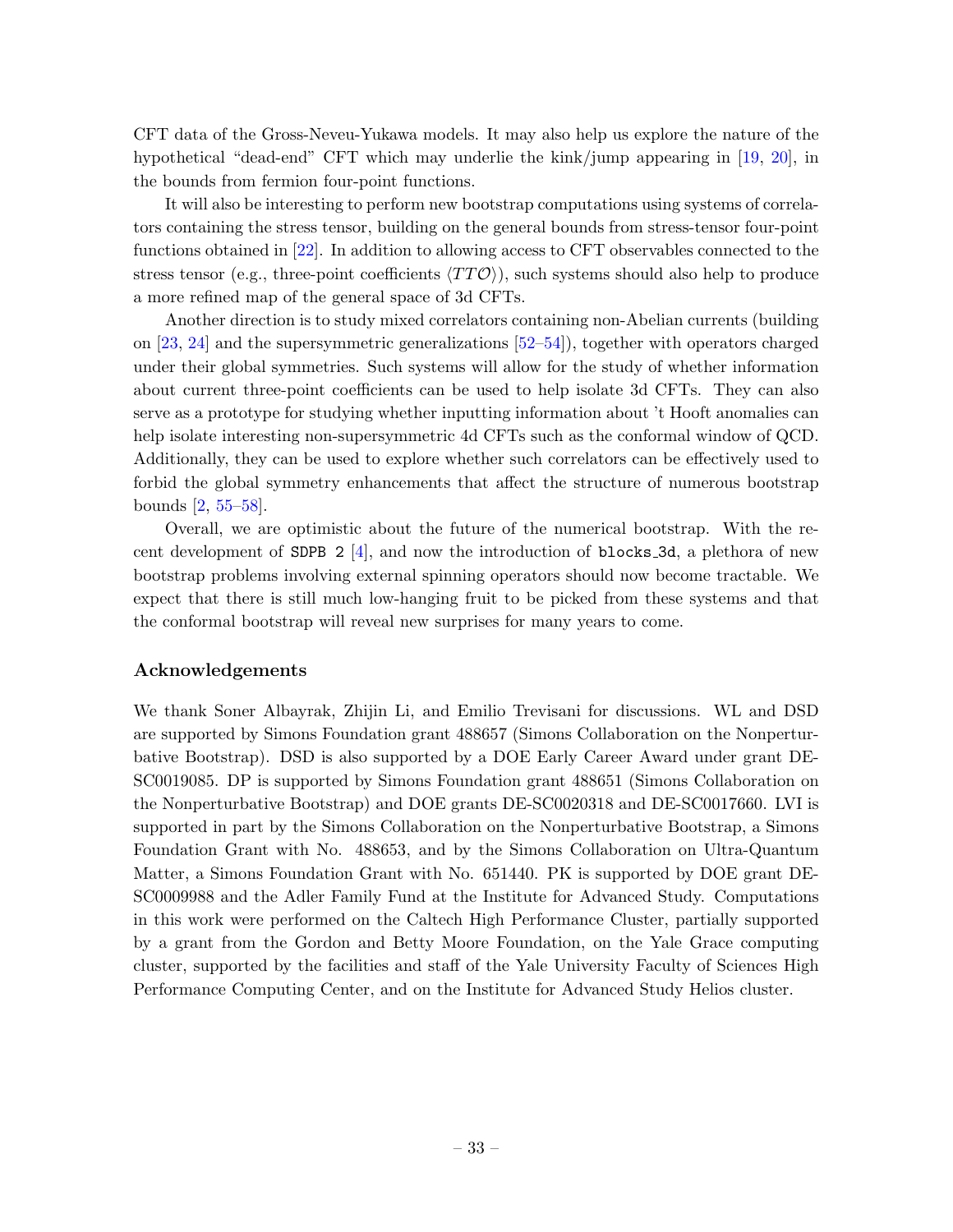### <span id="page-34-0"></span>A Code Availability

The software blocks 3d is freely available from Gitlab at

[https://gitlab.com/bootstrapcollaboration/blocks\\_3d](https://gitlab.com/bootstrapcollaboration/blocks_3d)

The work presented here was computed by the latest current version, which has the Git commit hash

### e37e972f5f19befa1158754ee9570c7b6a1c5913

### <span id="page-34-1"></span>B Details on numerics

<span id="page-34-3"></span>The computations described in section [5](#page-24-0) of this paper used the parameters given in table [7](#page-34-3) for SDPB  $[3, 4]$  $[3, 4]$  $[3, 4]$  and blocks 3d.

| parameter                    | value       |
|------------------------------|-------------|
| $\Lambda$                    | 27          |
| spins                        | $0 - 50$    |
| kept-pole-order              | 20          |
| order                        | 60          |
| precision                    | 768         |
| dualityGapThreshold          | $10^{-30}$  |
| primalErrorThreshold         | $10^{-200}$ |
| dualErrorThreshold           | $10^{-200}$ |
| findPrimalFeasible           | false       |
| findDualFeasible             | false       |
| detectPrimalFeasibleJump     | true        |
| detectDualFeasibleJump       | true        |
| initialMatrixScalePrimal     | $10^{50}$   |
| initialMatrixScaleDual       | $10^{50}$   |
| feasibleCenteringParameter   | 0.1         |
| infeasibleCenteringParameter | 0.3         |
| stepLengthReduction          | 0.7         |
| maxComplementarity           | $10^{130}$  |

Table 7: Parameters used for the numerical computations in this paper.

### <span id="page-34-2"></span>C Conventions

The Lorentz group in  $d = 3$  is  $Spin(2, 1) \simeq SL(2, \mathbb{R})$ . The anti-Hermitian generators of the Lorentz group satisfy the commutation relations

<span id="page-34-4"></span>
$$
[M^{\mu\nu}, M^{\rho\sigma}] = \eta^{\nu\rho} M^{\mu\sigma} + \eta^{\mu\sigma} M^{\nu\rho} - \eta^{\mu\rho} M^{\nu\sigma} - \eta^{\nu\sigma} M^{\mu\rho} , \tag{C.1}
$$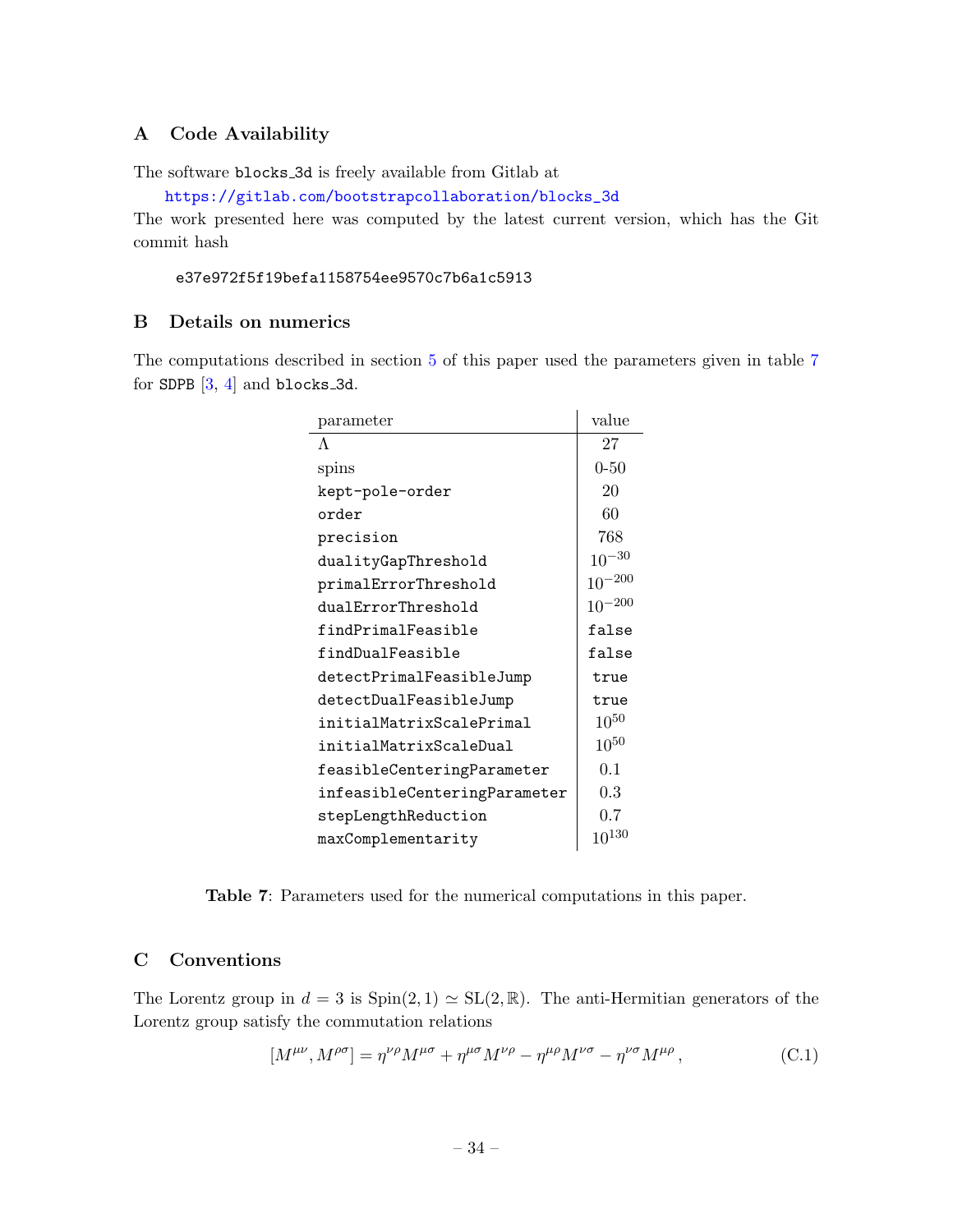where the Lorentzian metric signature is chosen to be  $\eta^{\mu\nu} = \eta_{\mu\nu} = \text{diag}(-1, 1, 1)$ . The spinor representations are constructed using the gamma-matrices  $\gamma^{\mu}$ , which satisfy the usual relations

$$
\gamma^{\mu}\gamma^{\nu} + \gamma^{\nu}\gamma^{\mu} = 2\eta^{\mu\nu}.
$$
\n(C.2)

Explicitly, we choose

$$
(\gamma^0)^\alpha{}_\beta = \begin{pmatrix} 0 & 1 \\ -1 & 0 \end{pmatrix}, \qquad (\gamma^1)^\alpha{}_\beta = \begin{pmatrix} 0 & 1 \\ 1 & 0 \end{pmatrix}, \qquad (\gamma^2)^\alpha{}_\beta = \begin{pmatrix} 1 & 0 \\ 0 & -1 \end{pmatrix} . \tag{C.3}
$$

The Lorentz generators are then represented by the matrices

$$
(\mathcal{M}^{\mu\nu})^{\alpha}{}_{\beta} = \frac{1}{4} \left( [\gamma^{\mu}, \gamma^{\nu}] \right)^{\alpha}{}_{\beta} . \tag{C.4}
$$

Note that the representation matrices  $\mathcal M$  are real since the  $\gamma$ -matrices are. These matrices satisfy the same commutation relations as  $(C.1)$  and preserve the symplectic form

$$
\Omega_{\alpha\beta} = \Omega^{\alpha\beta} = \begin{pmatrix} 0 & 1 \\ -1 & 0 \end{pmatrix} .
$$
 (C.5)

The elements of the spinor irrep are real two-dimensional vectors with upper indices  $s^{\alpha}$ . We raise and lower indices by using the symplectic form  $\Omega$ 

$$
s_{\alpha} = \Omega_{\alpha\beta}s^{\beta}, \qquad s^{\alpha} = s_{\beta}\Omega^{\beta\alpha}.
$$
 (C.6)

A general finite-dimensional irrep of  $SL(2,\mathbb{R})$  is labeled by a non-negative (half-)integer spin j. The elements of these representation are symmetric tensors of the form

$$
T^{\alpha_1 \cdots \alpha_{2j}}.\tag{C.7}
$$

All these irreps are real since the spinor irrep is real.

A local operator of spin  $j$  is a tensor

$$
\mathcal{O}^{\alpha_1 \cdots \alpha_{2j}}(x),\tag{C.8}
$$

symmetric in indices  $\alpha_i$ . Its transformation properties under the Lorentz group are specified by the commutation relation

$$
[M^{\mu\nu}, \mathcal{O}^{\alpha_1 \cdots \alpha_{2j}}(x)] = (x^{\nu} \partial^{\mu} - x^{\mu} \partial^{\nu}) \mathcal{O}^{\alpha_1 \cdots \alpha_{2j}}(x) - \sum_{k=1}^{2j} (\mathcal{M}^{\mu\nu})^{\alpha_k}{}_{\beta} \mathcal{O}^{\alpha_1 \cdots \alpha_{k-1} \beta \alpha_{k+1} \cdots \alpha_{2j}}(x).
$$
\n(C.9)

In the main text we often use the index-free notation

$$
\mathcal{O}(s) = s_{\alpha_1} \cdots s_{\alpha_{2j}} \mathcal{O}^{\alpha_1 \cdots \alpha_{2j}}, \qquad (C.10)
$$

where  $s$  is a real spinor variable, whose components we often denote by

$$
s_{\alpha} \equiv \left(\frac{\xi}{\xi}\right). \tag{C.11}
$$

For a more detailed discussion of our conventions, refer to appendix A of [\[25\]](#page-38-3).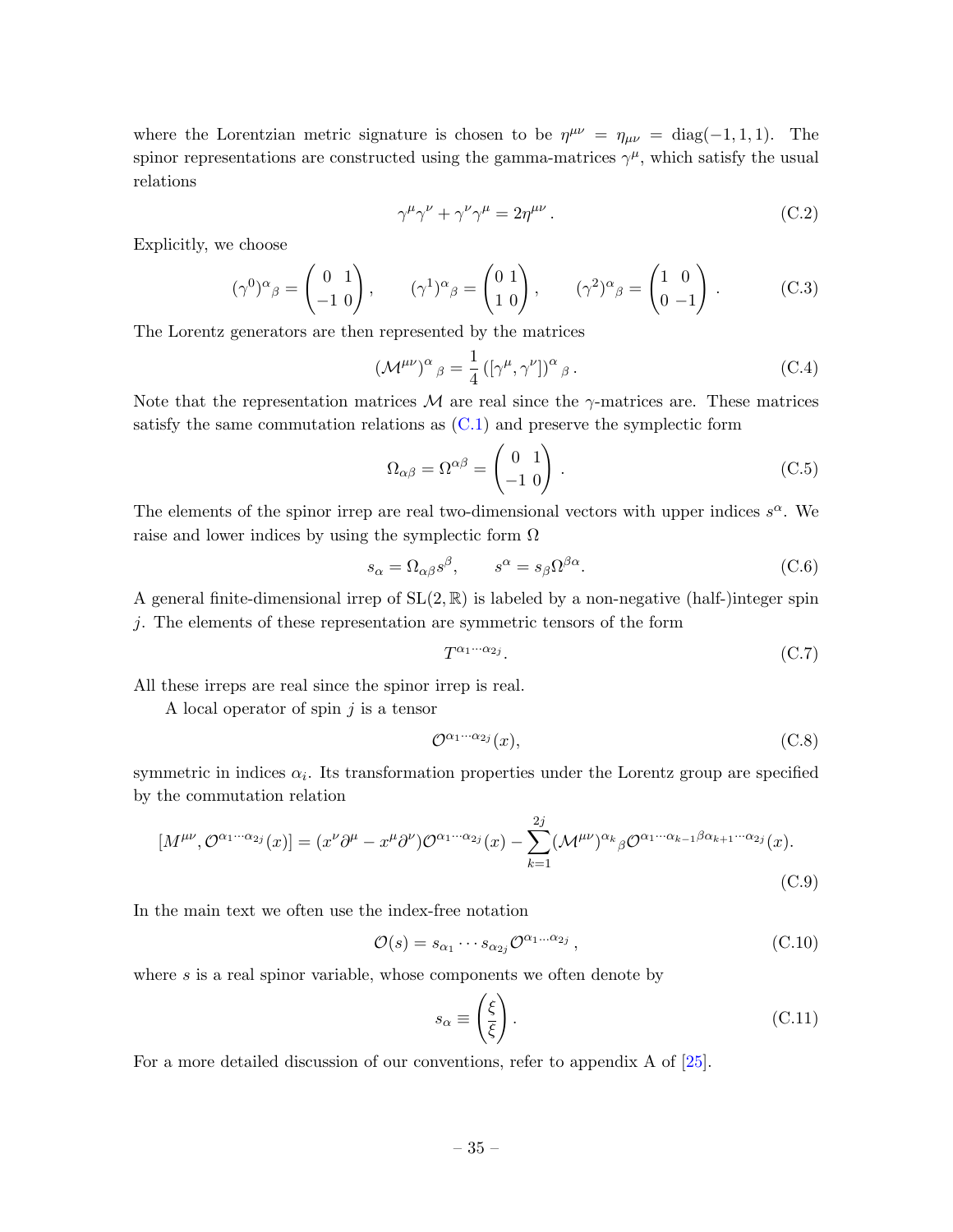#### <span id="page-36-0"></span>D Parity for the three-point and four-point structures

In this section we clarify the meaning of parity for the tensor structures. We define the parity  $\kappa$  of a local operator by

$$
R_{\mu}\mathcal{O}(x,s)R_{\mu}^{-1} = \kappa \mathcal{O}(R_{\mu}x,\gamma_{\mu}s),\tag{D.1}
$$

where  $R_{\mu}$  is the unitary operator representing reflection in a spatial direction  $\mu$   $(x^{\mu} \rightarrow -x^{\mu})$ ,  $\mu = 1, 2$ , and  $R_{\mu}x$  is the appropriately reflected x. For  $\kappa = 1$  we say that the operator is parity-even, and for  $\kappa = -1$  we say that the operator is parity-odd. This definition is consistent with the usual definition of parity for tensor (integer  $j$ ) operators.

Motivated by this definition, for a tensor structure represented by a function  $f(x_i, s_i)$  of several coordinates  $x_i$  and polarizations  $s_i$  we define

$$
(R_{\mu}f)(x_i, s_i) \equiv f(R_{\mu}x_i, \gamma_{\mu}s_i). \tag{D.2}
$$

It follows that  $R^2_\mu f = f$  and thus all structures can be split into parity-even  $(R_\mu f = f)$  and parity-odd  $(R_\mu f = -f)$ .

For operators of definite parity  $\kappa$ , correlation functions are expanded in terms of parityeven structures if the product of operator parities is even, and in terms of parity-odd structures if the product of operator parities is odd.

### <span id="page-36-1"></span>E Clebsch-Gordan coefficients

In our conventions the Clebsch-Gordan coefficients are given by the formula

$$
\langle j_1, m_1; j_2, m_2 | j, m \rangle = \sqrt{\frac{(2j+1)(j+j_1-j_2)!(j-j_1+j_2)!(j_1+j_2-j)!}{(j_1+j_2+j+1)!}}
$$
  
\n
$$
\times \sqrt{(j+m)!(j-m)!(j_1+m_1)!(j_1-m_1)!(j_2+m_2)!(j_2-m_2)!}
$$
  
\n
$$
\times \sum_{k} \frac{(-1)^k}{k!(j_1+j_2-j-k)!(j_1-m_1-k)!(j_2+m_2-k)!(j-j_2+m_1+k)!(j-j_1-m_2+k)!},
$$
  
\n(E.1)

where the sum runs over values of  $k$  for which the arguments of the factorials in the denominator are non-negative.

### References

- <span id="page-36-2"></span>[1] R. Rattazzi, V. S. Rychkov, E. Tonni and A. Vichi, Bounding scalar operator dimensions in 4D CFT, JHEP 12 [\(2008\) 031,](http://dx.doi.org/10.1088/1126-6708/2008/12/031) [[0807.0004](https://arxiv.org/abs/0807.0004)].
- <span id="page-36-3"></span>[2] D. Poland, D. Simmons-Duffin and A. Vichi, Carving Out the Space of 4D CFTs, [JHEP](http://dx.doi.org/10.1007/JHEP05(2012)110) 05 [\(2012\) 110,](http://dx.doi.org/10.1007/JHEP05(2012)110) [[1109.5176](https://arxiv.org/abs/1109.5176)].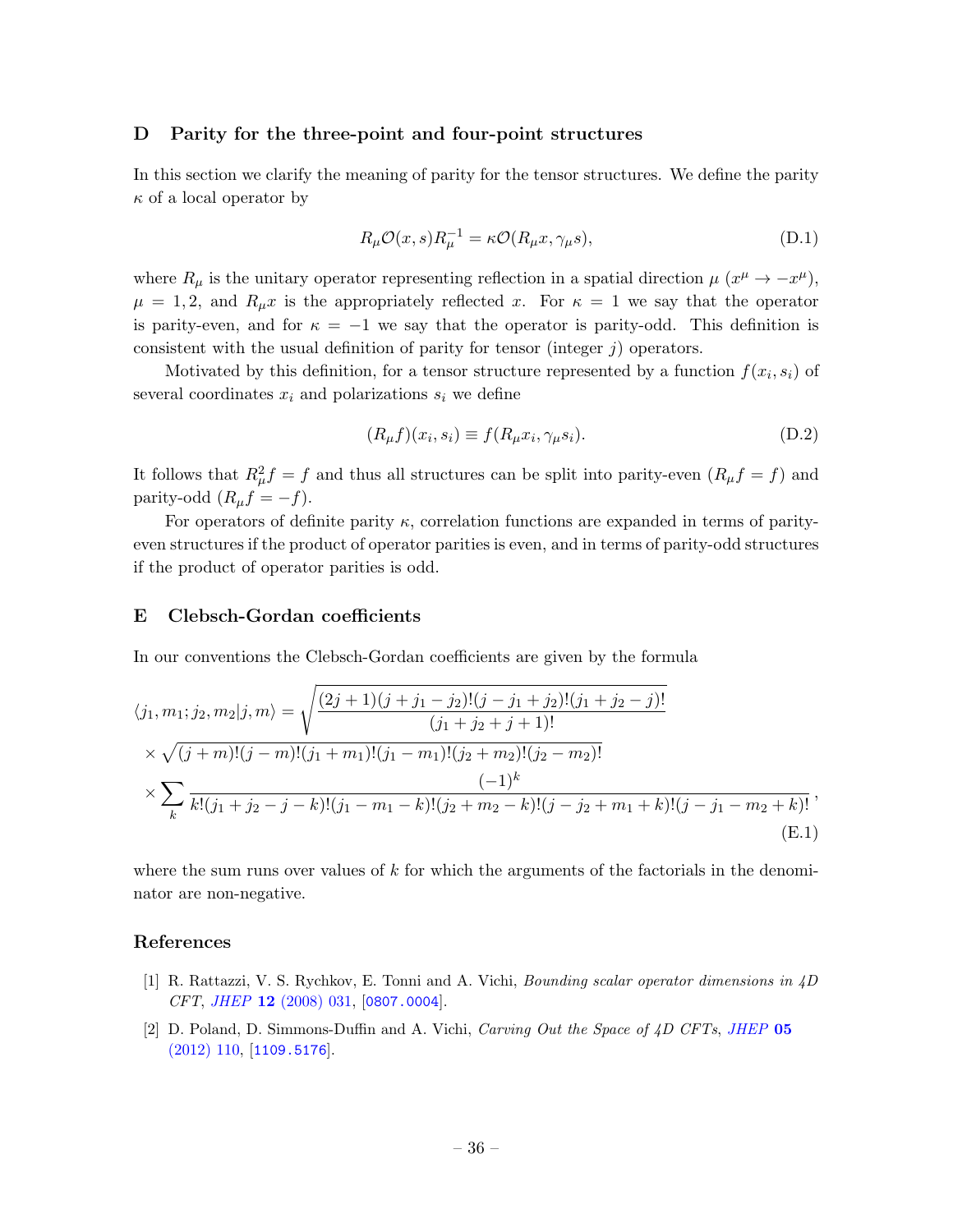- <span id="page-37-14"></span>[3] D. Simmons-Duffin, A Semidefinite Program Solver for the Conformal Bootstrap, [JHEP](http://dx.doi.org/10.1007/JHEP06(2015)174) 06 [\(2015\) 174,](http://dx.doi.org/10.1007/JHEP06(2015)174) [[1502.02033](https://arxiv.org/abs/1502.02033)].
- <span id="page-37-0"></span>[4] W. Landry and D. Simmons-Duffin, Scaling the semidefinite program solver SDPB, [1909.09745](https://arxiv.org/abs/1909.09745).
- <span id="page-37-1"></span>[5] S. El-Showk, M. F. Paulos, D. Poland, S. Rychkov, D. Simmons-Duffin and A. Vichi, Solving the 3D Ising Model with the Conformal Bootstrap, Phys. Rev. D86 [\(2012\) 025022,](http://dx.doi.org/10.1103/PhysRevD.86.025022) [[1203.6064](https://arxiv.org/abs/1203.6064)].
- [6] S. El-Showk, M. F. Paulos, D. Poland, S. Rychkov, D. Simmons-Duffin and A. Vichi, Solving the 3d Ising Model with the Conformal Bootstrap II. c-Minimization and Precise Critical Exponents, [J. Stat. Phys.](http://dx.doi.org/10.1007/s10955-014-1042-7) 157 (2014) 869, [[1403.4545](https://arxiv.org/abs/1403.4545)].
- <span id="page-37-8"></span>[7] F. Kos, D. Poland and D. Simmons-Duffin, Bootstrapping Mixed Correlators in the 3D Ising Model, JHEP 11 [\(2014\) 109,](http://dx.doi.org/10.1007/JHEP11(2014)109) [[1406.4858](https://arxiv.org/abs/1406.4858)].
- <span id="page-37-3"></span>[8] F. Kos, D. Poland, D. Simmons-Duffin and A. Vichi, *Precision islands in the Ising and*  $O(N)$ models, JHEP 08 [\(2016\) 036,](http://dx.doi.org/10.1007/JHEP08(2016)036) [[1603.04436](https://arxiv.org/abs/1603.04436)].
- <span id="page-37-2"></span>[9] D. Simmons-Duffin, The Lightcone Bootstrap and the Spectrum of the 3d Ising CFT, [JHEP](http://dx.doi.org/10.1007/JHEP03(2017)086) 03  $(2017)$  086, [[1612.08471](https://arxiv.org/abs/1612.08471)].
- <span id="page-37-4"></span>[10] F. Kos, D. Poland and D. Simmons-Duffin, *Bootstrapping the*  $O(N)$  *vector models, [JHEP](http://dx.doi.org/10.1007/JHEP06(2014)091)* 06  $(2014)$  091, [[1307.6856](https://arxiv.org/abs/1307.6856)].
- [11] F. Kos, D. Poland, D. Simmons-Duffin and A. Vichi, Bootstrapping the O(N) Archipelago, JHEP 11 [\(2015\) 106,](http://dx.doi.org/10.1007/JHEP11(2015)106) [[1504.07997](https://arxiv.org/abs/1504.07997)].
- <span id="page-37-15"></span>[12] S. M. Chester, W. Landry, J. Liu, D. Poland, D. Simmons-Duffin, N. Su et al., Carving out OPE space and precise  $O(2)$  model critical exponents, JHEP  $06$  [\(2020\) 142,](http://dx.doi.org/10.1007/JHEP06(2020)142) [[1912.03324](https://arxiv.org/abs/1912.03324)].
- <span id="page-37-5"></span>[13] J. Liu, D. Meltzer, D. Poland and D. Simmons-Duffin, The Lorentzian inversion formula and the spectrum of the 3d  $O(2)$  CFT, JHEP 09  $(2020)$  115,  $[2007.07914]$  $[2007.07914]$  $[2007.07914]$ .
- <span id="page-37-6"></span>[14] D. Poland, S. Rychkov and A. Vichi, *The Conformal Bootstrap: Theory, Numerical Techniques*, and Applications, [Rev. Mod. Phys.](http://dx.doi.org/10.1103/RevModPhys.91.015002) 91 (2019) 15002, [[1805.04405](https://arxiv.org/abs/1805.04405)].
- <span id="page-37-7"></span>[15] F. A. Dolan and H. Osborn, Conformal four point functions and the operator product expansion, Nucl. Phys. B599 [\(2001\) 459–496,](http://dx.doi.org/10.1016/S0550-3213(01)00013-X) [[hep-th/0011040](https://arxiv.org/abs/hep-th/0011040)].
- <span id="page-37-9"></span>[16] J. Penedones, E. Trevisani and M. Yamazaki, Recursion Relations for Conformal Blocks, [JHEP](http://dx.doi.org/10.1007/JHEP09(2016)070) 09 [\(2016\) 070,](http://dx.doi.org/10.1007/JHEP09(2016)070) [[1509.00428](https://arxiv.org/abs/1509.00428)].
- <span id="page-37-10"></span>[17] M. Yamazaki, Comments on Determinant Formulas for General CFTs, JHEP 10 [\(2016\) 035,](http://dx.doi.org/10.1007/JHEP10(2016)035) [[1601.04072](https://arxiv.org/abs/1601.04072)].
- <span id="page-37-11"></span>[18] P. Kravchuk, W. Landry and D. Simmons-Duffin, "Scalar blocks." [https://gitlab.com/bootstrapcollaboration/scalar\\_blocks](https://gitlab.com/bootstrapcollaboration/scalar_blocks), 2020.
- <span id="page-37-12"></span>[19] L. Iliesiu, F. Kos, D. Poland, S. S. Pufu, D. Simmons-Duffin and R. Yacoby, Bootstrapping 3D Fermions, JHEP 03 [\(2016\) 120,](http://dx.doi.org/10.1007/JHEP03(2016)120) [[1508.00012](https://arxiv.org/abs/1508.00012)].
- <span id="page-37-16"></span>[20] L. Iliesiu, F. Kos, D. Poland, S. S. Pufu and D. Simmons-Duffin, Bootstrapping 3D Fermions with Global Symmetries, JHEP 01 [\(2018\) 036,](http://dx.doi.org/10.1007/JHEP01(2018)036) [[1705.03484](https://arxiv.org/abs/1705.03484)].
- <span id="page-37-13"></span>[21] D. Karateev, P. Kravchuk, M. Serone and A. Vichi, Fermion Conformal Bootstrap in 4d, [JHEP](http://dx.doi.org/10.1007/JHEP06(2019)088) 06 [\(2019\) 088,](http://dx.doi.org/10.1007/JHEP06(2019)088) [[1902.05969](https://arxiv.org/abs/1902.05969)].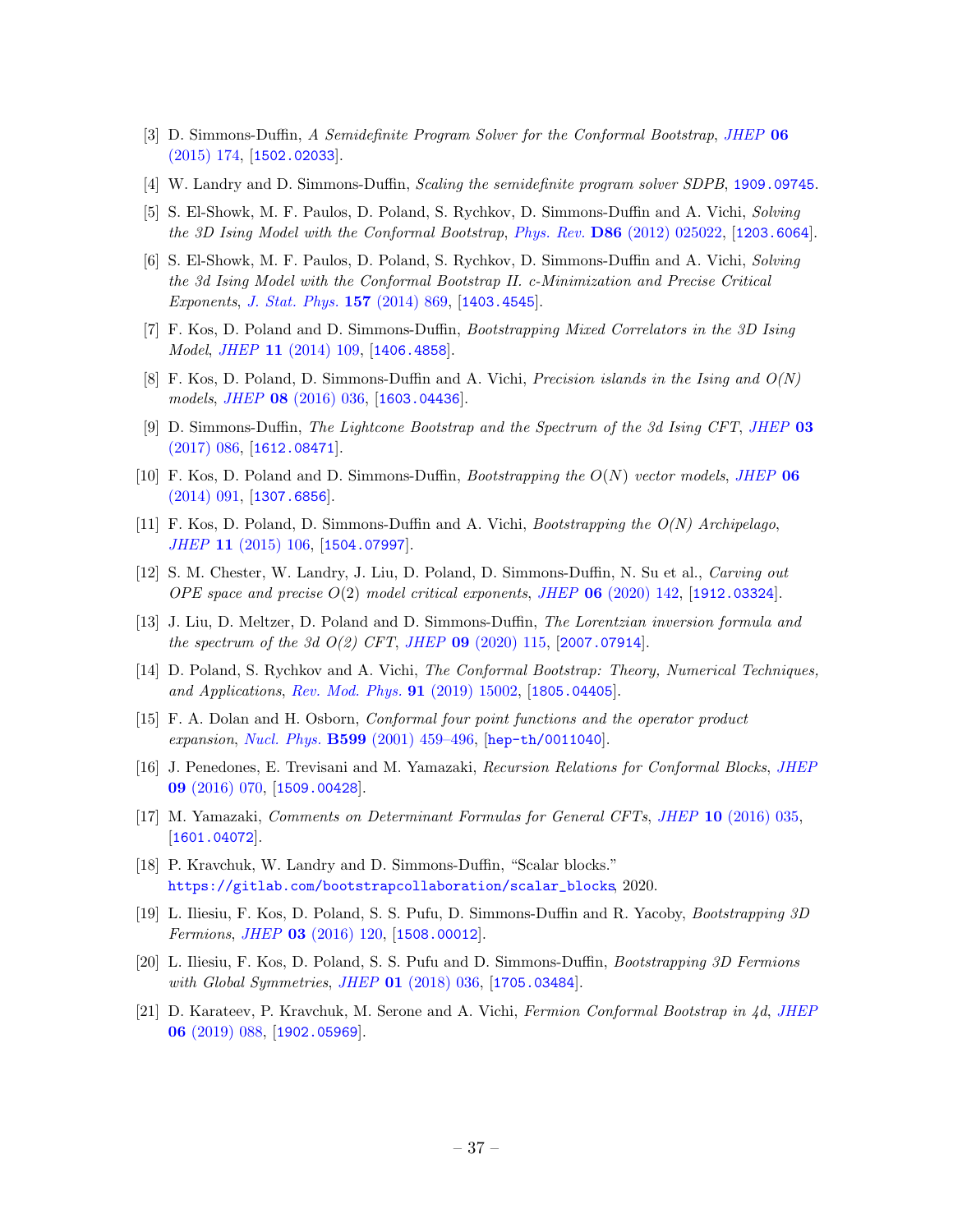- <span id="page-38-0"></span>[22] A. Dymarsky, F. Kos, P. Kravchuk, D. Poland and D. Simmons-Duffin, The 3d Stress-Tensor Bootstrap, JHEP 02 [\(2018\) 164,](http://dx.doi.org/10.1007/JHEP02(2018)164) [[1708.05718](https://arxiv.org/abs/1708.05718)].
- <span id="page-38-1"></span>[23] A. Dymarsky, J. Penedones, E. Trevisani and A. Vichi, Charting the space of 3D CFTs with a continuous global symmetry, JHEP 05 [\(2019\) 098,](http://dx.doi.org/10.1007/JHEP05(2019)098) [[1705.04278](https://arxiv.org/abs/1705.04278)].
- <span id="page-38-2"></span>[24] M. Reehorst, E. Trevisani and A. Vichi, Mixed Scalar-Current bootstrap in three dimensions, [1911.05747](https://arxiv.org/abs/1911.05747).
- <span id="page-38-3"></span>[25] R. S. Erramilli, L. V. Iliesiu and P. Kravchuk, Recursion relation for general 3d blocks, [JHEP](http://dx.doi.org/10.1007/JHEP12(2019)116) 12 [\(2019\) 116,](http://dx.doi.org/10.1007/JHEP12(2019)116) [[1907.11247](https://arxiv.org/abs/1907.11247)].
- <span id="page-38-4"></span>[26] P. Kravchuk, Casimir recursion relations for general conformal blocks, JHEP 02 [\(2018\) 011,](http://dx.doi.org/10.1007/JHEP02(2018)011) [[1709.05347](https://arxiv.org/abs/1709.05347)].
- <span id="page-38-5"></span>[27] M. S. Costa, J. Penedones, D. Poland and S. Rychkov, Spinning Conformal Correlators, [JHEP](http://dx.doi.org/10.1007/JHEP11(2011)071) 11 [\(2011\) 071,](http://dx.doi.org/10.1007/JHEP11(2011)071) [[1107.3554](https://arxiv.org/abs/1107.3554)].
- [28] M. S. Costa, J. Penedones, D. Poland and S. Rychkov, Spinning Conformal Blocks, [JHEP](http://dx.doi.org/10.1007/JHEP11(2011)154) 11  $(2011)$  154, [[1109.6321](https://arxiv.org/abs/1109.6321)].
- [29] D. Simmons-Duffin, Projectors, Shadows, and Conformal Blocks, JHEP 04 [\(2014\) 146,](http://dx.doi.org/10.1007/JHEP04(2014)146) [[1204.3894](https://arxiv.org/abs/1204.3894)].
- [30] M. S. Costa and T. Hansen, Conformal correlators of mixed-symmetry tensors, [JHEP](http://dx.doi.org/10.1007/JHEP02(2015)151) 02 [\(2015\) 151,](http://dx.doi.org/10.1007/JHEP02(2015)151) [[1411.7351](https://arxiv.org/abs/1411.7351)].
- [31] E. Elkhidir, D. Karateev and M. Serone, General Three-Point Functions in 4D CFT, [JHEP](http://dx.doi.org/10.1007/JHEP01(2015)133) 01  $(2015)$  133, [[1412.1796](https://arxiv.org/abs/1412.1796)].
- [32] A. Castedo Echeverri, E. Elkhidir, D. Karateev and M. Serone, Deconstructing Conformal Blocks in 4D CFT, JHEP 08 [\(2015\) 101,](http://dx.doi.org/10.1007/JHEP08(2015)101) [[1505.03750](https://arxiv.org/abs/1505.03750)].
- [33] M. S. Costa, T. Hansen, J. Penedones and E. Trevisani, Projectors and seed conformal blocks for traceless mixed-symmetry tensors, JHEP  $07$  [\(2016\) 018,](http://dx.doi.org/10.1007/JHEP07(2016)018) [[1603.05551](https://arxiv.org/abs/1603.05551)].
- [34] D. Karateev, P. Kravchuk and D. Simmons-Duffin, Weight Shifting Operators and Conformal Blocks, JHEP 02 [\(2018\) 081,](http://dx.doi.org/10.1007/JHEP02(2018)081) [[1706.07813](https://arxiv.org/abs/1706.07813)].
- [35] J.-F. Fortin and W. Skiba, New methods for conformal correlation functions, JHEP 06 [\(2020\)](http://dx.doi.org/10.1007/JHEP06(2020)028) [028,](http://dx.doi.org/10.1007/JHEP06(2020)028) [[1905.00434](https://arxiv.org/abs/1905.00434)].
- [36] J.-F. Fortin, V. Prilepina and W. Skiba, Conformal Three-Point Correlation Functions from the Operator Product Expansion, [1907.08599](https://arxiv.org/abs/1907.08599).
- [37] J.-F. Fortin, V. Prilepina and W. Skiba, Conformal Four-Point Correlation Functions from the Operator Product Expansion, JHEP 08 [\(2020\) 115,](http://dx.doi.org/10.1007/JHEP08(2020)115) [[1907.10506](https://arxiv.org/abs/1907.10506)].
- <span id="page-38-6"></span>[38] J.-F. Fortin, W.-J. Ma, V. Prilepina and W. Skiba, Efficient Rules for All Conformal Blocks, [2002.09007](https://arxiv.org/abs/2002.09007).
- <span id="page-38-7"></span>[39] P. Kravchuk and D. Simmons-Duffin, Counting Conformal Correlators, JHEP 02 [\(2018\) 096,](http://dx.doi.org/10.1007/JHEP02(2018)096) [[1612.08987](https://arxiv.org/abs/1612.08987)].
- <span id="page-38-8"></span>[40] D. Karateev, P. Kravchuk and D. Simmons-Duffin, Harmonic Analysis and Mean Field Theory, [1809.05111](https://arxiv.org/abs/1809.05111).